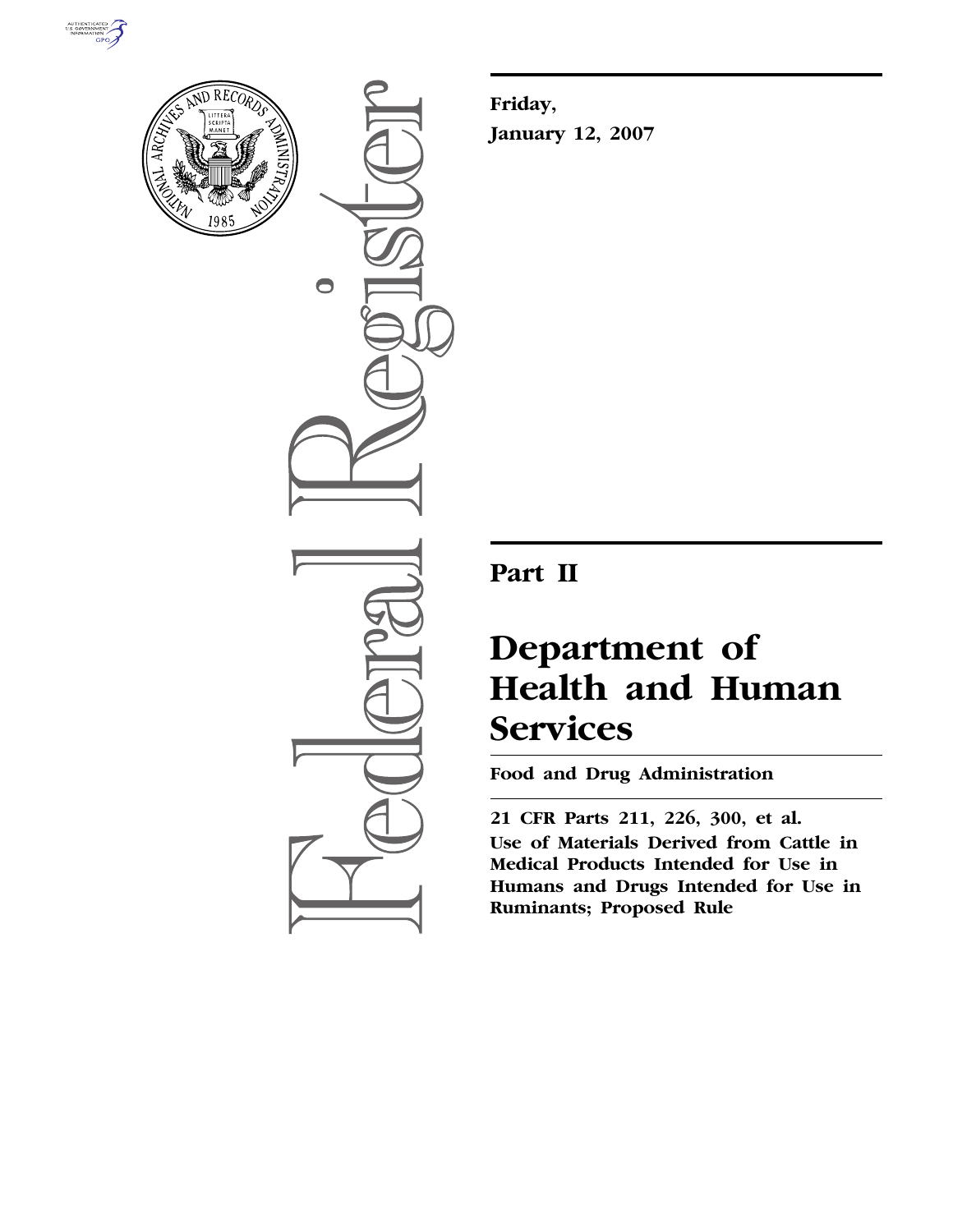## **DEPARTMENT OF HEALTH AND HUMAN SERVICES**

## **Food and Drug Administration**

**21 CFR Parts 211, 226, 300, 500, 530, 600, 895, and 1271** 

**[Docket No. 2005N–0373]** 

**RIN 0910–AF54** 

## **Use of Materials Derived from Cattle in Medical Products Intended for Use in Humans and Drugs Intended for Use in Ruminants**

**AGENCY:** Food and Drug Administration, HHS.

## **ACTION:** Proposed rule.

**SUMMARY:** The Food and Drug Administration (FDA) is proposing to prohibit the use of certain cattle material in, or in the manufacture (including processing) of, drugs, biologics, and medical devices intended for use in humans and human cells, tissues, and cellular and tissue-based products (HCT/Ps) (collectively, medical products for humans), and in drugs intended for use in ruminant animals (drugs for ruminants). FDA is also proposing new recordkeeping requirements for medical products for humans and drugs for ruminants that are manufactured from or otherwise contain material from cattle. FDA is proposing these actions as part of its continuing efforts to strengthen defenses against the potential risk of exposure to, and spread of, bovine spongiform encephalopathy (BSE) and related human disease in the United States.

**DATES:** Submit written or electronic comments on the proposed rule by March 13, 2007. Submit written comments on the information collection requirements by February 12, 2007. Requests for an informal hearing on the proposed ban related to medical devices must be submitted by February 12, 2007.

**ADDRESSES:** You may submit comments, identified by Docket No. 2005N–0373 and RIN number 0910–AF54, by any of the following methods: *Electronic Submissions* 

Submit electronic comments in the following ways:

• Federal eRulemaking Portal: *http:// www.regulations.gov*. Follow the instructions for submitting comments.

• Agency Web site: *http://* 

*www.fda.gov/dockets/ecomments*. Follow the instructions for submitting comments on the agency Web site. *Written Submissions* 

Submit written submissions in the following ways:

• FAX: 301–827–6870.

• Mail/Hand delivery/Courier [For paper, disk, or CD–ROM submissions]: Division of Dockets Management (HFA– 305), Food and Drug Administration, 5630 Fishers Lane, rm. 1061, Rockville, MD 20852.

To ensure more timely processing of comments, FDA is no longer accepting comments submitted to the agency by email. FDA encourages you to continue to submit electronic comments by using the Federal eRulemaking Portal or the agency Web site, as described in the *Electronic Submissions* portion of this paragraph.

*Instructions*: All submissions received must include the agency name and Docket No(s). and Regulatory Information Number (RIN) (if a RIN number has been assigned) for this rulemaking. All comments received may be posted without change to *http:// www.fda.gov/ohrms/dockets/ default.htm*, including any personal information provided. For detailed instructions on submitting comments and additional information on the rulemaking process, see section VII ''Effective Date and Opportunity for Public Comment'' in the **SUPPLEMENTARY INFORMATION** section of this document.

*Docket*: For access to the docket to read background documents or comments received, go to *http:// www.fda.gov/ohrms/dockets/ default.htm* and insert the docket number(s), found in brackets in the heading of this document, into the ''Search'' box and follow the prompts and/or go to the Division of Dockets Management, 5630 Fishers Lane, rm. 1061, Rockville, MD 20852.

Information Collection Provisions: To ensure that comments on the information collection are received, Office of Management and Budget (OMB) recommends that written comments be faxed to the Office of Information and Regulatory Affairs, OMB, Attn: FDA Desk Officer, FAX: 202–395–6974.

## **FOR FURTHER INFORMATION CONTACT:**

- *For information concerning products regulated by the Center for Drug Evaluation and Research*: Vikki Kinsey, Center for Drug Evaluation and Research (HFD–006), Food and Drug Administration, 5515 Security Lane, rm. 5110, Rockville, MD 20852, 301–443–5578, e-mail: *vikki.kinsey@fda.hhs.gov*.
- *For information concerning products regulated by the Center for Biologics Evaluation and Research*: Stephen M. Ripley, Center for Biologics Evaluation and Research (HFM–17), Food and Drug Administration,

1401 Rockville Pike, rm 594N, Rockville, MD 20852–1448, 301– 827–6210, e-mail:

- *stephen.ripley@fda.hhs.gov*. *For information concerning products regulated by the Center for Devices and Radiological Health*: Scott G. McNamee, Center for Devices and Radiological Health, Food and Drug Administration, 2094 Gaither Rd., rm. 230, Rockville, MD 20850, 240– 276–0105, e-mail:
- *scott.mcnamee@fda.hhs.gov*. *For information concerning products regulated by the Center for Veterinary Medicine*: Michael J. Popek, Center for Veterinary Medicine (HFV–144), Food and Drug Administration, 7500 Standish Pl., Rockville, MD 20855, 301–827– 6462, e-mail: *michael.popek@fda.hhs.gov*.

## **SUPPLEMENTARY INFORMATION:**

## **Table of Contents**

### I. Introduction

- II. Background
	- A. Transmissible Spongiform Encephalopathies
	- B. Bovine Spongiform Encephalopathy
	- C. Creutzfeldt-Jakob Disease and Variant Creutzfeldt-Jakob Disease
	- D. BSE Risk Assessments
	- 1. Harvard-Tuskegee Study
	- 2. USDA Surveillance Program
	- 3. BSE Testing for Product Safety Purposes
	- 4. BSE Infectivity via Medical Products for Humans and Drugs for Ruminants
	- E. Cattle Materials
	- 1. Specified Risk Material
	- 2. Small Intestine
	- 3. Mechanically Separated Beef
	- 4. Nonambulatory Disabled Cattle
- 5. Cattle Not Inspected and Passed for
- Human Consumption
- 6. Tallow and Tallow Derivatives
- 7. Fetal Calf Serum
- 8. Additional Requirements
- F. Medical Products for Humans and Drugs for Ruminants That May Contain Cattle Material
- 1. Drugs for Humans
- 2. Biologics for Humans
- 3. HCT/Ps
- 4. Medical Devices for Humans
- 5. Drugs for Ruminants
- III. USDA/FSIS IFR
- IV. FDA Actions on BSE
- A. Regulations
- 1. FDA 1997 Ruminant Feed Rule
- 2. FDA/USDA Animal Feed ANPRM and FDA 2005 Animal Feed Proposed Rule
- 3. Foods IFR
- 4. Foods Recordkeeping/Access Final
-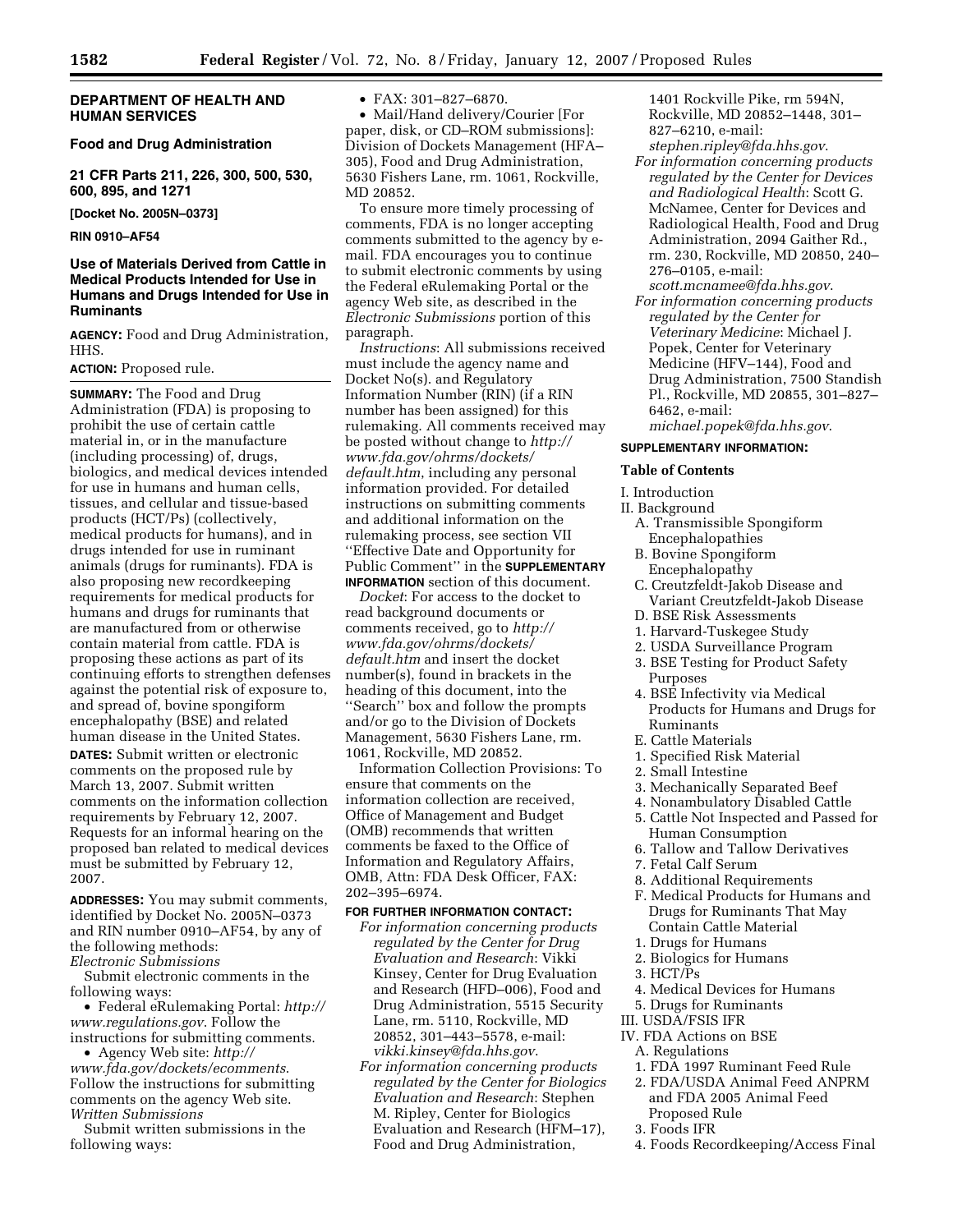- Rule
- B. FDA Guidance
- V. Description of Proposed Rule
	- A. Definitions
	- B. Proposed Requirements for Prohibited Cattle Materials and Permission for an Exception or Alternative to These Requirements
	- C. Tallow and Tallow Derivatives
	- D. Proposed Requirements Regarding Extralabel Drug Use in Animals
	- E. Proposed Recordkeeping Requirements
	- 1. Types of Records
	- 2. Proposed Periods for Records Retention
	- 3. Location of Records
- VI. Legal Authority
- VII. Effective Date and Opportunity for Public Comment
- VIII. Analysis of Impacts
	- A. Need for the Proposed Rule
	- B. Scope of the Proposed Rule
	- C. Costs of the Proposed Rule
	- 1. Potential Market Adjustments
	- 2. Cost of Requests for Exception or Alternatives to the Limitation on the Use of Prohibited Cattle Material
	- 3. Cost of Substitutes
	- 4. Recordkeeping Requirements of the Proposed Rule
	- 5. Labeling Costs for Drugs Prohibited from Extralabel Use
	- 6. Summary of the Cost for the Proposed Rule
	- D. Benefits of the Proposed Rule
	- 1. Reduced Risk of Exposure to BSE Infectivity
	- 2. Value of the Potential Reduction of Human Illness
	- E. Summary of the Potential Costs and Benefits of the Proposed Rule
	- F. Regulatory Options Considered
- G. Regulatory Flexibility Analysis
- IX. Paperwork Reduction Act Analysis
- X. Environmental Impact Analysis
- XI. Federalism
- XII. References

#### **I. Introduction**

On January 26, 2004, the U.S. Department of Health and Human Services announced its plan to establish new safeguards to strengthen existing firewalls against transmission of BSE in the United States. Consumption of products contaminated with the agent that causes BSE has been linked to the human disease variant Creutzfeldt-Jakob disease (vCJD). Current protections against the spread of BSE in the United States include:

• FDA's ruminant feed regulation (the 1997 ruminant feed rule) (62 FR 30936, June 5, 1997) (see section V.A.8 of this document for definition of ruminant),

• U.S. Department of Agriculture's (USDA's) Food Safety and Inspection

Service (FSIS) interim final rule banning specified risk materials (SRMs) and certain other cattle material in human food (the USDA/FSIS IFR) (69 FR 1862, January 12, 2004; as amended, 70 FR 53043, September 7, 2005),

• FDA's interim final rule banning the use of SRMs and certain other cattle material in human food, including dietary supplements, and cosmetics (the Foods IFR) (69 FR 42256, July 14, 2004; as amended, 70 FR 53063, September 7, 2005), and

• Import controls.

FDA also has requirements for establishment and maintenance of records concerning use of materials derived from cattle in human food and cosmetics (the Foods Recordkeeping/ Access final rule) (71 FR 59653, October 11, 2006). In addition, FDA, in conjunction with USDA, issued an advance notice of proposed rulemaking (ANPRM) to solicit comment on additional measures under consideration, including measures related to animal feeds (the joint ANPRM) (69 FR 42288, July 14, 2004). On October 6, 2005 (70 FR 58570), we issued a proposed rule that would prohibit certain cattle materials from all animal feed (FDA 2005 Animal Feed proposed rule).

In this medical products proposed rule, FDA is proposing to prohibit use of SRMs and certain other cattle material in, or in the manufacture (including processing) of, medical products for humans and drugs for ruminants because of the risk of transmission of BSE. FDA is also proposing recordkeeping requirements for medical products for humans and drugs for ruminants that are manufactured from or otherwise contain material from cattle to ensure compliance with the prohibitions in this proposed rule. The proposed requirements are consistent with the requirements in the USDA/FSIS IFR and the Foods IFR, as well as those in the Foods Recordkeeping/Access final rule. The proposed requirements in this medical products proposed rule only apply to medical products for humans and drugs for ruminants. They do not apply to any other product regulated by FDA.

## **II. Background**

## *A. Transmissible Spongiform Encephalopathies*

Transmissible spongiform encephalopathies (TSEs) are fatal neurodegenerative disorders that have been identified in humans and a number of animal species (e.g., cattle, sheep, goats, elk, deer, cats, and mink), but primarily in ruminants (i.e., animals that have a stomach with four compartments, such as cattle and buffalo). A TSE is characterized by a long incubation period, followed by a shorter course of neurological symptoms, followed by death (Ref. 1). Postmortem histopathology of the brain tissue from humans and animals with TSEs is characterized by a sponge-like appearance of the brain and deposits of abnormal forms of certain cellassociated proteins (normal prion proteins) in the brain.

TSEs in humans include CJD, vCJD, Gerstmann-Sträussler-Scheinker syndrome, kuru, fatal familial insomnia, and sporadic fatal insomnia (Ref. 8). Nonhuman TSEs include BSE in cattle, scrapie in sheep and goats, transmissible mink encephalopathy (TME) in mink, feline spongiform encephalopathy (FSE) in cats, and chronic wasting disease (CWD) in deer and elk (Ref. 8). Scrapie and CWD occur, and TME has occurred, in the United States. On December 23, 2003, USDA diagnosed BSE in an adult cow in the United States that had been imported from Canada. Since then, USDA has confirmed two other cases of BSE in adult cows in the United States. One cow, which was diagnosed on June 24, 2005, was born and raised in Texas. The other cow, which was diagnosed on March 15, 2006, had been on a farm in Alabama for less than a year. The Texas cow was 12 years old and the Alabama cow was determined to be more than 10 years old. Therefore, both cows were born before the 1997 ruminant feed rule was in place. USDA determined that no part of the animals entered the human food or animal feed chains.

The pathogenesis of TSEs is poorly understood. TSE agents resist complete inactivation by treatments that destroy conventional microorganisms, like bacteria and viruses. Thus, conventional microorganisms are not likely causes of TSEs (Ref. 9). The most widely accepted explanation for TSEs, the prion theory, suggests that the infectious agents of TSEs are abnormally folded forms of normal prion proteins (Refs. 10 and 11). Normal prion protein genes are found widely in nature. In mammals, normal prion proteins are primarily expressed in neurons, but also can be found in other tissues in lower concentrations, depending on the mammalian species (Ref. 12). It is not well understood how the abnormal folding of prion proteins occurs or why hosts cannot efficiently dispose of or develop immunity to these proteins.

The current lack of an antemortem diagnostic test for TSEs in either humans or animals limits surveillance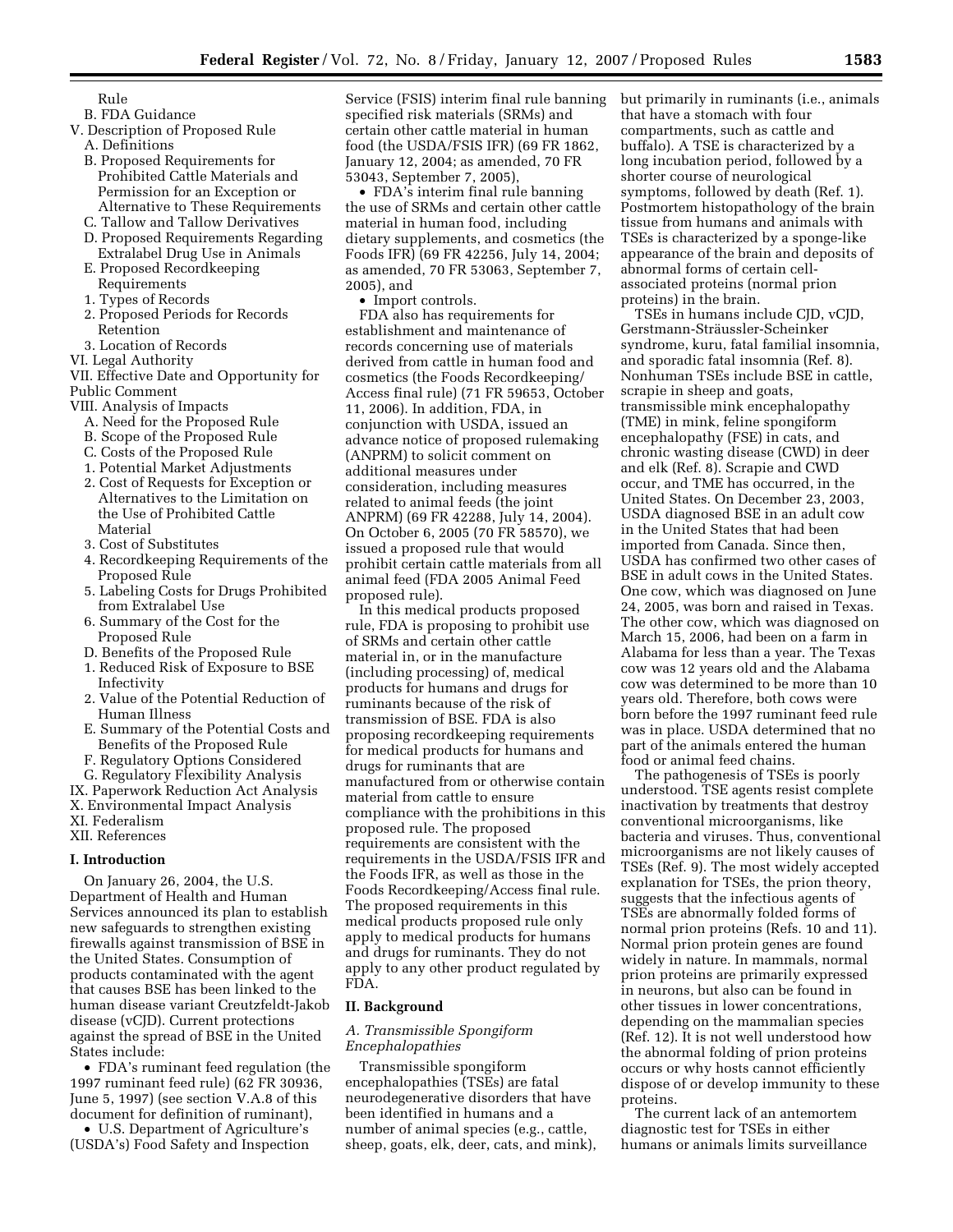for these diseases, studies of disease pathogenesis, and other research efforts. Diagnosis is confirmed by special postmortem examination of brain tissue by identification of abnormal prion proteins in advanced stages of the disease. At earlier stages of disease development, abnormal prion proteins are undetectable in brain tissue. Presently, there are no effective treatments for TSEs, and all TSEs are invariably fatal (Ref. 1).

## *B. Bovine Spongiform Encephalopathy*

BSE is a TSE of cattle with a long incubation period (up to 8 years or longer), most likely acquired following consumption of an animal product containing the BSE infectious agent (Refs. 13 and 14). The British Ministry of Agriculture, Fisheries and Food (now known as the Department for Environment, Food, and Rural Affairs) first recognized BSE as a distinct disease in November 1986. The clinical signs of BSE include behavioral, gait, and postural abnormalities. The disease usually presents in cattle as increased apprehension, increased reaction to sound and touch, and a swaying gait. These signs are accompanied by subtle changes in the normal behavior of the cow, such as separation from the herd while at pasture, disorientation, staring, and excessive licking of the nose or flanks. The disease progresses to stumbling and falling, and ends with seizures, coma, and death (Ref. 15).

Experiments indicate that the infectious dose for cattle is very low. One gram of homogenized brain from affected cattle caused BSE in 7 out of 10 calves fed the brain sample. Six years after oral consumption of lower doses of brain material, 3 of 15 calves fed 0.1 gram, and 1 of 15 calves fed 0.01 gram, and 1 of 15 calves fed 0.001 gram (1 mg) of brain sample had developed the disease. This experiment is ongoing (Ref. 16).

Epidemiological studies have characterized the outbreak of BSE in the United Kingdom as a prolonged epidemic in which early cases were seen simultaneously at various locations, but with all occurrences presumably due to a common point source of infection (Ref. 17). Consistent with this observation, the subsequent spread of BSE was associated with the feeding of meat-and-bone-meal from rendered BSE-infected cattle to noninfected cattle (Ref. 17). It appears likely that the BSE agent was transmitted among cattle at an increasing rate by ruminant-to-ruminant feeding until the United Kingdom ban on such practices went into effect in 1988 (Ref. 13). The United Kingdom instituted a ruminantto-ruminant feed ban to stop the cycle of infection, restrict the geographic spread of the disease, and eliminate potential sources of new infections. Since BSE was first identified in the United Kingdom, approximately 185,000 cattle have been diagnosed with the disease there (Ref. 18). The precautionary slaughter of millions of British cows and increasingly stringent prohibitions on certain animal feeding practices appear to have slowed, but not eradicated, the BSE epidemic in the United Kingdom. In 1992 (the peak year of the epidemic), there were over 37,000 cases of BSE in the United Kingdom; in 2005, there were 225 cases (Ref. 18).

The introduction of BSE into other countries presumably originated from their import of cattle, or animal feed made with cattle material, from the United Kingdom during the BSE epidemic (Ref. 13). In addition to the United Kingdom, BSE has been detected in indigenous cattle in Austria, Belgium, Canada, the Czech Republic, Denmark, Finland, France, Germany, Greece, Israel, Italy, Japan, Liechtenstein, Luxembourg, the Netherlands, Poland, Portugal, the Republic of Ireland, Slovakia, Slovenia, Spain, Sweden, Switzerland and the United States (Ref. 19).

## *C. Creutzfeldt-Jakob Disease and Variant Creutzfeldt-Jakob Disease*

Creutzfeldt-Jakob Disease (CJD) is a sporadic disease of humans that exists throughout the world with an annual incidence of approximately one case per million population (Ref. 10). The highest death rates in the United States and the United Kingdom occur in individuals between the ages of 60 and 70 (Ref. 20). Death generally occurs after less than a year of progressive neurological deterioration (Ref. 10). Early symptoms typically include changes in sleeping and eating patterns, followed by inappropriate behavior and eventual dementia, lack of coordination, and myoclonic spasms. CJD is always fatal (Ref. 20). The cause of sporadic CJD is not fully understood, but genetic susceptibility may play a role (Ref. 10). CJD has been inadvertently transmitted between humans during medical treatment or diagnostic procedures via contaminated neurosurgical instruments, transplants of dura mater and corneas, and injection of pituitary extract (Ref. 10).

In April 1996, British scientists reported a previously undetected new vCJD in young patients, with symptoms somewhat different from sporadic CJD (Refs. 21 and 22). All cases of vCJD had histopathologic evidence of spongiform changes in the brain, but also showed

formation of ''florid'' plaques (a core of amyloid protein with surrounding halos of vacuoles) not typically seen in other forms of CJD (Ref. 10). Clinically, vCJD usually begins with a psychiatric presentation, such as depression, anxiety, nightmares, or hallucinations. These symptoms are followed by memory impairment, then dementia in the late stages. The clinical course generally ranges from 9 months to 3 years before death occurs (Ref. 23). The probable incubation period for vCJD in humans may range from 5 to more than 20 years (Ref. 39).

Scientists have concluded that exposure to the BSE agent is the most plausible explanation for the occurrence of vCJD (Refs. 24 through 27). Monkeys (genetically the closest animal model to humans) inoculated with samples of brain from BSE-infected cattle have been found to develop a TSE that is histopathologically similar to vCJD (Ref. 28), as have mice inoculated or fed with BSE-infected tissue (Ref. 29). Studies have shown that abnormal prion proteins from vCJD patients are molecularly similar to abnormal prion proteins from BSE-infected cattle, but different from abnormal prion proteins from patients with CJD (Ref. 23). Although the exact route of exposure is not known, most scientists believe that vCJD in humans has been caused by consumption of cattle products contaminated with the agent that causes BSE (Refs. 20, 30, and 31). There is thought to be a 10- to 10,000–fold increase in the amount of infectious material needed to cause illness in humans as compared with cattle because of the species barrier, although the European Commission's Scientific Steering Committee cautioned that this range is uncertain and in an unlikely, but worst case scenario, the species barrier may not exist (Ref. 40).

As of August 2006, 162 probable and confirmed cases of vCJD have been reported in the United Kingdom (Ref. 32). In addition, there have been 15 vCJD cases in France, 3 in Ireland, 2 in the United States ,and 1 each in Canada, Italy, the Netherlands, Portugal, Japan, Spain, and Saudi Arabia (Refs. 33 through 38 and 70). The two cases in the United States, one of the three from Ireland, and the single cases from Canada and Japan are likely due to the individual's exposure to BSE in the United Kingdom (Refs. 34, 36, and 70).

The infectious dose for humans is not known. Despite widespread exposure in the United Kingdom to BSEcontaminated meat products, only a very small percentage of the exposed population has been diagnosed with vCJD to date. This may reflect a partial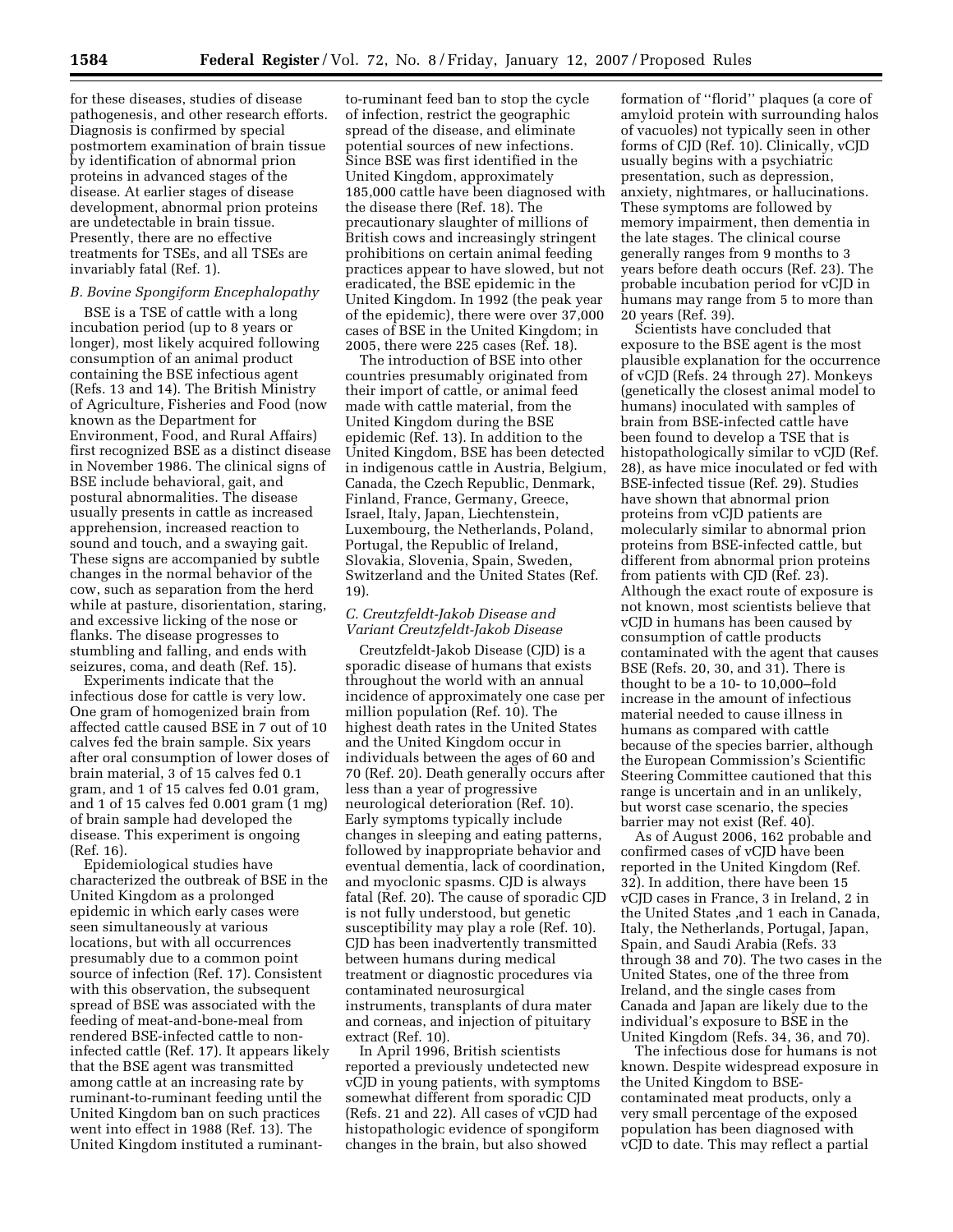species barrier to disease transmission from cattle to humans via the oral route of exposure (Ref. 40).

### *D. BSE Risk Assessments*

#### 1. Harvard-Tuskegee Study

In 1998, USDA asked the Harvard Center for Risk Analysis (HCRA) and the Center for Computational Epidemiology at Tuskegee University to evaluate United States measures to prevent the spread of BSE to animals and humans if it were to occur in this country. The Harvard-Tuskegee risk assessment (the Harvard-Tuskegee study determined that the United States was highly resistant to any proliferation of BSE or a similar disease (Ref. 41). The risk assessment model also demonstrated that certain new control measures could reduce the small risk even further.

The Harvard-Tuskegee study involved a probabilistic simulation model to determine the consequences of introducing BSE into the U.S. cattle population. This simulation indicated that, in a hypothetical situation in which 10 infected cattle were imported into the United States, on average only 4 new cases of BSE would arise, and the disease would be eliminated in 20 years. The Harvard-Tuskegee study determined that these new cases of BSE would most likely arise in the United States from incomplete compliance with the FDA 1997 ruminant feed rule (see section III.A.1 of this document), and also concluded that an epidemic of BSE in this country resulting from scrapie, CWD, or another TSE is unlikely.

The Harvard-Tuskegee study estimated the number of cattle infectious doses that might be available for human exposure, but it did not estimate the likelihood of human disease from this exposure because the relationship between the two is not known. According to the study, the estimated total infectivity available for human exposure from the importation of 10 infected cattle is 39 cattle infectious doses over 20 years. The Harvard-Tuskegee study determined that the greatest sources of infectivity to consumers from food are direct consumption of cattle brain and spinal cord and also meat that contains central nervous system tissue from advanced meat recovery systems. The Harvard-Tuskegee study did not address potential human exposure to the BSE agent through food, medical products for humans, or drugs for ruminants that contain ingredients of bovine origin, such as gelatin (from bovine bones and hides), heparin and surfactants (from bovine lung), insulin (from bovine pancreas), hormones (from bovine urine and serum), enzymes (from bovine intestine), or glycosphingolipids (from bovine brains).

The Harvard-Tuskegee study identified three pathways that could lead to cattle or human exposure to the BSE agent through food or feed: (1) Noncompliance with the FDA 1997 ruminant feed rule prohibiting the use of certain proteins in feed for cattle and other ruminants; (2) rendering of animals that die on the farm and use (through illegal diversion or crosscontamination) of the rendered product in ruminant feed; and (3) the inclusion of high-risk tissues from cattle, such as brain and spinal cord, in products for human oral consumption. Evaluation of potential risk mitigation measures in the study found that a prohibition against rendering of animals that die on the farm would reduce the potential cases of BSE following hypothetical exposure by 82 percent. In addition, a ban on including SRMs (defined in the study as brain, spinal cord, gut, eyes, and advanced meat recovery products without reference to age of the animals at slaughter) in human and animal food would reduce potential BSE cases in cattle by 88 percent and potential human exposure to BSE by 95 percent. The Harvard-Tuskegee study also noted the value of ensuring that low-risk cattle tissues are not cross-contaminated with high-risk tissue.

USDA recently released an updated version of the BSE risk assessment model and report, completed by HCRA (Ref. 42). USDA requested that HCRA utilize an updated risk assessment model to evaluate the impact of measures implemented after the discovery of a BSE-positive cow in Washington State in December 2003, and recommendations made by an international BSE panel. The updated risk assessment estimates that the measures adopted by USDA in January 2004 will result in a 99.6 percent (at the mean) relative reduction in potential human exposure to the BSE agent through consumption of beef and beef products.

## 2. USDA Surveillance Program

The USDA has led targeted BSE surveillance efforts since 1990. On June 1, 2004, in response to a recommendation from the international scientific review panel that assessed USDA's investigation into the discovery of a BSE positive cow in Washington State on December 23, 2003, USDA began an enhanced BSE surveillance effort. This effort continued to focus on the targeted subpopulation of cattle, with a goal to obtain as many samples as possible from the targeted

population, to help determine whether BSE is present in the United States. Targeted cattle are defined as nonambulatory cattle; cattle exhibiting signs of a central nervous system disorder; cattle exhibiting other signs that may be associated with BSE, such as emaciation or injury; or dead cattle. To date, USDA has sampled more than 700,000 targeted cattle, only two of which were positive for BSE (Ref. 43). A detailed analysis of surveillance data obtained through March 2006 concluded that the prevalence of BSE in the United States is less than one infected animal per million adult animals (Ref. 7).

## 3. BSE Testing for Product Safety Purposes

No validated antemortem tests for BSE exist. The currently available postmortem tests, although useful for disease surveillance (i.e., determining the rate of disease in the population of cattle), are not appropriate as safety indicators for food, medical products for humans, or drugs for ruminants. This is due, in part, to limitations on the existing testing methods, which rely on the use of postmortem brain tissue. Experimental evidence demonstrates that, in cattle infected orally, certain potentially infective tissues (such as the distal ileum and tonsil) are the first tissues to accumulate infectivity in the incubation period and this infectivity occurs prior to any demonstrated infectivity in brain tissue (Refs. 3, 45, and 46). Therefore, tests conducted on brain tissue may not reflect accurately the potential infectivity in other tissues that develop infectivity earlier, such as the distal ileum. Development of effective safety indicators for food, medical products for humans, and drugs for ruminants will require improved understanding of the pathogenesis of the disease and improved laboratory methods.

4. BSE Infectivity via Medical Products for Humans and Drugs for Ruminants

While BSE is usually a concern identified with food safety or animal health, medical products for humans or drugs for ruminants, because of the ways they are used or come into contact with the body, provide another route for human or ruminant exposure to the BSE infectious agent. Medical products for humans and drugs for ruminants may contain or be made using a variety of cattle-derived materials. Examples of materials that are sometimes derived from cattle and that are used in, or in the manufacture of, these products include gelatin, heparin, surfactants, hormones, enzymes,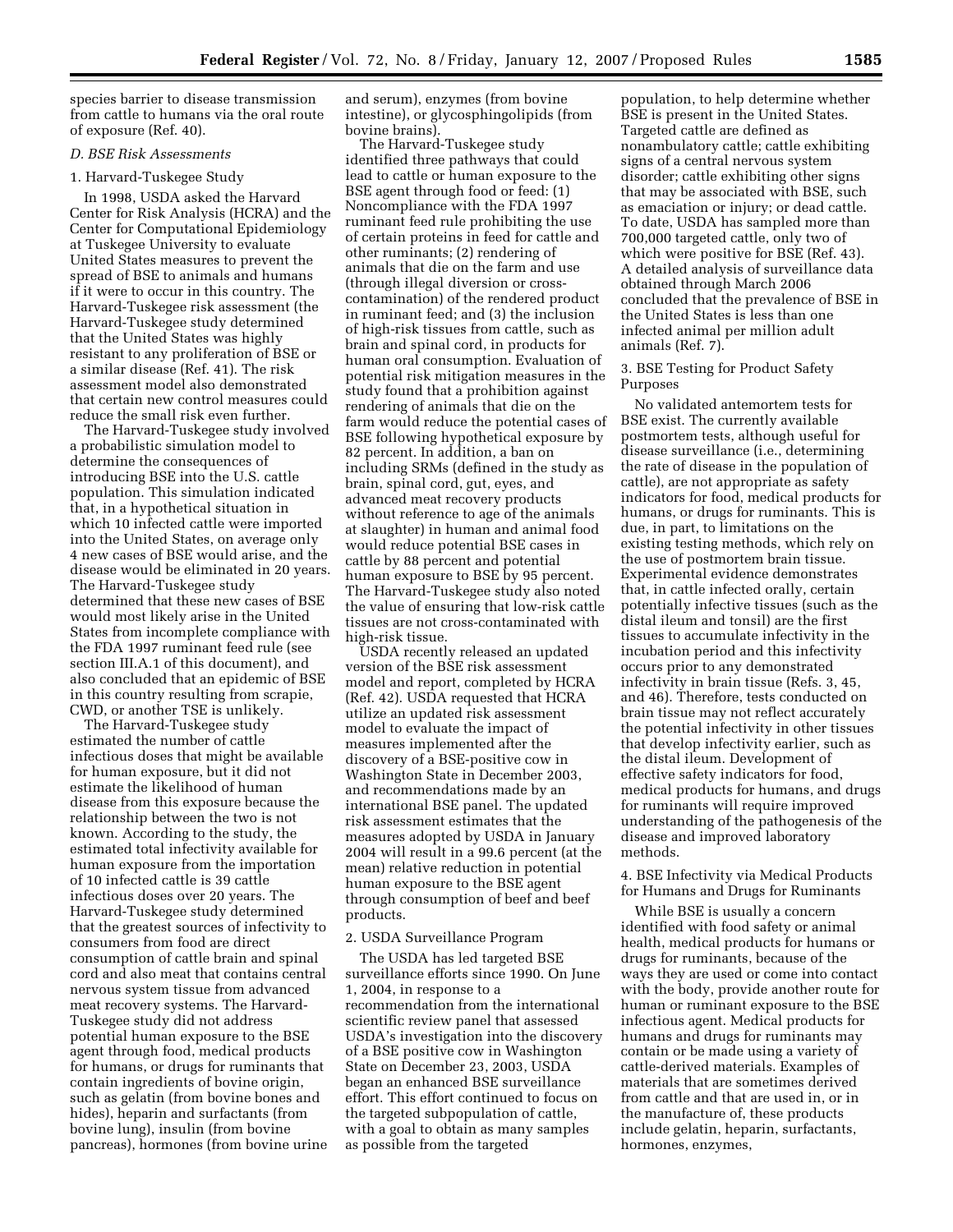glycosphingolipids, amino acids, glycerol, detergents, blood, collagen, fetal calf serum, bovine meat, and tallow and tallow derivatives.

The route by which TSEcontaminated material is introduced into a host is an important determinant of TSE transmissibility. Animal studies have indicated that injection of a TSE agent directly into the brain or spinal cord is the most efficient route of transmission, followed by intravenous, intraperitoneal, and subcutaneous routes, and then by the oral route (Refs. 2 and 47 through 56). Topical administration on intact skin is unlikely to lead to disease transmission, but topical products presumably can cause disease if administered to skin with cuts, abrasions, or open wounds, or if administered to the eyes or other mucosal tissue (Refs. 57 through 59).

Currently, no validated method for testing products for humans and ruminants for the agent that causes BSE is available; therefore, we do not have a means of distinguishing products that contain infectious material from products that do not. End users (e.g., consumers, physicians, farmers, veterinarians) also often are not able to determine which products contain prohibited cattle materials and which products do not because such information is generally not included in product labels or labeling. For example, rendered material including brain and spinal cord may become an ingredient in a medical product for humans or a drug for ruminants, although its presence may not be indicated on the label. Furthermore, end users have no way to determine whether cattle material in these products was sourced from nonambulatory disabled cattle or from cattle that were not inspected and passed for human consumption.

Based on what is known about transmission of BSE, there is risk of occurrence of vCJD in humans and of TSE in ruminants from the use of highrisk cattle-derived materials in medical products for humans and drugs for animals. While the results from USDA's ongoing testing are reassuring and so far have identified only two additional BSE-infected cows in the United States, one cannot rule out the possibility of future discovery of additional positive animals in the United States or in a country allowed to export cattle material to the United States, or of a future introduction of BSE. To provide consistent protection across the range of FDA-regulated products, it is necessary to put in place measures to reduce further the risk of spread of BSE in cattle and the risk of vCJD in humans. These risks may be reduced by

restricting the use of high-risk cattle materials in the manufacture of drugs for ruminants and medical products for humans, similar to existing restrictions for food and cosmetics.

#### *E. Cattle Materials*

This proposed rule would apply to medical products for humans and drugs for ruminants that are manufactured from or otherwise contain certain cattle material. This section discusses the reasons for FDA's decision to propose to restrict the use of such material in medical products for humans and drugs for ruminants.

#### 1. Specified Risk Materials

This proposed rule would designate SRMs as prohibited cattle materials in medical products for humans and drugs for ruminants. Specified risk materials would be defined, consistent with the Foods IFR (69 FR 42256 at 42259 and 70 FR 53063 at 53064 through 53065; discussed in section IV.A.3 of this document) and the USDA/FSIS IFR (69 FR 1862 and 70 FR 53043; discussed in section III of this document) as the brain, skull, eyes, trigeminal ganglia (clusters of nerve cells connected to the brain that lie close to the exterior of the skull), spinal cord, vertebral column (excluding the vertebrae of the tail, the transverse processes of the thoracic and lumbar vertebrae, and the wings of the sacrum), and dorsal root ganglia (clusters of nerve cells attached to the spinal cord that are contained within the bones of the vertebral column) of cattle 30 months and older, and the tonsils and distal ileum of the small intestine of all cattle.

In a pathogenesis study in which cattle were orally inoculated with BSE and then one to three animals were killed and tested at sequential 4- to 6 month intervals, Wells et al. found infectivity using a mouse bioassay at 32 months postinoculation in brain, spinal cord, dorsal root ganglia, and trigeminal ganglia (Ref. 3). Unequivocal clinical disease was first observed at 38 months postinoculation. It is not known how representative these results are, given the extremely small number of cattle tested and the limitations inherent in the mouse bioassay. It also should be noted that only one animal was tested at 26 months postinoculation and no testing was performed again until 32 months postinoculation. Thus, no conclusion can be drawn as to when, in the period between 26 and 32 months postinoculation, infectivity appeared in the tested tissues. The studies will continue for several more years, using a more sensitive cattle assay, to determine if any of the tissues that initially did not

appear to be infective actually contain low levels of infection (Refs. 2 through 6 and 60). Infectivity has also been found at 6 months postinoculation in distal ileum and at 10 months postinoculation in tonsils (Refs. 4 and 60).

In cattle infected with BSE under field conditions (i.e., not intentionally exposed to BSE as part of an experiment), infectivity has been found in the brain, spinal cord, and retina of the eye in animals with clinical disease (Ref. 60). The Scientific Steering Committee of the European Union (Ref. 31) has reported on the proportion of total infectivity in various tissues. They estimate that in an animal with clinical disease, approximately 64 percent of the infectivity is in the brain, 26 percent is in the spinal cord, 4 percent is in the dorsal root ganglia, 2.5 percent is in the trigeminal ganglia, and 3 percent is in the distal ileum. The eyes are estimated to contain less than 1 percent of the infectivity. In 2003, P. J. Comer and P. J. Huntly reported generally similar estimates of infectivity (i.e., 60.2 percent in brain, 24.1 percent in the spinal cord, 3.6 percent in the dorsal root ganglia, 2.4 percent in the trigeminal ganglia and 9.6 percent in the distal ileum) (Ref. 44).

Clinical cases of BSE in cattle under 30 months old are rare. For example, according to the United Kingdom's Department of Environment, Food and Rural Affairs, among the birth cohort of cattle in the United Kingdom that had the highest incidence of BSE (those born in 1987–88), cattle under 3 years old represented less than 0.16 percent of cattle with BSE (61 out of 39,140 cattle with BSE) (Ref. 61). Another report, looking at selected herds whose ages were known, found that in the first 6 months of 1989 and 1990, the BSE incidence in 2–year-old cattle (0.04 percent in 1989 and 0.05 percent in 1990) was approximately 15–fold lower than that in 3–year-old cattle (0.56 percent in 1989 and 0.86 percent in 1990), and was 45- to 75–fold lower than the incidence in 4–year-old cattle (2.83 percent in 1989 and 2.76 percent in 1990) (Ref. 62). Two-year-old cattle represented only about one-half of 1 percent of the total BSE cases in the selected herds in those 6-month periods. The incidence in 2–year-old cattle (0.01 percent) decreased considerably in 1991, presumably reflecting the fact that they were born after July 1988, when the United Kingdom instituted measures prohibiting the use of meat and bone meal in cattle feed.

We recognize that certain tissue from infected animals will be infectious a number of months before the animals exhibit clinical symptoms. However, in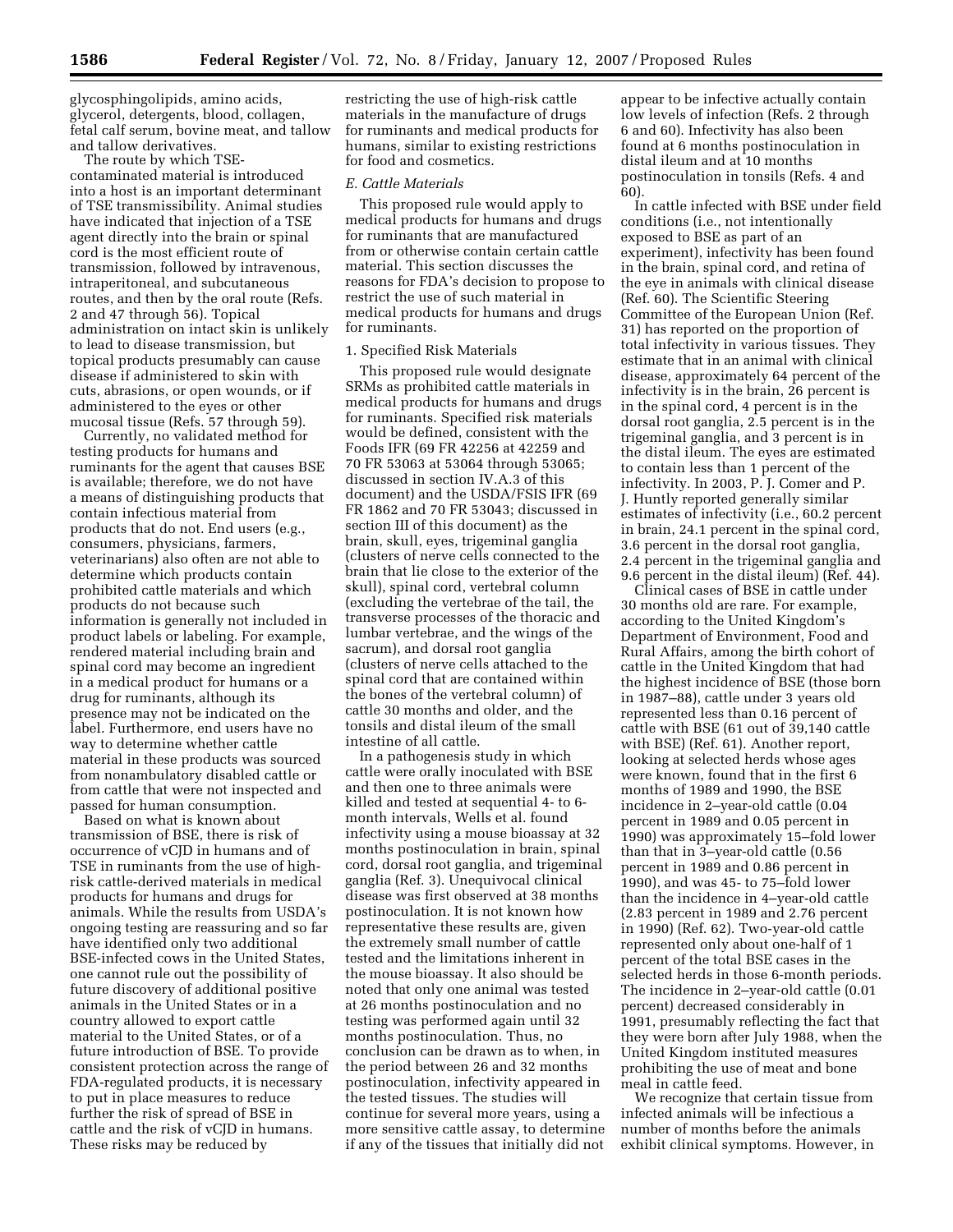BSE, as in other TSEs, the total amount of infectivity in an animal increases throughout the incubation period reaching the highest load when an animal begins to demonstrate clinical signs (Ref. 44). Because of this evidence combined with the very low incidence of clinical BSE in cattle younger than 30 months, we are proposing, consistent with the Foods IFR (69 FR 42256 at 42259) and the USDA/FSIS IFR (69 FR 1862), that brain, skull, eyes, trigeminal ganglia, spinal cord, vertebral column (excluding the vertebrae of the tail, the transverse processes of the thoracic and lumbar vertebrae, and the wings of the sacrum), and dorsal root ganglia should be considered SRMs only in cattle 30 months and older. We include the skull and the vertebral column in the list of SRMs because, even though they have not been shown to harbor BSE infectivity, they contain tissues (i.e., brain and spinal cord) that have been shown to be infectious. We did not include, consistent with the Foods IFR (69 FR 42256 at 42259) and the USDA/ FSIS IFR (69 FR 1862 at 1868), the vertebrae of the tail, the transverse processes of the thoracic and lumbar vertebrae, and the wings of the sacrum as SRMs with the rest of the vertebral column because they do not contain spinal cord or dorsal root ganglia. As the science and epidemiology on this issue develop, FDA may find it necessary through future rulemaking to modify the tissues classified as SRMs and the age at which these tissues are classified as SRMs.

Based on the previously mentioned experimental evidence indicating that tonsils become infective by 10 months postinoculation and distal ileum by 6 months postinoculation (Refs. 3 and 4), we are proposing, consistent with the Foods IFR (69 FR 42256 at 42259 and 70 FR 53063 at 53064 through 53065) and USDA/FSIS IFR (69 FR 1862 and 70 FR 53043), that the tonsil and distal ileum of the small intestine of all cattle be considered SRMs.

## 2. Small Intestine

The small intestine is not considered prohibited cattle material if the distal ileum is removed by a procedure that removes at least 80 inches of the uncoiled and trimmed small intestine as measured from the caeco-colic junction and progressing proximally towards the jejunum or by a procedure that the establishment can demonstrate is equally effective in ensuring complete removal of the distal ileum. In this medical products proposed rule, we are proposing to prohibit the use of small intestine of all cattle in medical products for humans and drugs for

ruminants if procedures that completely remove the distal ileum are not used. This provision is consistent with USDA (70 FR 53043) and FDA (70 FR 53063) requirements. .

#### 3. Mechanically Separated Beef

Mechanically Separated (Species) is a standardized food defined by USDA in 9 CFR 319.5 (see section V.A of this document for the proposed definition of mechanically separated beef). The standard does not limit the amount of spinal cord and dorsal root ganglia allowed in vertebral column used to produce the product. Consequently, mechanically separated beef may contain concentrated amounts of such tissues. Because we are proposing that spinal cord, dorsal root ganglia and vertebral column be considered SRMs, we are also proposing, consistent with the USDA/FSIS and Foods IFRs (69 FR 1862 at 1866 through 1867 and 69 FR 42256 at 42259), to include mechanically separated beef as a prohibited cattle material.

#### 4. Nonambulatory Disabled Cattle

Experience has shown that nonambulatory disabled cattle (see section V.A of this document for the proposed definition) are the population at greatest risk for harboring BSE. Surveillance data in the European Union in 2002 showed that there were 29 positive/10,000 tests for BSE among healthy-appearing cattle of all ages and 148 positive/10,000 tests for BSE among nonambulatory animals of all ages (Ref. 63). In Switzerland, sampling of particular populations of cattle revealed that BSE-positive animals were 49 to 58 times more likely to be found in the nonambulatory population than in the population selected for passive surveillance (Ref. 64). The Harvard-Tuskegee study estimated that, following importation of 10 infected cattle, a prohibition against rendering animals that die on the farm (these animals could be nonambulatory disabled) would decrease the number of new cases of BSE by 82 percent.

Because typical clinical signs of BSE cannot always be observed in nonambulatory disabled cattle, and because evidence has indicated these cattle are more likely to have BSE than apparently healthy cattle, FDA is proposing, consistent with the Foods IFR (69 FR 42256 at 42259), to include material from nonambulatory disabled cattle as prohibited cattle materials. This proposal is also consistent with USDA's requirement that all nonambulatory disabled cattle presented for slaughter be condemned (69 FR 1862 at 1870 and 1871).

5. Cattle Not Inspected and Passed for Human Consumption

Cattle that have not been inspected (see section V.A of this document for the proposed definition) are at higher risk of having BSE, as well as other diseases, because they will not have been examined by USDA for their disease status in general and potential for harboring BSE in particular. In addition, such cattle are likely to have died on the farm or en route to slaughter, and these animals are not eligible for inspection by USDA. For cattle that are inspected but not passed, a regulatory authority (USDA or other) has made a determination that they are not appropriate for use in human food (69 FR 42256 at 42259). Such a determination may be based, among other things, on evidence of a neurological disorder associated with a higher risk of BSE. Moreover, material from cattle not inspected or inspected and not passed for human consumption is prohibited from human food (69 FR 42256 at 42259). In this rulemaking, FDA is proposing to extend this prohibition to medical products for humans and drugs for ruminants. By requiring that material from cattle for use in medical products for humans and drugs for ruminants be inspected and passed for human consumption, we would minimize the risk to humans and ruminants of exposure to the agent that causes BSE.

#### 6. Tallow and Tallow Derivatives

Tallow is an animal-derived hard fat that has been heat processed; most tallow is derived from cattle. In this proposed rule, we use the term tallow to refer only to tallow derived from cattle. Any risk of BSE transmission from tallow is a result of protein that is present as an impurity in the tallow. Taylor et al. (Refs. 65 and 66) found in rendering studies with abnormal prion protein that the prion protein did not preferentially migrate into the fat fraction, but remained with the protein fraction. Therefore, there is no reason to believe that tallow is likely to contain unusually high amounts of prion protein as a constituent of the insoluble impurities fraction that remains in tallow after rendering. Taylor et al. (Refs. 65 and 66) also reported that the various rendering processes used for tallow production in the United Kingdom were sufficient to produce tallow that did not result in infection when injected into the brains of mice, even though the starting material was highly spiked with the scrapie agent. Wilesmith et al. (Ref. 67) noted that the geographical variation in the incidence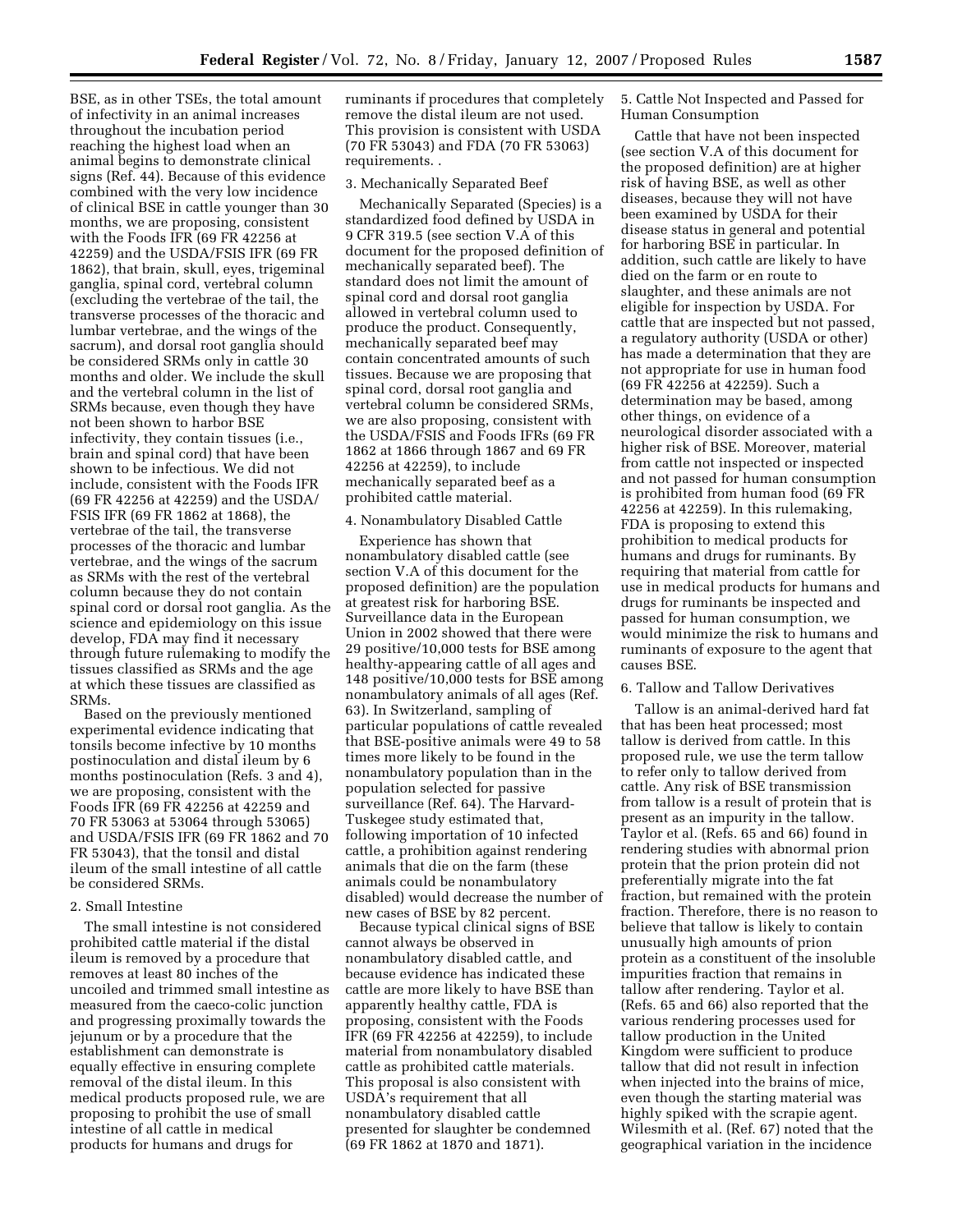of BSE in the United Kingdom was not consistent with the use of tallow in cattle feed and concluded that the most likely source of infection in cattle was BSE-contaminated meat and bone meal.

The World Organisation for Animal Health (OIE) (formerly the Office International des Epizooties), the international animal health standard setting body, categorizes tallow with insoluble impurities of no more than 0.15 percent as protein-free tallow and indicates that tallow that meets this standard can be safely consumed by animals, regardless of the starting materials (Ref. 68). FDA's Transmissible Spongiform Encephalopathies Advisory Committee (TSEAC) considered the safety of tallow in 1998 (Ref. 69). Although members of the TSEAC indicated that tallow is a food with extremely low risk of transmitting BSE to humans or animals, they did not see a need to change FDA's recommendation that tallow not be sourced from cattle born, raised, or slaughtered in countries where BSE is known to exist.

Based on the research and the opinions noted previously that show that tallow is inherently a low risk material because of the procedures by which it is manufactured, we are proposing to permit tallow from any country to be used in medical products for humans and drugs for ruminants, as we have for human food and cosmetics (69 FR 42256 at 42260 and 42261), if it contains no more than 0.15 percent insoluble impurities regardless of the starting materials or if it otherwise complies with these regulations (e.g., made without the use of any prohibited cattle materials). We recognize that the TSEAC did not see a need to change FDA's tallow import policy, which recommended against use of tallow from cattle born, raised, or slaughtered in countries where BSE is known to exist. However, the TSEAC was not asked to provide recommendations regarding import of tallow that met our proposed requirements. We believe we are proposing a tallow standard for medical products for humans and drugs for ruminants that is consistent with statutory safety standards and the recommendations by OIE with respect to bovine-derived tallow to prevent BSE in cattle and vCJD in humans.

Distinct from tallow are tallow derivatives. These derivatives are produced by subjecting tallow to chemical processes (hydrolysis, transesterification, or saponification) that involve high temperature and pressure. The TSEAC considered tallow derivatives in 1998 (Ref. 69) and determined that the rigorous conditions

of manufacture are sufficient to further reduce the BSE risk in tallow derivatives. In addition, the OIE also recommends that derivatives of proteinfree tallow be freely traded among countries because they pose an insignificant BSE risk to animals (Ref. 68). Because we believe that tallow has negligible risk of transmitting BSE, and tallow derivatives undergo additional processing, we do not believe that tallow derivatives pose a risk of transmitting the agent that causes BSE to humans. Therefore, we are proposing, consistent with the Foods IFR (69 FR 42256 at 42261), that tallow derivatives not be considered a prohibited cattle material. FDA proposes to clarify, as in the amendments to the Foods IFR (70 FR 53063), that the ''no more than 0.15 percent insoluble impurities'' restriction for tallow does not apply to tallow derivatives.

#### 7. Fetal Calf Serum

Current evidence suggests that cowto-calf transmission of BSE is unlikely to occur (Refs. 14 and 46). Therefore, the serum of fetal calves is unlikely to contain any BSE infectious material, irrespective of the age of the mother. However, because fetal calf serum (FCS) is generally collected from fetuses of dairy cows culled for low milk production or for health reasons, these cows are often considerably older than 30 months. FDA believes that manufacturers commonly take appropriate steps to prevent contamination of the FCS with specified risk materials from the mother. These steps include the normal dressing procedures used in slaughter houses, consisting of removing the uterus completely from the carcass and other viscera of cows that were inspected and passed, taking it to a separate space free of prohibited cattle materials for cardiac puncture, and collecting the fetal blood in a closed collection system using aseptic technique. Other procedures could also be used to provide adequate assurance that contamination has been prevented.

## 8. Additional Requirements

If the agency finds that additional protections are needed for specific products or classes of products covered by applications (e.g., products with direct routes of exposure into the bloodstream or neural tissue such as injectable, ophthalmic, intranasal, or implanted FDA-regulated products), it intends to provide those protections through the application review process or through other means, such as special controls for Class II devices. The agency believes it is possible that injectable,

ophthalmic, intranasal, or implanted FDA-regulated products that contain cattle material other than prohibited cattle materials and that do not have an FDA approval covering use of that material may appear to be adulterated or misbranded under certain circumstances. If the agency finds that classes of such products or specific products do not meet the applicable statutory standards, it may take action even if the products comply with the requirements in this proposed regulation.

## *F. Medical Products for Humans and Drugs for Ruminants That May Contain Cattle Material*

## 1. Drugs for Humans

Under this proposed rule, drugs for humans cannot be manufactured from or otherwise contain prohibited cattle materials without written permission from FDA. For drugs subject to applications, the agency may provide additional protections through the application review process on a case-bycase basis to ensure that the products are safe and effective for their intended uses under section 505 of the Federal Food, Drug and Cosmetic Act (the act) (21 U.S.C. 355) and safe, pure, and potent under section 351 of the Public Health Service Act (the PHS Act) (42 U.S.C. 262). For drugs not subject to applications, if the agency finds that specific products or product classes do not meet the applicable statutory standards regarding adulteration and misbranding, it may take action even if the products comply with the requirements in this proposed rule.

Many approved human drugs, as well as investigational human drugs, contain ingredients that are derived from cattle. Over the last 10 years, FDA has maintained a database that identifies these drugs and their cattle-derived ingredients. Based on the information in this database, we are aware of no approved drugs and no investigational drugs that are manufactured with cattle material that would be prohibited under this proposed rule based on the type of cattle tissue used.1

In addition to human drugs with approved applications, a number of human drugs are marketed without an approved application and, therefore, have not been subject to the new drug application (NDA) review process (e.g., products marketed under FDA's overthe-counter (OTC) monograph system, Active Pharmaceutical Ingredients,

<sup>1</sup>All manufacturers would have to ensure that any cattle material they use comes from cattle that are inspected and passed and otherwise complies with the other requirements proposed in this rule.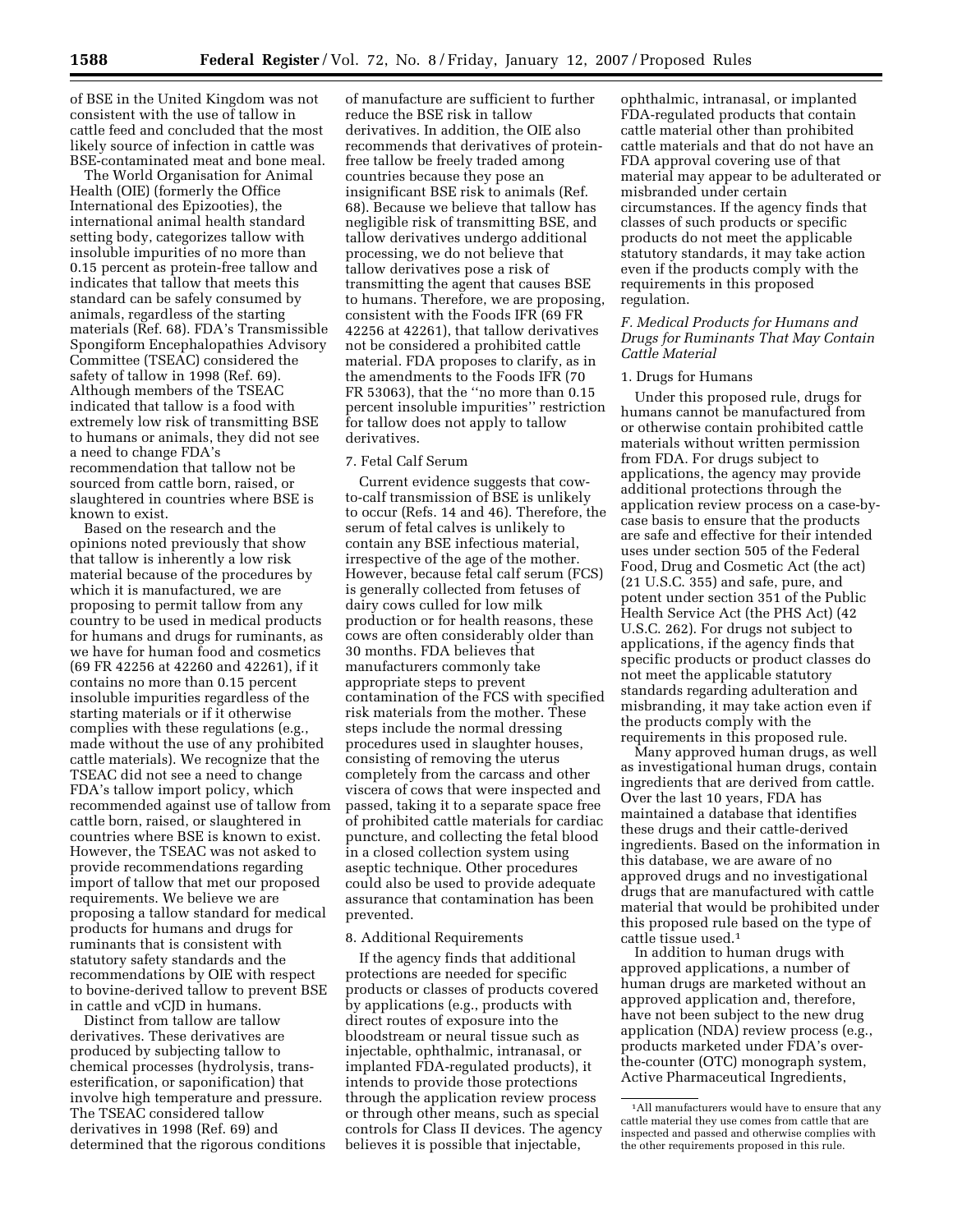homeopathic preparations, or products that purport to be ''grandfathered''). Although FDA's database of these products is incomplete, some of them may contain cattle materials that would be prohibited under this proposed rule. The requirements proposed in this rulemaking apply to all drugs for humans, including those marketed without an approved application.

#### 2. Biologics for Humans

Many biological products are manufactured with, or otherwise use, cattle-derived material because this material can provide necessary nutrients for cell growth. For example, microorganisms used for vaccine manufacture are typically grown under controlled conditions in media that may contain cattle materials. Animal-derived products used in vaccine manufacture include amino acids, glycerol, detergents, gelatin, enzymes, and blood. Cattle skeletal muscle is used to prepare broths used in certain complex media.

Many microorganisms that are difficult to grow and cells that are used to propagate viruses require serum in the growth media, which is typically derived from cattle blood. Cattle-derived materials (e.g., fetal calf serum, insulin, aprotinin, enzymes) are often used in cell culture techniques to manufacture hematological, cell, and gene-therapy products.

Manufacturers of licensed products and sponsors of investigational new drug products are currently requested to provide, in their biologics license application (BLA) or investigational new drug application (IND), information regarding the source of all bovinederived materials used in the manufacture of their product. This information is reviewed by FDA along with other information provided in the application. SRMs are not ordinarily used in the manufacture of biological products. Biological products that are not intended for use in or on the body (e.g., in vitro diagnostics) would not be subject to the provisions of this proposed rule.

#### 3. HCT/Ps

This proposed rule would affect all HCT/Ps. HCT/Ps are defined in part 1271 (21 CFR part 1271) as ''articles containing or consisting of human cells or tissues that are intended for implantation, transplantation, infusion, or transfer into a human recipient. Examples of HCT/Ps include, but are not limited to, bone, ligament, skin, dura mater, heart valve, cornea, hematopoietic stem/progenitor cells derived from peripheral and cord blood, manipulated autologous chondrocytes,

epithelial cells on a synthetic matrix, and semen or other reproductive tissue'' (§ 1271.3(d)). Certain exceptions apply (§ 1271.3(d)(1) through (d)(7)).

HCT/Ps are regulated according to a tiered, risk-based framework. HCT/Ps meeting the criteria listed in § 1271.10 (e.g., minimally manipulated, intended for homologous use only (i.e., perform the same basic function(s) in the recipient as in the donor), not combined with a drug or device, and not having a systemic effect) are regulated solely under the authority of section 361 of the PHS Act (42 U.S.C. 264). These ''361'' HCT/Ps are required to comply only with the applicable requirements in part 1271. Premarket review is not required for such products; therefore, FDA does not review any information regarding cattle-derived material that might be used in such products. This proposed rule would ban the use of prohibited cattle material in these products, which we believe would help reduce any possible BSE transmission through the use of ''361'' HCT/Ps manufactured using cattle-derived material.

HCT/Ps that do not meet the criteria in § 1271.10 are regulated as drugs and devices under the act, and/or biological products under section 351 of the PHS Act and the act. Establishments that manufacture such HCT/Ps must comply with the requirements in subparts C and D of part 1271 in addition to all other applicable regulations, including submission of the appropriate premarketing applications, and are included in this proposed rule. Information regarding the use of cattlederived material in the manufacture of such HCT/Ps would be submitted as part of the premarket review, giving us the opportunity to evaluate any potential for risk of BSE transmission.

## 4. Medical Devices for Humans

The Center for Devices and Radiological Health (CDRH) has an administrative database that FDA reviewers use to record PMA and 510(k) submissions. In 2002, FDA added an ''animal tissue flag'' to the CDRH administrative database. This ''flag'' indicates that the device contains or is manufactured with animal tissue of some kind; the species of animal tissue is not identified. The animal tissue flag has been recorded for 68 PMAs and 2,164 510(k)s. These numbers represent only devices for which PMAs or 510(k)s were filed since the animal tissue flag was added in 2002. They do not account for devices cleared or approved for marketing before that time that may contain or that may be manufactured with animal tissue.

Examples of cattle material used in devices range from high risk tissues (such as bovine pituitary extract used as a component of growth media) used in a low risk clinical setting (such as a topical application), to low risk cattle tissues (such as collagen from cattle hide or muscle) used in a high risk clinical setting (such as direct application to the central nervous system).

Premarket submissions for devices do not always include complete information about the source of animal components. In addition, not all devices are subject to premarket review, either because they are exempt from such review or because they have already been cleared or approved. FDA believes that it is important to help ensure that all devices that are intended for use in or on the body do not contain prohibited cattle materials. Examples of devices intended for use in or on the body include, but are not limited to, vascular grafts, bone fillers, lacrimal plugs, sutures, wound dressings, and heart valves (other than human heart valve allografts regulated solely under section 361 of the PHS Act). FDA has determined that the banning and recordkeeping provisions of this proposed rule are necessary to help ensure the safety of devices intended for use in or on the body. Medical devices that are not intended for use in or on the body (e.g., in vitro diagnostics, x-ray machines) would not be subject to the provisions of this proposed rule. FDA is not aware of any currently marketed device that is manufactured with cattle material that would be prohibited under this proposed rule.

#### 5. Drugs for Ruminants

The requirements proposed in this rulemaking would cover new animal drugs for ruminants. Ruminants present the highest risk of any animals for contracting BSE from prohibited cattle materials. Because FDA has other mechanisms to restrict the extralabel use of approved human and animal drugs that contain prohibited cattle materials in ruminants (see section V.D of this document), this proposed rule would only prohibit the use of certain cattle material in drugs intended for use in ruminants.

Some drugs for ruminants may contain or be manufactured with cattlederived materials. We are not aware of any drugs for ruminants that contain, as a component of the drug, cattle material that would be prohibited by the proposed rule. However, although the FDA animal drug database lists materials contained in drugs for animals, it does not identify materials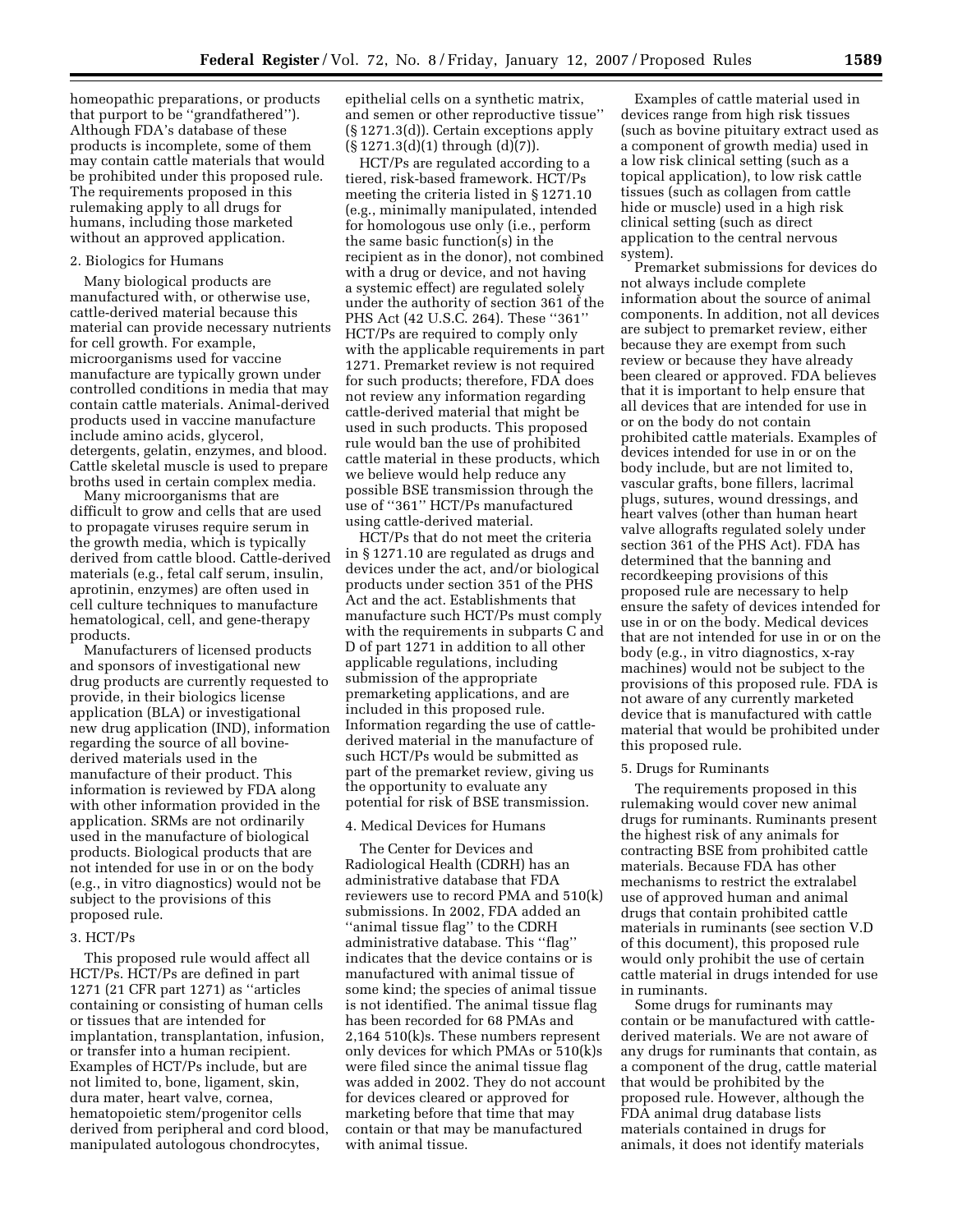that are used in the manufacture of drugs for animals but that are not intended to be components of the drug (e.g., materials used in fermentation or cell culture production of drugs for animals). Because the FDA database does not contain information on materials used in the manufacture of drugs for animals, we cannot definitively conclude that no drugs for ruminants are manufactured with the use of cattle material that would be prohibited by this proposed rule. However, based on our knowledge of the processes and materials used in manufacture of drugs for ruminants, as well as the fact that very little cattle material is prohibited if sourced from cattle that were inspected and passed and were younger than 30 months old when slaughtered, we do not believe that prohibited cattle material is needed in the manufacture (through fermentation, cell culture or otherwise) of drugs for ruminants.

#### **III. USDA/FSIS IFR**

On January 12, 2004, in response to the diagnosis of BSE in a cow in the United States, USDA published a series of interim final rules, including ''Prohibition of the Use of Specified Risk Materials for Human Food and Requirements for the Disposition of Non-Ambulatory Disabled Cattle'' (69 FR 1862). The USDA/FSIS IFR declared that SRMs were inedible and unfit for food and prohibited their use as human food. It also prohibited the use of the entire small intestine of all cattle in human food. In 2005, the USDA/FSIS IFR was amended, in part, to permit use of the small intestine of all cattle in human food if appropriate procedures are used to completely remove the distal ileum (70 FR 53043). In the Foods IFR, FDA extended similar protections to FDA-regulated human food and cosmetics. (See section IV.A.3 of this document for a discussion of the Foods IFR.)

The USDA/FSIS and Foods IFRs will reduce but will not, by themselves, eliminate the use of prohibited cattle materials in domestic and imported FDA-regulated medical products for humans and drugs for ruminants. Even when excluded from human food produced in USDA-inspected establishments, prohibited cattle materials that have been denatured may leave the establishments for rendering or destruction. These materials, which previously have not been explicitly prohibited in medical products for humans and drugs for ruminants by FDA, might then be used in FDAregulated medical products for humans and drugs for ruminants.

Under the USDA/FSIS IFR, SRMs and carcasses of nonambulatory disabled cattle are designated as inedible. However, certain products, such as gelatin and collagen (which are both covered by the provisions of this medical products proposed rule) used in FDA-regulated medical products for humans and drugs for ruminants, have traditionally been produced from cattle material deemed inedible by the USDA. Therefore, such a designation by the USDA may not be enough to preclude use of prohibited cattle materials in FDA-regulated products without additional regulation by FDA. Furthermore, some cattle are not slaughtered under continuous USDA inspection (e.g., some are sent directly to rendering without first passing inspection). Cattle material from these animals, such as brains or bones, which include SRMs, could end up as starting material for medical products for humans and drugs for ruminants. If prohibited cattle materials were unlawfully used in FDA-regulated medical products for humans and drugs for ruminants, this proposed rule if finalized would facilitate FDA's ability to use the enforcement mechanisms of the act that apply to adulterated products (e.g., seizure) to prevent human or ruminant exposure to the prohibited cattle materials.

Imported products also may contain the types of materials prohibited by the USDA, but would not fall within the scope of the USDA's import regulations either because of the nature of the products or their country of origin. Specifically, although both FSIS and USDA's Animal and Plant Health Inspection Service (APHIS) impose BSErelated prohibitions, these prohibitions collectively do not cover all FDAregulated medical products for humans and drugs for ruminants. For example, APHIS' BSE-related restrictions on imports do not cover gelatin for human use (beyond requiring a permit) and apply only to a limited number of countries (9 CFR 94.18).

#### **IV. FDA Actions on BSE**

## *A. Regulations*

## 1. FDA 1997 Ruminant Feed Rule

In the **Federal Register** of June 5, 1997 (62 FR 30936), FDA published a regulation that prohibits, with some exceptions, the use of protein derived from mammalian tissue in feed for cattle and other ruminant animals (21 CFR 589.2000). The agency published the FDA 1997 ruminant feed rule to prevent the establishment and amplification of BSE in the United States and thereby minimize any risk to animals and

humans. FDA recently proposed changes to these requirements to further strengthen the rule (see section IV.A.2 of this document).

2. FDA/USDA Animal Feed ANPRM and FDA 2005 Animal Feed Proposed Rule

Following detection of BSE in an imported dairy cow in Washington State in December 2003, the Secretaries of the U.S. Departments of Agriculture and Health and Human Services announced a series of regulatory actions and policy changes to strengthen protections against the spread of BSE in U.S. cattle and against human exposure to the BSE agent. The Secretary of Agriculture also convened an international panel of experts on BSE to review the U.S. response to the Washington case and make recommendations that could provide meaningful additional public or animal health benefits.

In the **Federal Register** of July 14, 2004 (69 FR 42287), FDA and USDA's FSIS and APHIS jointly published an ANPRM to solicit comment on additional measures under consideration based on those recommendations and other factors. FDA has since received comments on the joint ANPRM, and in the **Federal Register** of October 6, 2005 (70 FR 58570), published the FDA 2005 Animal Feed proposed rule to prohibit certain material from all animal food or feed.

#### 3. Foods IFR

In the **Federal Register** of July 14, 2004 (69 FR 42256), FDA published an IFR prohibiting the use of certain cattle material to address the potential risk of BSE in human food, including dietary supplements, and cosmetics. This rule took effect immediately upon publication. On September 7, 2005, FDA amended the Foods IFR to revise or clarify provisions with regard to: (1) Use of small intestine (see section II.E.2 of this document) (2) use of hide and hidederived products (see section V.A of this document), (3) use of milk and milk products (see section V.A of this document), (4) source tallow for tallow derivatives (see section II.E.6 of this document), and (5) testing method cited for determining the level of insoluble impurities in tallow (see section V.C of this document). As a result, cattle materials prohibited in human food and cosmetics include SRMs, small intestine of all cattle if procedures that completely remove the distal ileum are not used, material from nonambulatory disabled cattle, material from cattle not inspected and passed for human consumption, and mechanically separated beef. SRMs include the brain,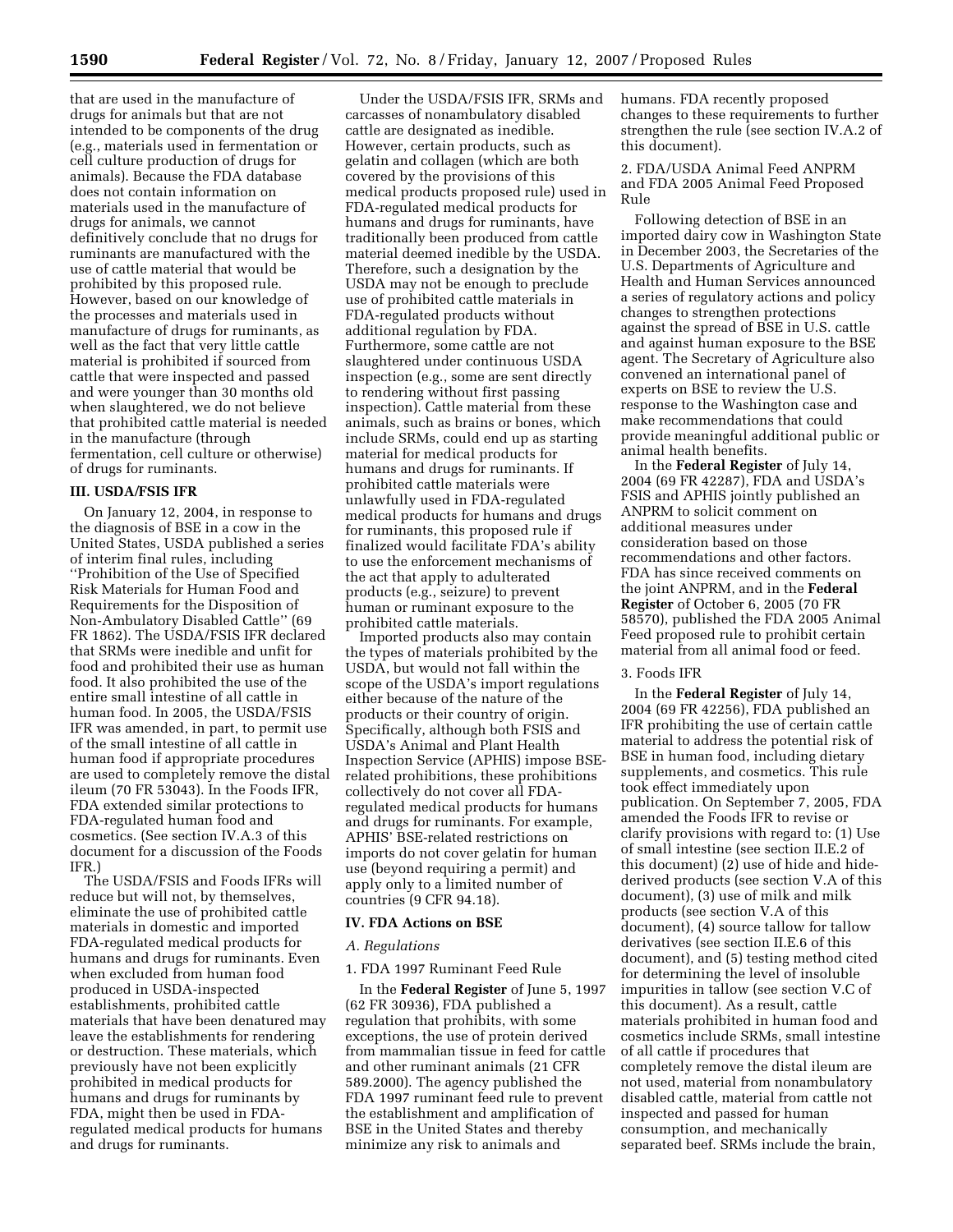skull, eyes, trigeminal ganglia, spinal cord, vertebral column (excluding the vertebrae of the tail, the transverse processes of the thoracic and lumbar vertebrae, and the wings of the sacrum), and dorsal root ganglia of cattle 30 months and older; and the tonsils and distal ileum of the small intestine of all cattle. Prohibited cattle materials do not include tallow that contains no more than 0.15 percent insoluble impurities, tallow derivatives, hides and hidederived products, and milk and milk products. This action was taken to minimize human exposure to materials that are highly likely to contain the BSE agent in cattle infected with the disease.

4. Foods Recordkeeping/Access Final Rule

In the **Federal Register** of October 11, 2006 (71 FR 59653), FDA also published a final rule to require that manufacturers and processors of human food and cosmetics that are manufactured from, processed with, or otherwise contain, material from cattle establish and maintain records sufficient to demonstrate that the food and cosmetics are in compliance with the Foods IFR. FDA believes that records documenting the absence of prohibited cattle materials in human food and cosmetics are critical for manufacturers, processors, and FDA to ensure compliance with the ban on the use of prohibited cattle materials in the Foods IFR. FDA solicited comment on the types of records that may already be available to document the absence of prohibited cattle materials in human food and cosmetics and the types of records that could be established to document the absence of prohibited cattle materials in these FDA-regulated products. The effective date of the Foods Recordkeeping/Access final rule is January 9, 2007. Until the Foods Recordkeeping/Access final rule is effective, FDA is ensuring that it can enforce the new prohibitions in the Foods IFR through the provisions in that rule requiring that FDA be given access to any existing records relevant to compliance with the ban on prohibited cattle materials.

This proposed rule for medical products for humans and drugs for ruminants is a companion to the Foods IFR and responds to the same public health concerns. This proposed rule serves as an additional safeguard to reduce human exposure to the agent that causes BSE that may be present in cattle-derived medical products for humans and drugs for ruminants that are from domestic and imported sources.

#### *B. FDA Guidance*

During the past decade, we have communicated with the public and manufacturers, applicants, importers, and processors of FDA-regulated human and animal products regarding appropriate steps to increase product safety and minimize the risk of products being contaminated with the BSE agent. Most of our communications have been in the form of letters and guidance to industry and import alerts.

• November 1992—We wrote to manufacturers of dietary supplements to alert them to the developing concern about TSEs in animals and CJD in humans and recommended that they investigate the geographic sources of any bovine and ovine material used in their products.

• December 1993—We wrote to manufacturers of drugs, biologics, and medical devices and recommended against the use of bovine-derived materials from cattle that have resided in, or originated from, BSE countries.

• August 1994—We published a notice in the **Federal Register** (59 FR 44592, August 29, 1994) entitled ''Bovine-Derived Materials; Agency Letters to Manufacturers of FDA-Regulated Products.'' In the notice, we published the text of the November 1992 and December 1993 letters previously described and, in addition, the text of letters to manufacturers of FDA-regulated products for animals (August 17, 1994), and manufacturers and importers of dietary supplements and cosmetics (August 17, 1994).

• October 1994—We issued Import Alert 17–04, which allowed for the detention, without physical examination, of bulk shipments of highrisk bovine tissues and tissue-derived ingredients from BSE countries. We have updated this alert whenever APHIS has revised the list of countries in 9 CFR 94.18.

• October 1997—We published a notice of availability (62 FR 52345, October 7, 1997) of a guidance for industry entitled ''The Sourcing and Processing of Gelatin to Reduce the Potential Risk Posed by Bovine Spongiform Encephalopathy (BSE) in FDA-Regulated Products for Human Use.''

The rule, if finalized, will supersede prior communications that address the same issues, including the communications identified previously.

#### **V. Description of Proposed Rule**

## *A. Definitions*

For the purposes of this regulation, we are proposing to define the terms ''prohibited cattle materials,''

''inspected and passed,'' ''mechanically separated beef,'' ''nonambulatory disabled cattle,'' ''specified risk materials,'' ''tallow,'' ''tallow derivative,'' and ''ruminant'' (proposed §§ 300.200(a), 500.200(a), 600.16(a), 895.102(a) and 1271.470(a)). The proposed terms and definitions are the same as those used in the Foods IFR (69 FR 42256 and 70 FR 53063), except that we are now including in proposed § 500.200(a) a definition for ruminant and we have revised the definition of prohibited cattle materials as it relates to fetal calf material. We have also made minor editorial revisions to the definition of inspected and passed. The proposed definitions are consistent with definitions used by the USDA (69 FR 1862 and 70 FR 53043).

1. *Prohibited cattle materials* means specified risk materials, small intestine of all cattle if procedures that completely remove the distal ileum are not used, material from nonambulatory disabled cattle, material from cattle not inspected and passed, or mechanically separated beef. Prohibited cattle materials do not include tallow that contains no more than 0.15 percent insoluble impurities, tallow derivatives, hides and hide-derived products, and milk and milk products. Prohibited cattle materials also do not include materials obtained from fetal calves of cows that were inspected and passed as long as the materials were obtained by procedures adequate to prevent contamination with specified risk materials.

With regard to hides and hide-derived products, we are proposing that these products not be included in the definition of ''prohibited cattle materials.'' We are proposing this exemption because cattle hide has been determined to be a tissue with negligible risk of transmitting the agent that causes BSE; the OIE recommends that it be freely traded regardless of the BSE risk status of the exporting countries. Even though we are proposing to exempt hides and hide-derived products from the provisions of this proposed rule, applicants and manufacturers would be required to take precautions to avoid cross contamination of hides and other nonprohibited cattle material with prohibited cattle material during slaughter and processing.

With regard to milk and milk products, we are proposing that these products also not be included in the definition of ''prohibited cattle materials.'' We recognize that milk and milk products present a negligible risk of transmitting the agent that causes BSE. The OIE recommends that milk and milk products be freely traded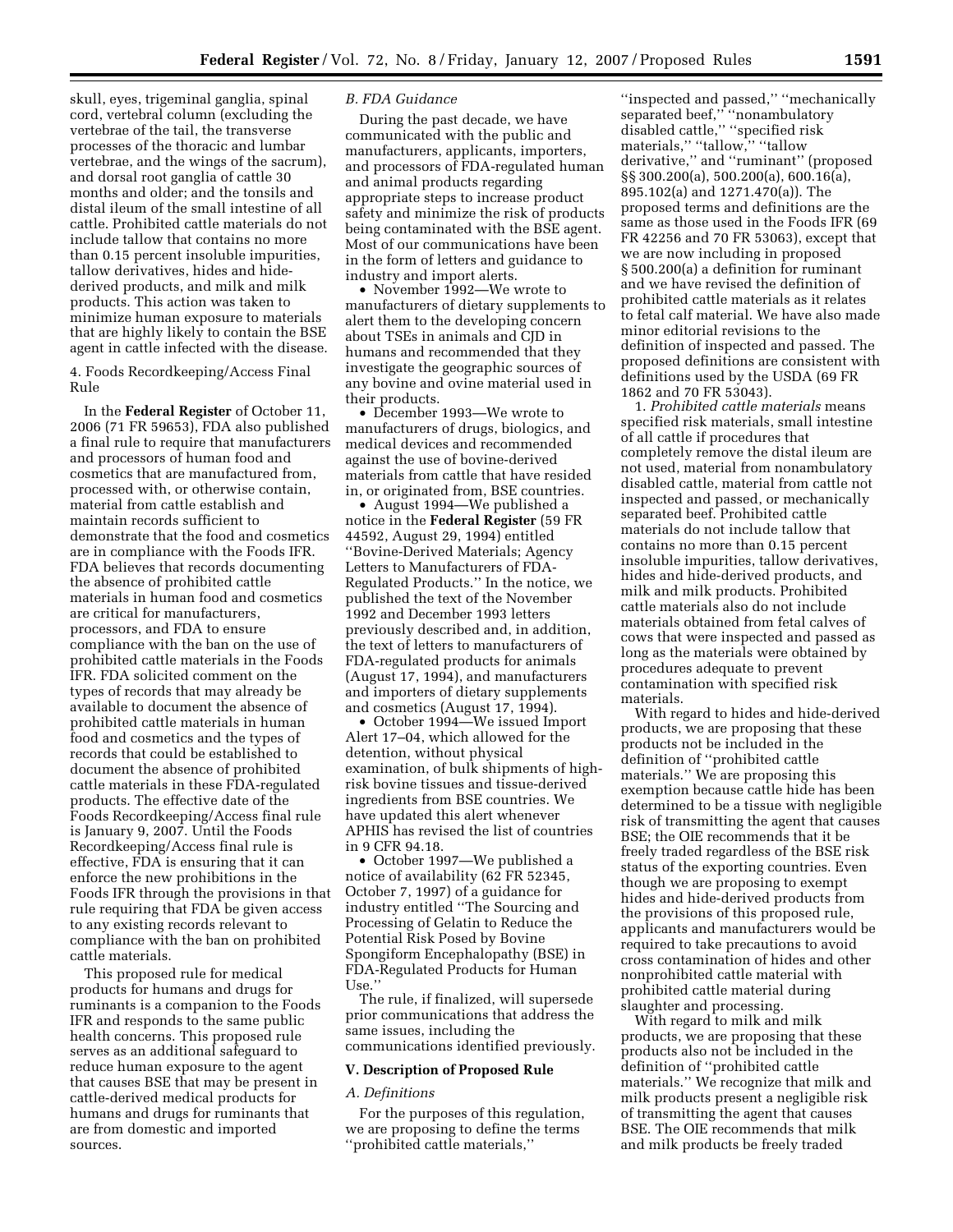among countries, regardless of the BSE risk status of the exporting country. In addition, the prohibitions for medical products for humans and drugs for ruminants applies to materials from cattle slaughtered on or after the effective date of the rule and is not meant to apply to milk and milk products, which come from live cattle.

2. *Inspected and passed* means that the material is from an animal that has been inspected and passed for human consumption by the appropriate regulatory authority, and at the time the animal was inspected and passed, it was found to be not adulterated.

3. *Mechanically separated beef* means a meat food product that is finely comminuted, resulting from the mechanical separation and removal of most of the bone from attached skeletal muscle of cattle carcasses and parts of carcasses, that meets the specifications contained in 9 CFR 319.5, USDA's regulation that prescribes the standard of identity for Mechanically Separated (Species).

4. *Nonambulatory disabled cattle*  means cattle that cannot rise from a recumbent position or that cannot walk, including, but not limited to, those with broken appendages, severed tendons or ligaments, nerve paralysis, fractured vertebral column, or metabolic conditions.

5. *Specified risk material* means the brain, skull, eyes, trigeminal ganglia, spinal cord, vertebral column (excluding the vertebrae of the tail, the transverse processes of the thoracic and lumbar vertebrae, and the wings of the sacrum), and dorsal root ganglia of cattle 30 months and older, and the tonsils and distal ileum of the small intestine of all cattle.

6. *Tallow* means the rendered fat of cattle obtained by pressing or by applying any other extraction process to tissues derived directly from discrete adipose tissue masses or to other carcass parts and tissues. Tallow must be produced from tissues that are not prohibited cattle materials or must contain not more than 0.15 percent insoluble impurities as determined by the method entitled ''Insoluble Impurities'' (AOCS Official Method Ca 3a–46), American Oil Chemists' Society (AOCS), 5th Edition, 1997, incorporated by reference in accordance with 5 U.S.C. 552(a) and 1 CFR part 51, or another method equivalent in accuracy, precision, and sensitivity to AOCS Official Method Ca 3a–46. You may obtain copies of the method from AOCS (*http://www.aocs.org*) 2211 W. Bradley Ave., Champaign, IL 61821. Copies may be examined at the Center for Food Safety and Applied Nutrition's Library,

5100 Paint Branch Pkwy., College Park, MD 20740, or at the National Archives and Records Administration (NARA). For information on the availability of this material at NARA, call 202–741– 6030, or go to: *http://www.archives.gov/ federal*\_*register/ code*\_*of*\_*federal*\_*regulations/* 

*ibr*\_*locations.html*.

7. *Tallow derivative* means any chemical obtained through initial hydrolysis, saponification, or transesterification of tallow; chemical conversion of material obtained by hydrolysis, saponification, or transesterification may be applied to obtain the desired product.

8. *Ruminant* means any member of the suborder of animals that has a stomach with four compartments (rumen, reticulum, omasum, and abomasum) through which feed passes in digestion. The suborder includes, but is not limited to, cattle, buffalo, sheep, goats, deer, elk, and antelopes.

## *B. Proposed Requirements for Prohibited Cattle Materials and Permission for an Exception or Alternative to These Requirements*

USDA and FDA prohibit the use of SRMs, and mechanically separated beef in human food (69 FR 1862; 69 FR 42256). USDA also requires that all nonambulatory disabled cattle presented for slaughter be condemned (69 FR 1862), while FDA prohibits use of such cattle in human food (69 FR 42256). USDA and FDA permit use of the small intestine of all cattle in human food if appropriate procedures are used to completely remove the distal ileum (70 FR 53043; 70 FR 53063).

FDA imposes these prohibitions for cosmetics as well, and also prohibits material from cattle not inspected and passed in both human food and cosmetics (69 FR 42256; 70 FR 53063). To ensure that the same materials are not incorporated into other FDAregulated products, we are now proposing to prohibit the use of these materials in, or in the manufacture of, medical products for humans and drugs for ruminants. As with human food and cosmetics, we are proposing the following five categories of material as prohibited cattle materials: (1) The small intestine from all cattle if procedures that would completely remove the distal ileum are not used, (2) SRMs, (3) mechanically separated beef, (4) material from nonambulatory disabled animals, and (5) material from cattle not inspected and passed.

Scientists believe that the human disease vCJD is likely caused by the consumption of products contaminated with the agent that causes BSE. The

relationship between the agent that causes BSE and human cases of vCJD has been described previously in section II.C of this document. Consumption of contaminated material is thought to cause illness in humans, although scientific research has not determined the infectious dose (see section II.C of this document), and there is not a test that would allow screening of cattle materials or derivative products for infectious material (see section II.D of this document). Therefore, we are proposing in § 300.200(b)(1) that, except as provided in proposed § 300.200(b)(2), no human drug be manufactured from or otherwise contain prohibited cattle materials obtained from cattle slaughtered on or after the effective date of the final rule based on this proposal. We are proposing similar limitations for other products: drugs for ruminants, human biological products (including blood products) and medical devices that are intended for use in or on the body, and HCT/Ps (defined at 21 CFR 1271.3(d)) (proposed §§ 500.200(b), 600.16(b), 895.102(b), and 1271.470(b)). With regard to HCT/Ps, this proposed prohibition (proposed § 1271.470(b)) applies to use of prohibited cattle materials in the manufacture of the HCT/P rather than the manufacture of the HCT/P from prohibited cattle materials because HCT/Ps exclude animal tissues (§ 1271.3(d)(2)(vi)).

FDA is proposing to apply the requirements of this proposed rule to all products or components of products manufactured for use in the United States or imported into the United States. This proposed rule contains the basic requirements needed to provide further protection of humans and ruminants from the potential risks of BSE posed by the use of cattle material in the manufacture of these products. Additional measures that FDA determines are needed for individual products would be addressed on a caseby-case basis through the application review process. For non-application products, if the agency finds that specific products or product classes do not meet the applicable statutory standards regarding adulteration and misbranding, it may take action even if the products comply with the requirements in this proposed rule.

The provisions in this proposed rule would apply to medical products for humans and drugs for ruminants that are manufactured from or that otherwise contain material from cattle slaughtered on or after the effective date of any final rule. The restrictions would not apply to such products (including cell lines used in the manufacture of products) that use or contain materials from cattle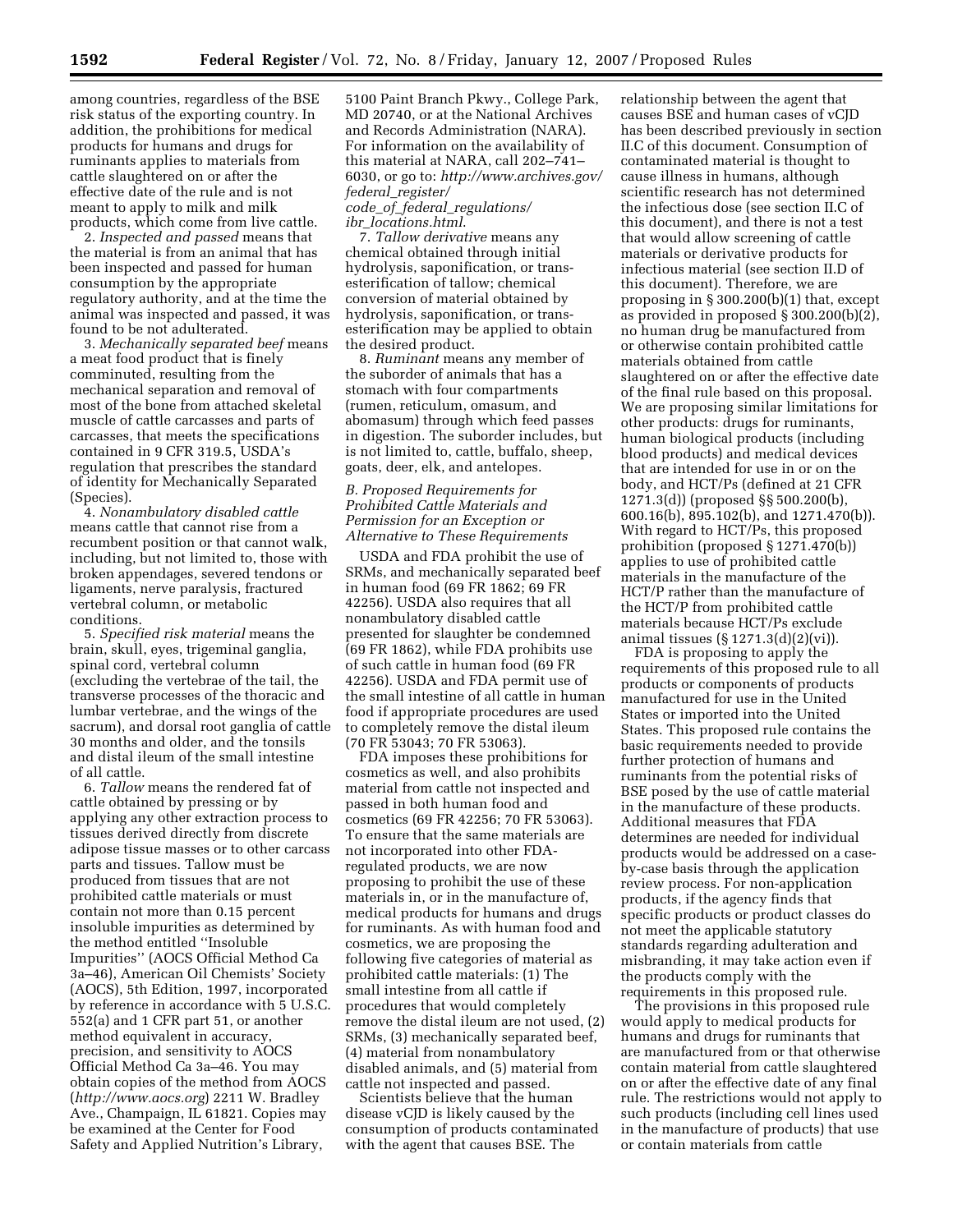slaughtered before the effective date of any final rule.

The proposed rule would provide applicants and manufacturers a mechanism for requesting FDA to grant written permission for an exception or alternative to the limitations on the use of prohibited cattle materials in medical products for humans or drugs for ruminants (proposed §§ 300.200(b)(2), 500.200(b)(2), 600.16(b)(2), 895.102(b)(2), and 1271.470(b)(2)). Applicants and manufacturers that choose to request such permission would be required to submit the request in writing to the applicable FDA Center with the requisite information as detailed below. For products subject to an application or premarket notification, this written request would be required to reference the product's application number. The Center Director may permit an exception or alternative to this proposed rule's limitation on the use of prohibited cattle materials upon the submitter's request or on his or her own initiative. Including the application number of the product in a written request for products subject to applications or premarket notifications would ensure that existing applications and clearances reflect when an exception or alternative to these proposed requirements has been submitted and when an exception or alternative has been approved.

FDA expects that applicants or manufacturers may submit a request for an exception or alternative when filing a new application or premarket notification for a product containing cattle material that would be prohibited under this proposed rule. Applicants or manufacturers may also submit a request for an exception or alternative if an existing product contains prohibited cattle materials under this proposal. Although FDA believes it is unlikely that applicants or manufacturers who currently are not using prohibited cattle materials in their products will reformulate their products to include prohibited cattle materials, proposing to do so would require not only a request for an exception or alternative but also a supplement to the approved application or a new premarket notification, consistent with existing regulations.

A request for an exception or alternative to the requirements would include: (1) The reasons why an exception or alternative to the requirements is needed, (2) a description of the product, including the type of prohibited cattle materials used in its manufacturing, its manufacturing and purification processes, and its route of

administration, (3) a description of the source of the prohibited cattle materials, including information on the location where the cattle were born, raised, and slaughtered and any other information relevant to the likelihood of the cattle having ingested material prohibited under § 589.2000, and (4) any other relevant information (paragraphs  $(b)(2)(ii)(A)$  through  $((b)(2)(ii)(C)$  and (b)(2)(ii)(E) of proposed §§ 300.200, 500.200, 600.16, 895.102, and 1271.470). For medical products for humans, the request would be required to include a description of how the requirement is not necessary based on the risks of the prohibited cattle materials in the product and the benefits of the product or how such restrictions are not necessary to ensure the safety of the product (paragraph (b)(2)(ii)(D) of proposed §§ 300.200, 600.16, 895.102, and 1271.470). For drugs for ruminants, the request would be required to include either: (1) A description of how the requirements are not necessary: (i) Based on the risks of the prohibited cattle materials in the product to the target animal and the benefits of the product to the target animal and (ii) to ensure a reasonable certainty of no harm to humans from any food derived from the target animal to which the product was administered, or (2) a description of how the requirements are not necessary to ensure the safety of the product with respect to both the target animal and any food derived from the target animal to which the product is administered (proposed § 500.200(b)(2)(ii)(D)). FDA would respond to all requests in writing and could impose conditions in granting a request. FDA could also grant permission for an exception or alternative to the requirements on its own initiative based on an evaluation of the criteria described previously. A record of any exception or alternative to the requirements in paragraph (b)(1) of proposed §§ 300.200, 500.200, 600.16, 895.102, and 1271.470 that is granted by FDA would be required to be maintained by the applicant or manufacturer under the proposed recordkeeping requirements discussed in section V.E of this document.

Although FDA believes that exceptions or alternatives to the requirements of this proposed rule would be rare, the proposal would allow medical products for humans and drugs for ruminants to be manufactured from or otherwise contain prohibited cattle materials if the agency determines that the risk posed by the use of prohibited cattle materials in the product would be outweighed by the benefits of the particular product or if the agency

determines that prohibiting the use of these materials would be otherwise unnecessary to ensure the safety of the product. In the case of drugs intended for use in food-producing ruminant species, the benefits of the product relate primarily to the target animal species (ruminants), whereas the risks relate to both the health of the target animal as well as the safety of the food derived from the target animal. However, the agency does not weigh the benefits of a drug to an animal against the risks of the drug to human health, but rather considers whether there is a reasonable certainty of no harm to humans from the use of the drug in animals. Therefore, the reasonable certainty of no harm standard would be applied when considering requests for exceptions or alternatives to the proposed requirements for drugs intended for use in food-producing ruminant species. In all cases, FDA intends to apply existing statutory safety standards in determining whether to grant a written request for an exception or alternative to the proposed limitations on the use of prohibited cattle materials. (See section V.E of this document for discussion.)

In the joint ANPRM, USDA's FSIS sought comment on the issue of equivalence and BSE requirements (whether the agency should consider a country's BSE risk when determining whether a country has implemented equivalent sanitary measures to those required by the United States to prevent human exposure to the BSE agent) (69 FR 42287 at 42299 and 42300). In the Foods IFR, FDA sought comment on the standards that should be applied when determining another country's BSE status, providing an exemption for ''BSE-free'' countries, and how to determine that countries meet any standards that might be developed (69 FR 42256 at 42263). FDA here again requests comment on whether and, if so, on what basis to exempt products and components of products from ''BSEfree'' countries from our respective requirements related to BSE, including those issued by this proposed rule.

Proposed §§ 211.116 and 226.60, which would be part of FDA's current good manufacturing practice (CGMP) requirements for finished pharmaceuticals for humans and ruminants and for type A medicated articles for ruminants would prohibit use of certain cattle materials, as described in proposed §§ 300.200, 500.200 and 600.16. The CGMP requirements contain the minimum methods that must be used for the manufacture, processing, packing, or holding of a drug to ensure that the drug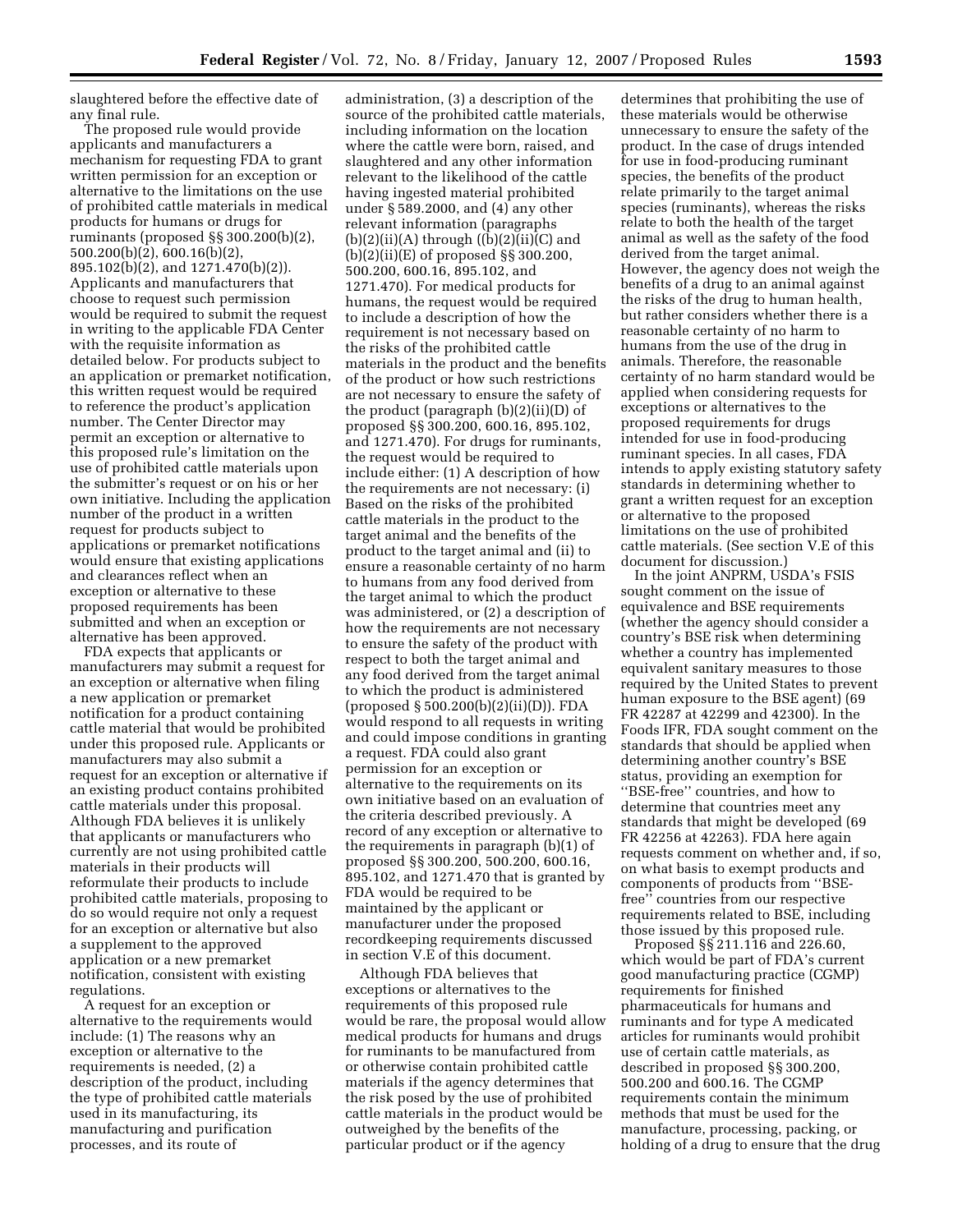meets the quality and purity characteristics that it purports or is represented to possess. The CGMP requirements contained in part 211 (21 CFR part 211) apply to finished pharmaceuticals and components of finished pharmaceuticals for both humans and animals.

The CGMP requirements contained in part 226 (21 CFR part 226) apply to Type A medicated articles. Type A medicated products are intended solely for use in the manufacture of another Type A medicated article or a Type B or Type C medicated feed. A Type A medicated article consists of a new animal drug(s), with or without carrier, with or without inactive ingredients. Type A medicated articles are new animal drugs, and the manufacture of a Type A medicated article requires an approved new animal drug application (21 CFR part 514).

#### *C. Tallow and Tallow Derivatives*

Tallow would be defined as ''the rendered fat of cattle obtained by pressing or by applying any other extraction process to tissues derived directly from discrete adipose tissue masses or to other carcass parts and tissues'' (proposed §§ 300.200(a)(6), 500.200(a)(6), 600.16(a)(6), 895.102(a)(6) and 1271.470(a)(6)). Tallow derivatives would be defined as any chemical obtained through initial hydrolysis, saponification, or trans-esterification of tallow; chemical conversion of material obtained by hydrolysis, saponification, or trans-esterification may be applied to obtain the desired product (proposed §§ 300.200(a)(7), 500.200(a)(7), 600.16(a)(7), 895.102(a)(7) and 1271.470(a)(7)). For the reason described in section II.K of this document, we are proposing that tallow with no more than 0.15 percent insoluble impurities and tallow derivatives would not be defined as prohibited cattle materials under this rule even when manufactured with prohibited materials (proposed §§ 300.200(a)(1), 500.200(a)(1), 600.16(a)(1), 895.102(a)(1) and 1271.470(a)(1)). (Tallow made without using prohibited cattle materials would not be subject to this purity requirement.) We are proposing that the insoluble impurities in tallow be measured by the method entitled ''Insoluble Impurities'' (AOCS Official Method Ca 3a–46), American Oil Chemists' Society (AOCS), 5th Edition, 1997, incorporated by reference in accordance with 5 U.S.C. 552(a) and 1 CFR part 51, or another method equivalent in accuracy, precision, and sensitivity to the AOCS Official Method Ca 3a–46 (proposed §§ 300.200(a)(6),

500.200(a)(6), 600.16(a)(6), 895.102(a)(6) and 1271.470(a)(6)). The AOCS Official Method Ca 3a–46 is currently used by the domestic tallow industry. Reference to the AOCS Official Method Ca 3a–46 in this proposed definition does not exclude use of another method. Any testing method may be used that is equivalent to the AOCS Official Method Ca 3a–46 in accuracy, precision, and sensitivity. Those wishing to use an alternate test would be responsible for determining that it is equivalent to the AOCS Official Method Ca 3a–46; it would not be necessary for FDA to approve the use of an alternate test.

Tallow that contains more than 0.15 percent insoluble impurities could be used if it complies with the proposed requirements for cattle materials in proposed § 300.200 for drugs for humans, proposed § 500.200 for drugs for ruminants, proposed § 600.16 for biological products, proposed § 895.102 for medical devices for humans that are intended for use in or on the body, and proposed § 1271.470 for HCT/Ps (e.g., made without the use of any prohibited cattle materials).

We note that, regardless of its purity level, tallow to be used in medical products for humans and drugs for ruminants would be subject to the other provisions of the act and would be adulterated if, for example, it has been prepared, packed, or held under insanitary conditions whereby it may have become contaminated with filth (section  $501(a)(2)(A)$  of the act)(21 U.S.C. 351(a)(2)(A)).

## *D. Proposed Requirements Regarding Extralabel Drug Use in Animals*

In 1994, Congress enacted the Animal Medicinal Drug Use Clarification Act (AMDUCA)(Public Law 103–396). This act authorizes the extralabel use of approved animal and human drugs in animals. The act, as well as FDA regulations in part 530 (21 CFR part 530), sets out certain conditions for extralabel use and authorizes FDA to prohibit the extralabel use of approved animal or human drugs in animals. Because FDA, elsewhere in this proposed rule, would prohibit the use of certain cattle materials in drugs for ruminants only, the agency is concerned that ruminants could still be exposed to prohibited cattle materials through the extralabel use in ruminants of a drug that was approved for a nonruminant species. Also, the agency is concerned about the extralabel use in ruminants of a drug that was approved for humans to the extent an exception or alternative to these proposed requirements has been granted. Therefore, in order to prevent the intentional or unintentional use of a

drug containing prohibited cattle materials in ruminants, FDA is proposing to revise § 530.41 to prohibit in ruminants the extralabel use of drugs containing prohibited cattle material and approved for use in other animals (nonruminants) or for humans (proposed § 530.41(c)).

FDA is also proposing to add new § 530.42 that would require labels for drugs prohibited from extralabel use in ruminants and described under proposed § 530.41(c) to bear or be accompanied by labeling information to communicate to the user that extralabel use in ruminants is prohibited. The proposed regulation would require label information to include the statement ''Federal law prohibits the extralabel use of this product in ruminants.'' AMDUCA and the implementing regulation at § 530.11, however, prohibit the extralabel use of an approved new animal drug or human drug in or on animal feed. Since the extralabel use of all drugs in or on animal feed is excluded from the extralabel use provisions of AMDUCA, FDA believes it is unnecessary and potentially confusing to include the previous statement only on those feed products that contain drugs described in proposed § 530.41(c). Therefore, the labeling requirement under proposed § 530.42 would apply to all products that contain drugs described in proposed § 530.41(c) except those products used in or on an animal feed. FDA intends for sponsors of approved products that would be subject to proposed § 530.42 to revise their labeling by the effective date of the final rule based on this proposal. If necessary, FDA also would have the ability under proposed § 300.200(b)(2)(iii) to impose a labeling condition on a human drug regarding the extralabel use in ruminants of that human drug if an exception or alternative is granted.

## *E. Proposed Recordkeeping Requirements*

We are proposing that applicants and manufacturers of medical products for humans and drugs for ruminants that are manufactured from or otherwise contain material from cattle be required to establish and maintain records that demonstrate that the material from cattle meets the requirements of this proposed rule (proposed §§ 300.200(c)(1), 500.200(c)(1), 600.16(c)(1), 895.102(c)(1) and  $1271.470(c)(1)$ ). Because at this time there is no way to screen reliably for the presence of the BSE agent or for the presence of prohibited cattle materials, applicants and manufacturers of medical products for humans and drugs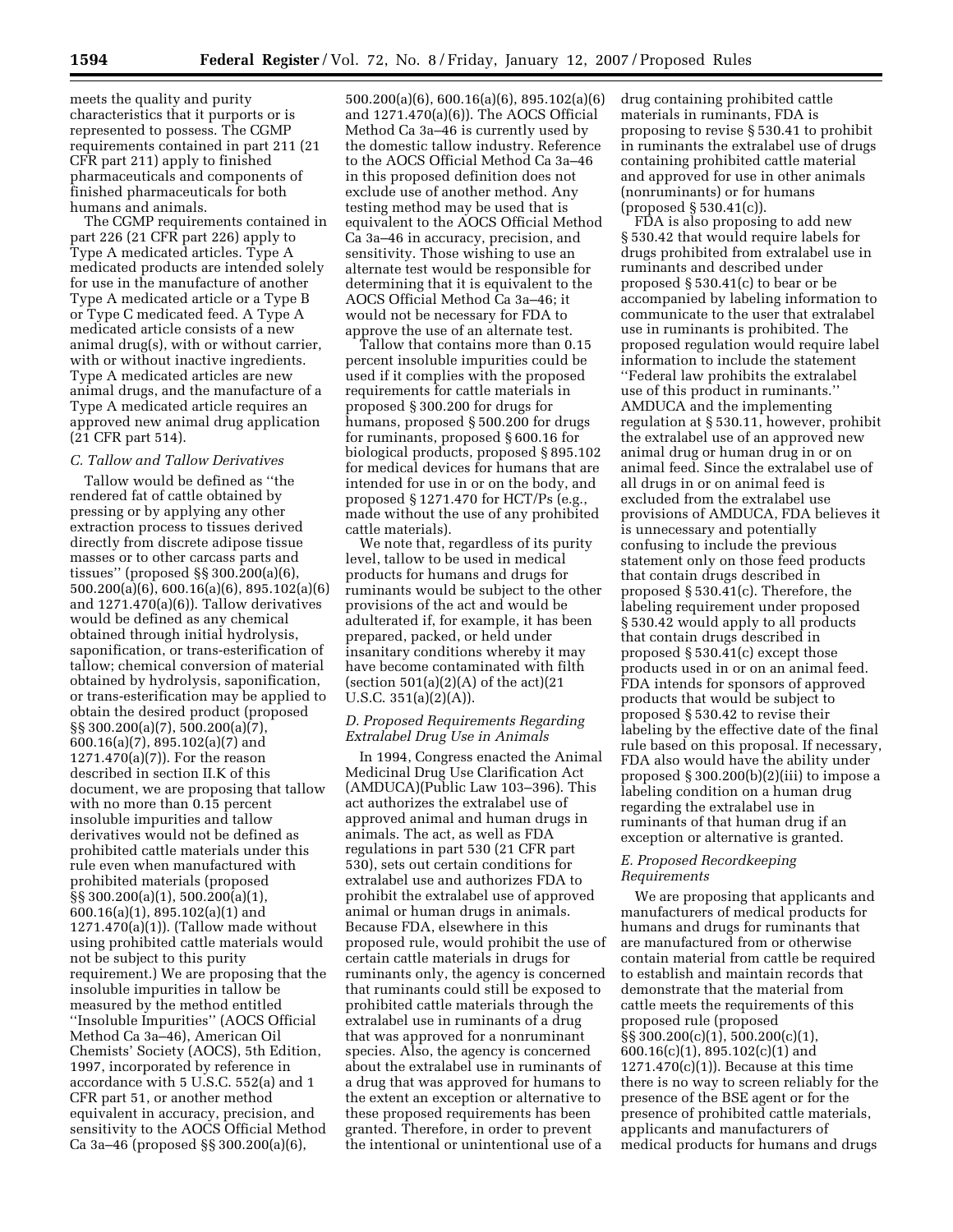for ruminants must depend on records from the suppliers of cattle material to demonstrate that their source material is free from prohibited cattle materials. Similarly, without adequate records, FDA may not know whether applicants and manufacturers of medical products for humans and drugs for ruminants have complied with the prohibitions against use of prohibited cattle materials. Therefore, under proposed §§ 300.200(c)(1), 500.200(c)(1), 600.16(c)(1), 895.102(c)(1) and 1271.470(c)(1), applicants and manufacturers of medical products for humans and drugs for ruminants that are manufactured from or otherwise contain material from cattle would be required to establish and maintain records sufficient to demonstrate that the medical products for humans and drugs for ruminants do not contain prohibited cattle materials.

## 1. Types of Records

For example, to satisfy the requirement in proposed §§ 300.200(c)(1), 500.200(c)(1), 600.16(c)(1), 895.102(c)(1), and  $1271.470(c)(1)$  that records show the absence of prohibited cattle materials, applicants and manufacturers of medical products for humans and drugs for ruminants that are manufactured from or otherwise contain brain from cattle would have to establish and maintain records to demonstrate, among other things, that the cattle brain used is not from cattle over 30 months of age.

In general, we would expect that having the following types of records on FDA-regulated medical products for humans or drugs for ruminants containing cattle material would be sufficient to demonstrate that the product is not manufactured from and does not otherwise contain prohibited cattle materials:

• A signed and dated affirmation (with contact information) by a slaughter establishment that cattle material supplied by that establishment in a particular shipment does not contain prohibited cattle materials. If two or more lots of cattle material from different slaughter establishments are pooled into a final product, then having records from each slaughter establishment should be sufficient.

• For products containing tallow, records from a slaughter establishment affirming that the tallow was produced from material containing no prohibited cattle materials or records (i.e., signed, dated, with contact information) from the tallow supplier affirming that the tallow contains no more than 0.15 percent insoluble impurities (e.g., a certificate of analyses).

• For products containing fetal calf materials, records from a slaughter establishment affirming that the fetal calf material was obtained: (1) From cows that were inspected and passed and (2) using procedures that ensure that the fetal material was not contaminated with prohibited cattle materials during slaughter or processing.

Consistent with CGMP recordkeeping requirements, applicants and manufacturers who maintain documentation of compliance should maintain that information on a lot-by-lot basis. The lot-by-lot records would ensure that each time a shipment of cattle material is sent or received, there is documentation that a management official confirmed that the shipment was free of any prohibited cattle material.

We request comments on alternative recordkeeping requirements that would ensure the requirements of the proposed rule would be met. We also request comments on whether existing recordkeeping practices include the required information and, if not, what changes the proposal would necessitate. In addition, we request comment on whether the rule should specifically require certain types of records.

2. Proposed Periods for Records Retention

The following record retention time periods would be required by this proposal:

• For drugs for humans, we are proposing, consistent with our CGMP regulations for these products (§ 211.180), to require that records be retained for at least 1 year after the expiration date of the drug (proposed  $\S 300.200(c)(2)$ .

• For drugs for humans lacking an expiration date, we are proposing, consistent with our CGMP regulations for these products (§ 211.180), to require that records be retained for at least 3 years after distribution of the last lot of the drug (proposed  $\S 300.200(c)(2)$ ).

• For drugs for ruminants other than Type A medicated articles, we are proposing, consistent with our CGMP regulations for these products (§ 211.180), to require that records be retained for at least 1 year after the expiration date of the product (proposed § 500.200(c)(2)(ii)). Because all new animal drugs are required to have an expiration date, only the proposed 1 year records retention period would apply to all drugs for ruminants.

• For Type A medicated articles intended for use in ruminants, records would be retained, consistent with our CGMP regulations for these products (§ 226.110), for at least 2 years after

distribution by the manufacturer (proposed § 500.200(c)(2)(i)).

• For human biological products, we reference 21 CFR 600.12(b) for consistency with established recordkeeping periods. Records would be retained for no less than 5 years after the records of manufacture have been completed or 6 months after the latest expiration date for the individual product, whichever represents a later date (proposed § 600.16(c)(2)).

• For medical devices that are intended for use in or on the body, we reference 21 CFR 820.180(b) for consistency with established recordkeeping periods. Records would be retained for a period of time equivalent to the design and expected life of the device, but in no case less than 2 years from the date of release for commercial distribution by the manufacturer (proposed § 895.102(c)(2)).

• For HCT/Ps, we reference § 1271.270(d) for consistency with established recordkeeping periods. Records would be retained for 10 years after their creation unless otherwise stated in part 1271 (proposed § 1271.470(c)(2)).

As discussed previously, records documenting the absence of prohibited cattle materials in medical products for humans and drugs for ruminants are needed to help applicants and manufacturers ensure that they meet the proposed requirements of this rulemaking and to help FDA monitor compliance. It is important for recall purposes that records be retained for the likely period of time during which the product might be used, so that FDA can assess compliance with the requirements for cause or otherwise. The proposed timeframes for retaining records reflect the likely period of time during which medical products for humans and drugs for ruminants covered by this proposed rule might be used. The proposed timeframes for retaining records are consistent with the relevant CGMP requirements in current rules. Because of the lengthy incubation period of BSE (see section II.C of this document), we are requesting comment on whether records should be required for a longer period of time than proposed in this rulemaking. This may assist with traceback and may assist applicants and manufacturers in proving that their products are not the source of BSE infection.

In the Foods Recordkeeping/Access final rule, we require that records for FDA-regulated human food and cosmetics be retained for 2 years after the date the records were created (21 CFR 189.5(c)(2) and 21 CFR  $700.27(c)(2)$ ). FDA is requiring this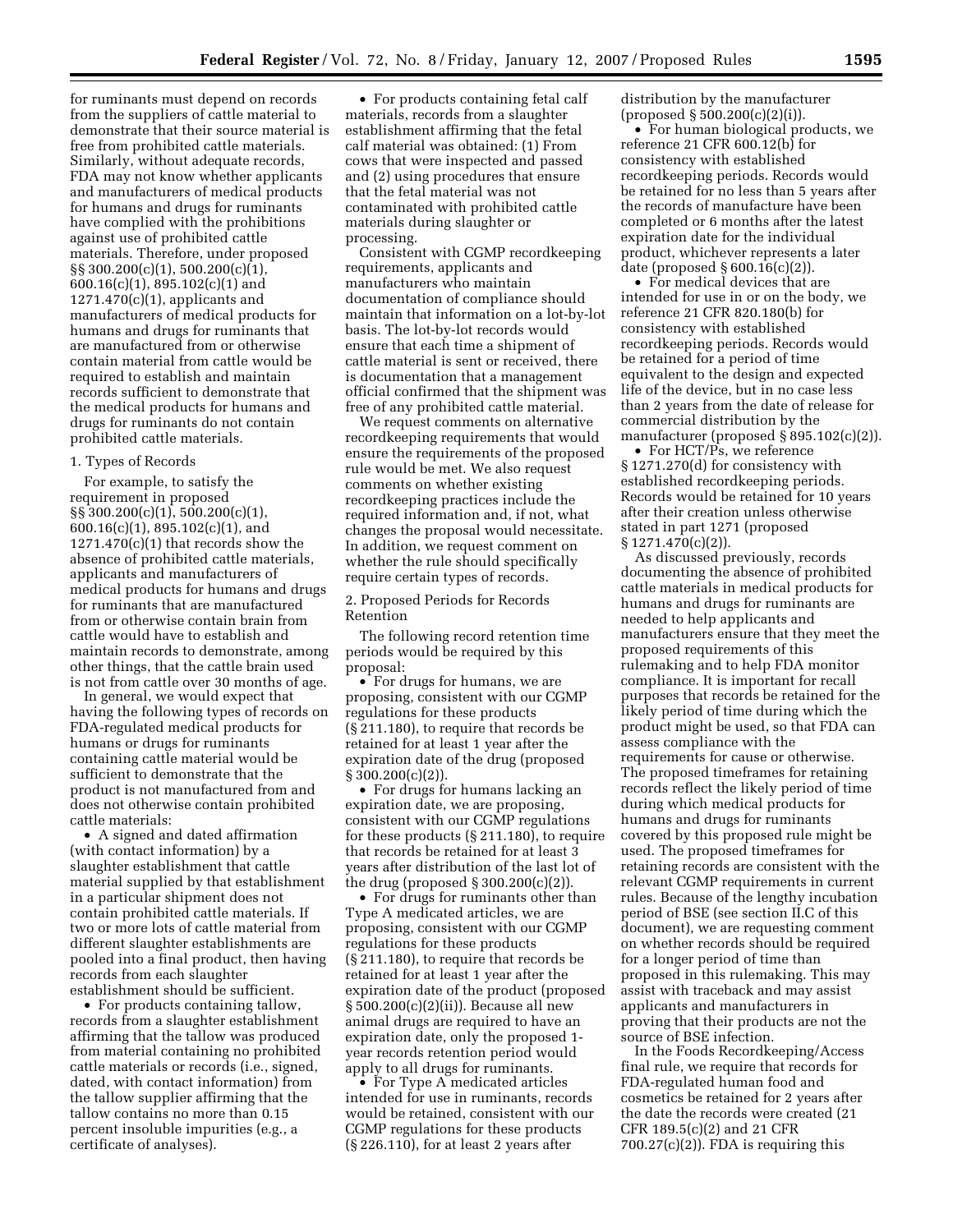timeframe for these products so that the records will be available during the entire shelf life of the products covered by that rule.

## 3. Location of Records

We are proposing that records be maintained at the applicant's or manufacturer's establishment or at a reasonably accessible location. Records would be considered to be reasonably accessible if they are accessible from an onsite location (proposed §§ 300.200(c)(3), 500.200(c)(3), 600.16(c)(3), 895.102(c)(3) and 1271.470(c)(3)). Electronic recordkeeping requirements for all types of FDA required recordkeeping are addressed under part 11 (21 CFR part 11). These requirements would pertain to any records that would be required by this proposed rule.

Proposed §§ 300.200(c)(4), 500.200(c)(4), 600.16(c)(4), 895.102(c)(4) and 1271.470(c)(4) provide that records required by this subpart must be readily available to FDA for inspection and copying. All the records would be required to be in English.

Because of inherent difficulties in accessing records maintained at foreign establishments, we are proposing requirements for importers of record of medical products for humans and drugs for ruminants (proposed §§ 300.200(c)(5), 500.200(c)(5), 600.16(c)(5), 895.102(c)(5) and  $1271.470(c)(5)$ ). When filing entry with the U.S. Customs and Border Protection, importers of record of a product manufactured from or otherwise containing cattle material would be required to affirm that the product for import was manufactured from or otherwise contains cattle material and affirm that the product was manufactured in accordance with proposed §§ 300.200(b), 500.200(b), 600.16(b), 895.102(b) and 1271.470(b), as applicable. If the product was manufactured from or otherwise contains cattle material, then the importer of record would be required, if requested, to provide to FDA within 5 days records that would be sufficient to demonstrate that the product was not manufactured from and does not contain prohibited cattle material. FDA expects that the content of these records would be the same as that described as being sufficient for domestic products.

FDA believes 5 days is a reasonable amount of time for the importer of record to respond while still allowing FDA sufficient time to review the documents to make an initial admissibility decision before the conditional release period for the product expires. If the importer of

record fails to provide FDA with the records within 5 days, the product would be subject to detention because it would appear to be adulterated, and the owner or consignee would be afforded notice and an opportunity for hearing in accordance with section 801(a) of the act (21 U.S.C. 381).

#### **VI. Legal Authority**

FDA has the authority to take the actions proposed in this rule under various statutory provisions. These provisions include sections 201, 301, 501, 502, 505, 512, 516, 519, 701, 704, and 801(a) of the act (21 U.S.C. 321, 331, 351, 352, 355, 360b, 360f, 360i, 371, 374, and 381(a)) and sections 351, 361, and 368 of the PHS Act (42 U.S.C. 262, 264, and 271).

With respect to drugs for humans, including drugs that are biological products, FDA is proposing these regulations under the adulteration provision in section 501(a)(2)(B) of the act, and under sections 201, 505, 701(a) and (b), 704, and 801(a) of the act.

Under section 501(a)(2)(B) of the act, FDA has the authority to impose requirements necessary to ensure that drugs meet the requirements of the act with respect to identity, strength, quality, and purity. Under section  $501(a)(2)(B)$  of the act, a drug is adulterated if: ''the methods used in, or the facilities and controls used for, its manufacture, processing, packing, or holding do not conform to or are not operated or administered in conformity with current good manufacturing practice to assure that such drug meets the requirements of this Act as to safety and has the identity and strength, and meets the quality and purity characteristics, which it purports or is represented to possess.''

FDA is proposing to amend its CGMP regulations (proposed § 211.116) to prohibit the use of certain cattle materials in human drug products and components, including biological products, as provided by proposed §§ 300.200 and 600.16. Proposed §§ 300.200 and 600.16 would require that no drug or biological product ''be manufactured from or otherwise contain prohibited cattle materials'' unless FDA has granted a request for an exception or alternative to the requirements. Proposed § 211.116 would apply to drugs, including biological products, that are directly subject to the CGMP regulations. For drugs not directly subject to the CGMP regulations, such as active pharmaceutical ingredients and source materials, section 501(a)(2)(B) of the act supports the proposed requirements in §§ 300.200 and 600.16.

As provided in proposed §§ 300.200(d) and 600.16(d), a drug or biological product that fails to comply with the requirements of §§ 300.200(b) and 600.16(b), respectively, would be adulterated under section 501(a)(2)(B) of the act. Because of the possibility of disease transmission to humans from exposure to prohibited cattle materials, prohibiting such cattle materials in drugs and biological products will help ensure that they meet the requirements of the act with respect to safety and have the identity, and meet the quality and purity characteristics they are purported or represented to possess.

Section 201(p) of the act defines a new drug to include ''[a]ny drug \*\*\* the composition of which is such that such drug is not generally recognized, among experts qualified by scientific training and experience to evaluate the safety and effectiveness of drugs, as safe and effective for use under the conditions prescribed, recommended, or suggested in the labeling thereof \*\*\*.'' Based on the scientific data and information available to FDA regarding the possibility of disease transmission to humans from exposure to prohibited cattle materials, under this proposed rule any human drug manufactured from, or otherwise containing, prohibited cattle materials is not generally recognized as safe and effective (GRAS/GRAE), and therefore is a new drug under section 201(p) of the act.

Section 505(a) of the act requires that ''[n]o person shall introduce or deliver for introduction into interstate commerce any new drug, unless an approval of an application filed pursuant to subsection (b) or (j) [of section 505] is effective with respect to such drug.'' Under section 505 of the act, new drug applications must demonstrate that a drug is safe and effective for its intended use(s). Because of the possibility of disease transmission to humans from exposure to prohibited cattle materials, prohibiting such cattle materials in drugs will help ensure that drugs are safe for their intended use(s). Based on the scientific data and information available to FDA regarding the possibility of disease transmission to humans from exposure to prohibited cattle materials, under this proposed rule FDA would not approve an application or supplement for a drug containing prohibited cattle materials unless an exception or alternative has been granted based upon the Center Director's determination that the safety standard in section 505 of the act would still be met. In addition, under the proposed rule, a drug containing prohibited cattle materials that is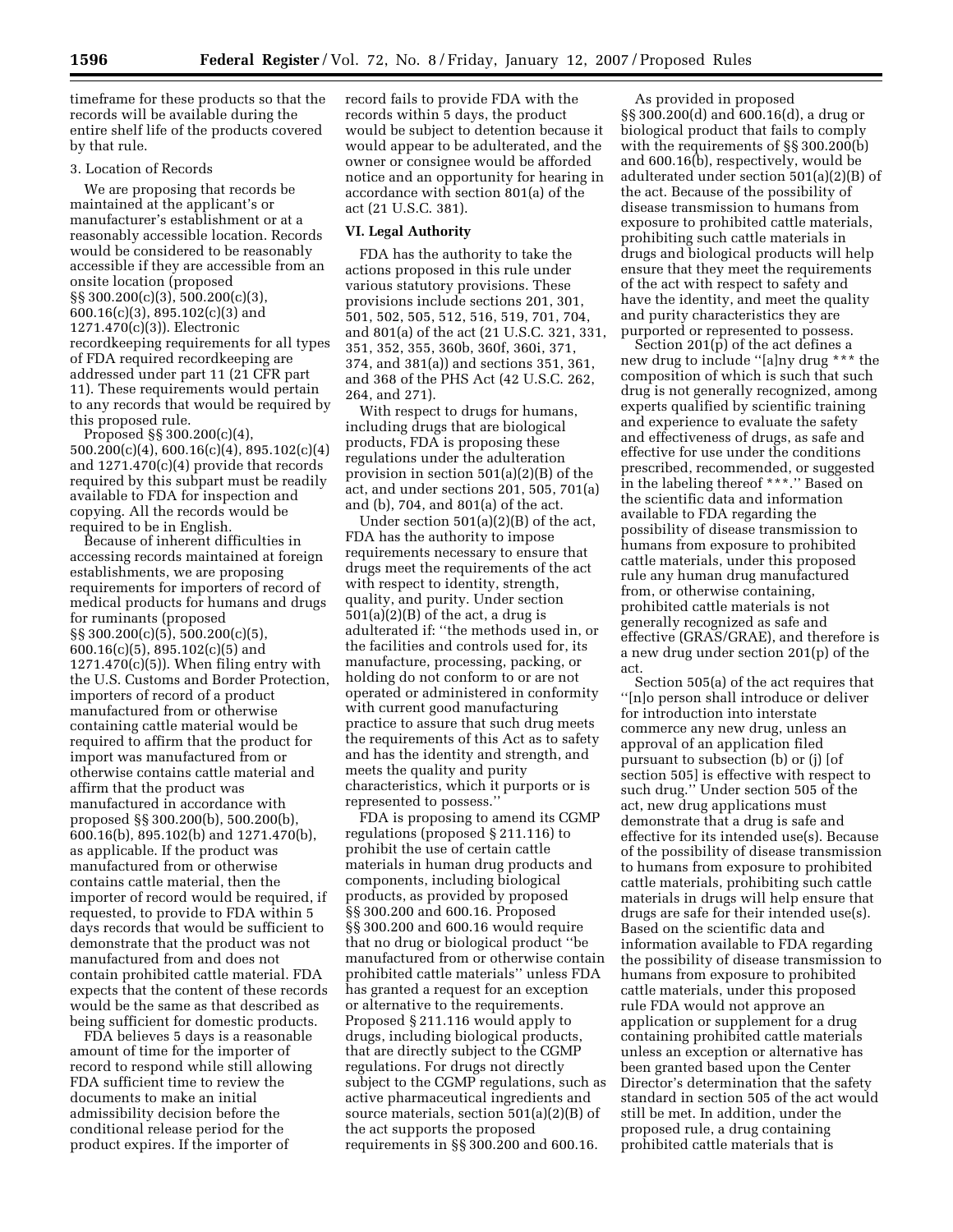already subject to an approval would no longer be shown to be safe based on the presence of prohibited cattle materials, and would be in violation of section 505 of the act unless an exception or alternative for use of the prohibited cattle materials has been granted. Section 505 of the act also allows FDA

to impose additional conditions on an application product on a case-by-case basis, should such conditions be necessary to ensure that the product meets the standard for approval set forth in section 505 of the act.

Under section 701(a) of the act, FDA is authorized to issue regulations for the act's efficient enforcement. The proposed regulations would require measures to ensure that drugs for humans, including biologics, are being manufactured, processed, packed, or held in conformity with CGMP, and to ensure that new drugs comply with section 505 of the act, which would allow for efficient enforcement of the act. Under the proposed regulations, applicants and manufacturers of drugs for humans that are manufactured from or otherwise contain material from cattle also would be required to establish and maintain records that document the absence of prohibited cattle materials in such products and have such records readily available to FDA for inspection and copying. These proposed recordkeeping requirements are also authorized under sections 501(a)(2)(B) and 505(k) of the act.

Once material is removed from cattle, we may not be able to obtain the information necessary to determine whether it is prohibited cattle material. For example, we would not know from examination of a spinal cord whether the source animal was 30 months of age or over at the time of slaughter, or whether it was inspected and passed. Because at this time there is no way to test reliably for the presence of the BSE agent or the presence of the cattle materials prohibited in proposed § 300.200, applicants and manufacturers of drugs for humans would have to depend on records from their suppliers of cattle materials to ensure that their source material does not contain any cattle materials prohibited under proposed § 300.200. Without adequate records, FDA cannot know whether applicants and manufacturers of drugs for humans have complied with the prohibitions against certain cattle materials under proposed § 300.200. Therefore, the proposed recordkeeping requirements are necessary for the efficient enforcement of these rules and authorized under section 701(a) of the act. Under proposed § 300.200(e) and 600.16(e), the failure of an applicant or

manufacturer to comply with the requirements of §§ 300.200(c) and 600.16(c), respectively, would render a drug or biological product adulterated.

We are also proposing provisions relating to records regarding imported drugs for humans under sections 801(a) and 701(b) of the act. Importers of record of such a drug product manufactured from or otherwise containing cattle material would be required to affirm that such a drug product for import was manufactured from or contains cattle material, and affirm that it was manufactured in compliance with the proposed rule. If such a drug was manufactured from or otherwise contains cattle material, then importers of record would also be required, if requested, to provide records to FDA within 5 days sufficient to demonstrate compliance. Under proposed §§ 300.200(f) and 600.16(f), failure of an importer of record to comply with those requirements causes a drug for humans to appear to be adulterated.

Section 801(a) of the act provides requirements with regard to imported drugs and provides for refusal of admission into the United States of drugs for humans that appear to be adulterated. Section 701(b) of the act authorizes the Secretaries of Treasury2 and Health and Human Services to jointly prescribe regulations for the efficient enforcement of section 801 of the act.

Because most biological products, including blood, are also drugs, the sections of the act discussed previously provide legal authority for issuing a regulation limiting the use of prohibited cattle materials in such biological products. There is, however, additional legal authority for the proposed rule's requirements with respect to biological products generally. Section 351(a)(2)(A) of the PHS Act (42 U.S.C. 262(a)(2)(A)) requires that FDA ''establish, by regulation, requirements for the approval, suspension, and revocation of biologics licenses.'' Approval of a biologics license application (BLA) must be based on a demonstration that the biological product is ''safe, pure, and potent'' (section 351(a)(2)(C)(i)(I) of the PHS Act). Limiting the use of prohibited cattle materials in biological products is designed to ensure the safety, purity,

and potency of such licensed biological products. Based on the scientific data and information available to FDA regarding the possibility of disease transmission to humans from exposure to prohibited cattle materials, under the proposed rule FDA would not approve a BLA or supplement for a biological product containing prohibited cattle materials unless an exception or alternative has been granted based upon the Center Director's determination that the safety standard in section 351(a)(2)(C) of the PHS Act would still be met. In addition, under the proposed rule, a biological product containing prohibited cattle materials that is already licensed would no longer be demonstrated to be safe based on the presence of prohibited cattle materials, and would be in violation of section 351(a)(1) of the PHS Act and section 505 of the act, unless an exception or alternative for use of the prohibited cattle materials has been granted. Accordingly, FDA is proposing to amend its biological product regulations to prohibit the use of certain cattle materials in biological products as provided by proposed § 600.16.

With respect to devices, FDA is proposing to issue these regulations under the adulteration provision in section 501(g) of the act, under the misbranding provision in section 502(t) of the act, and under sections 516, 519(a), 701(a) and (b), and 801 of the act.

Under section 516 of the act, FDA may issue a regulation making a device a banned device if the agency determines, on the basis of all available data and information, that a device presents an unreasonable and substantial risk of illness or injury that can not be corrected or eliminated by labeling. A banned device is deemed adulterated under section 501(g) of the act. There are several routes through which devices intended for use in or on the body have the potential to introduce the BSE agent into humans if the devices contain prohibited cattle materials. It is well documented that central nervous system tissue, including the optic nerve, carries infectivity in animals with TSEs and humans with vCJD. Infectivity has also been transmitted to animals via mucosal tissue. Finally, although transmission through intact skin is not likely, the BSE agent has the potential to be introduced into the body through cut or abraded skin. FDA has concluded, therefore, that devices intended for use in or on the body that contain prohibited cattle materials have the potential to expose recipients of those devices if the originating cattle had BSE. Although the

<sup>2</sup>Under the Homeland Security Act of 2002 (Public Law 107–296), the Secretary of the Treasury has delegated all relevant Customs revenue authorities to the Secretary of Homeland Security, who has, in turn, delegated them to the Commissioner of Customs and Border Protection (CBP or Customs). If finalized, we will issue this rule jointly with the Department of Homeland Security.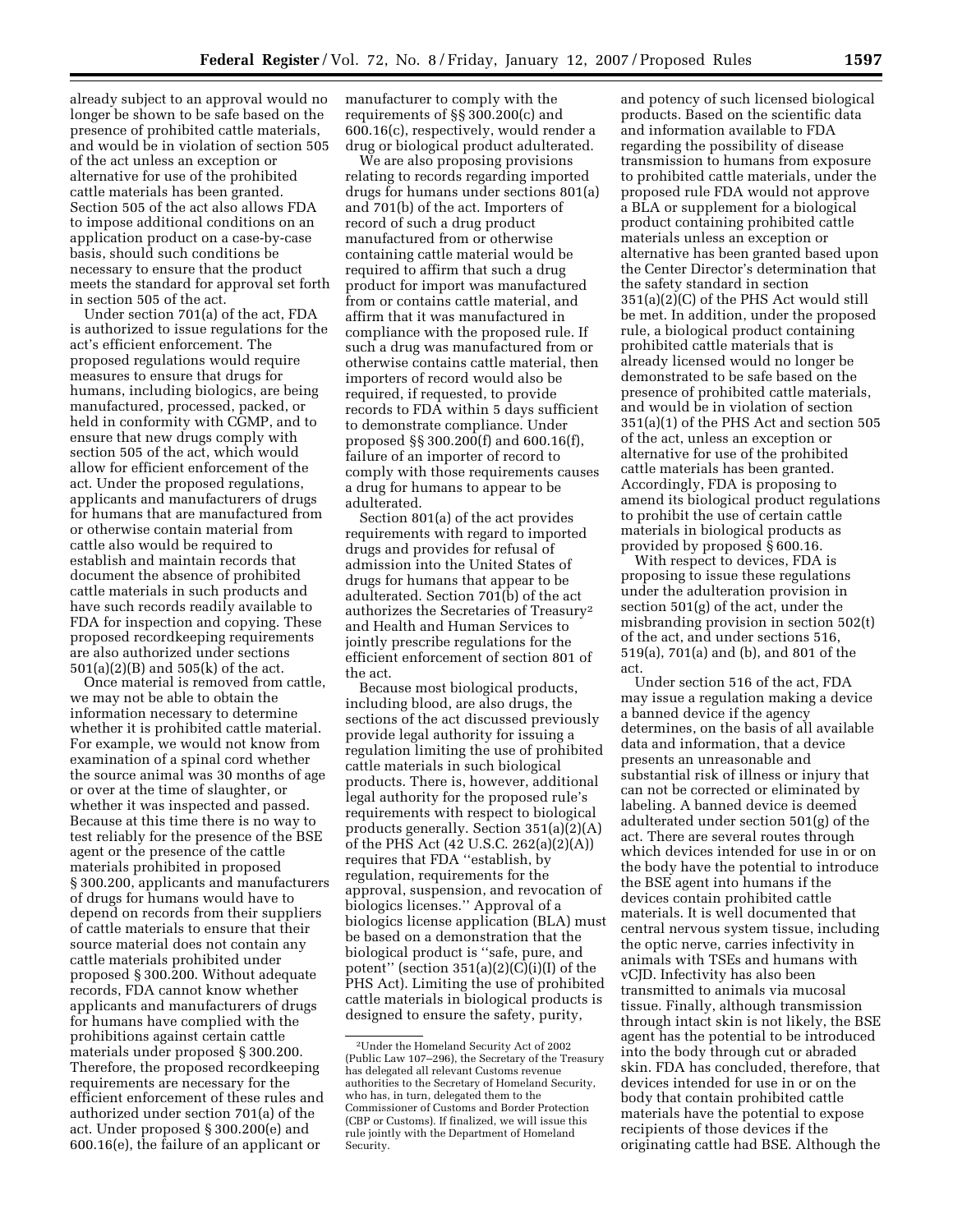over all risk of exposure is low given the low rate of BSE in U.S. cattle, this risk is deemed unacceptable given the fatal nature of vCJD. The agency is not aware of any device that can be manufactured only with prohibited cattle materials; thus, there should be no benefit to the public health from the continued marketing of devices containing these materials. FDA has determined, therefore, that devices intended for use in or on the body that contain prohibited cattle materials present an unreasonable risk to health in relation to the benefit to the public health from their continued marketing. Moreover, because there is no safe way to use these devices, the risk of disease cannot be corrected or eliminated by labeling.

It is clear, based on all available data and information, that the risk of BSE exposure may be significantly reduced by banning devices intended for use in or on the body that contain prohibited cattle materials. The agency is proposing to ban such devices, therefore, in accordance with section 516 of the act. Devices already in commercial distribution or already sold to the ultimate user are not subject to this ban because FDA is not aware of any currently marketed device that contains prohibited cattle materials. Manufacturers currently are not required to maintain records that contain information about bovine materials that would be needed to identify devices that might contain such materials. In accordance with section 516 of the act and 21 CFR part 895, interested persons may request an informal hearing on the provisions of the proposed regulation with respect to medical devices within 30 days. If a request for an informal hearing is granted, the hearing will be conducted as a regulatory hearing under 21 CFR part 16.

The proposed recordkeeping requirements for devices in this proposed rule are authorized under section 519(a) of the act. Under section 519(a), the agency may, by regulation, require that manufacturers and importers establish and maintain records, make reports, and provide information that the agency determines is necessary to ensure that devices are not adulterated or misbranded and to otherwise ensure their safety and effectiveness. FDA has determined that the recordkeeping requirements in this proposed rule are necessary to ensure that devices intended for use in or on the body do not contain prohibited cattle materials and, thus, are not adulterated under section 501(g) of the act. A device for which there is a failure or refusal to furnish any material or

information required under this proposed regulation would be deemed misbranded under section 502(t) of the act.

The proposed recordkeeping requirements are also authorized under sections 701(a) and (b) and 801(a) of the act. Because at this time there is no way to screen reliably for the presence of the BSE agent or the presence of the cattle materials prohibited under this proposed rule, applicants and manufacturers of medical devices would have to depend on records from their suppliers of cattle materials to ensure that their source material does not contain any prohibited cattle materials. The proposed requirements also would allow the agency to monitor compliance with the proposed ban and, therefore, are necessary for the efficient enforcement of the act, in accordance with section 701(a) of the act. Section 801(a) of the act contains requirements with regard to imported devices and provides for refusal of admission into the United States of devices that appear to be adulterated or misbranded. Section 701(b) of the act authorizes the Secretaries of the Treasury and Health and Human Services to jointly prescribe regulations for the efficient enforcement of section 801 of the act.

With respect to new animal drugs, FDA is proposing to issue these regulations under the adulteration provision in section 501(a)(2)(B) of the act and sections 512, 701(a) and (b) and 801(a) of the act. The adulteration provision in section 501(a)(2)(B) of the act provides FDA the same authority for new animal drugs as described for drugs for humans previously in this document.

FDA is proposing to amend its CGMP regulations to prohibit the use of certain cattle materials in drug products and components intended for use in ruminant animals (proposed § 211.116). Proposed § 500.200 would require that no drug product or component intended for use in ruminants ''be manufactured from or otherwise contain prohibited cattle materials.'' Proposed § 211.116 would apply to drugs that are directly subject to the CGMP regulations. For drugs for ruminants that are not directly subject to the CGMP regulations, section 501(a)(2)(B) of the act supports the proposed requirements in proposed § 500.200.

As provided in proposed § 500.200(d), a drug that fails to comply with the requirements of § 500.200(b) would be adulterated under section 501(a)(2)(B) of the act. Because of the possibility of disease transmission to ruminants from exposure to prohibited cattle materials and to humans from consuming food

from animals exposed to prohibited cattle material, prohibiting such cattle materials in drugs for ruminants would help ensure that new animal drugs for ruminants meet the requirements of the act with respect to safety, and have the identity, and meet the quality and purity characteristics they are purported or represented to possess.

Section 201(v) of the act defines a new animal drug to include ''[a]ny drug intended for use for animals other than man \*\*\* the composition of which is such that such drug is not generally recognized, among experts qualified by scientific training and experience to evaluate the safety and effectiveness of animal drugs, as safe and effective for use under the conditions prescribed, recommended, or suggested in the labeling thereof \*\*\*.'' Based on the scientific data and information available to FDA regarding the possibility of disease transmission to ruminants from exposure to prohibited cattle materials, under this proposed rule any drug for ruminants manufactured from or otherwise containing prohibited cattle materials is not GRAS/GRAE, and therefore is a new animal drug under section 201(v) of the act.

Section 512 of the act provides that a new animal drug is unsafe for purposes of the adulteration provisions in section 501(a)(5) and section 402(a)(2)(C)(ii) of the act  $(21 \text{ U.S.C. } 342(a)(2)(c)(ii))$  unless there is an approval of that new animal drug application in effect. For a new animal drug application to be approved, the drug must be safe and effective for its intended use(s). Based on the scientific data and information available to FDA regarding the possibility of disease transmission to humans from exposure to prohibited cattle materials, under the proposed rule FDA would not approve an application or supplement for a drug for ruminants containing prohibited cattle materials unless an exception or alternative has been granted based upon the Center Director's determination that the safety standard in section 512 of the act would still be met. In addition, under the proposed rule, a drug for ruminants containing prohibited cattle materials that is already subject to an approval would no longer be shown to be safe based on the presence of prohibited cattle materials, and would be in violation of section 512 of the act unless an exception or alternative for use of the prohibited cattle materials has been granted.

Under section 512(a)(4) and section (a)(5) of the act, extralabel use of an approved animal drug or human drug in animals is authorized if done under certain conditions set out in FDA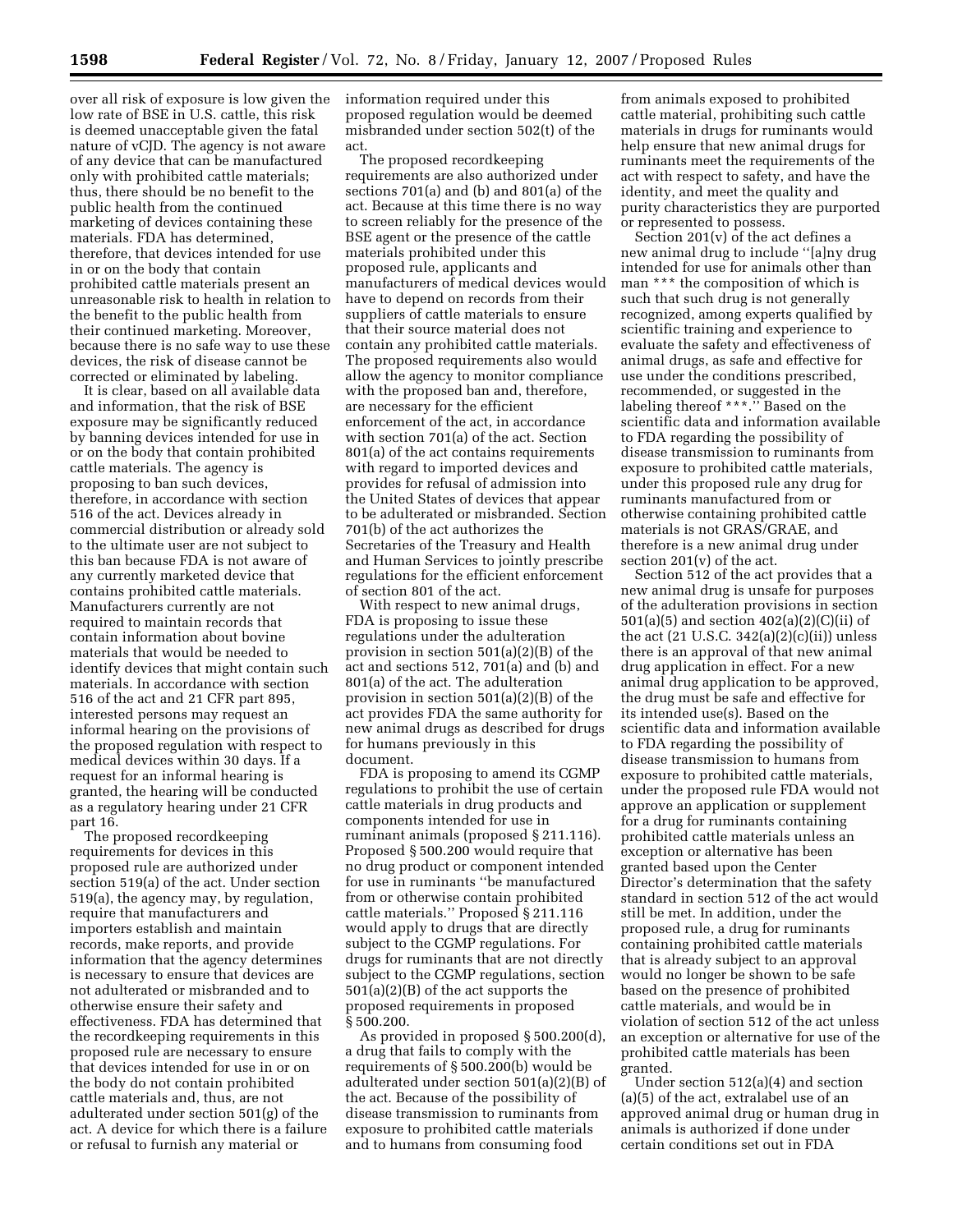regulations. However, section 512(a)(4)(A) of the act also allows FDA to prohibit particular extralabel uses of an approved new animal drug. Thus, for example, a drug approved for use in treating an animal of a nonruminant species could legally be used extralabelly to treat a ruminant animal, if it meets required conditions, unless specifically prohibited. Such drugs for nonruminant animals are allowed to contain cattle materials prohibited from use in drugs for ruminants. Absent a special prohibition, these drugs also could be used in ruminants, through extralabel use, thereby providing an avenue through which ruminants could be exposed to prohibited cattle material. Any human drug for which an exception or alternative is granted could also be used extralabelly in ruminants, which could also provide another avenue through which ruminants could be exposed to prohibited cattle materials. Therefore, under section  $512(a)(4)(A)$  of the act (for drugs for animals) and section 512(a)(5) of the act (for drugs for humans), FDA is proposing to prohibit such extralabel use in ruminants of drugs for nonruminants or for humans containing the prohibited material.

FDA is issuing the proposed labeling requirement under sections 502(a) and 201(n) of the act (21 U.S.C. 352(a) and 321(n)). Section 502(a) provides that a drug is deemed misbranded if its labeling is false or misleading in any particular. Section 201(n) provides that ''\*\*\* in determining whether the labeling \*\*\* is misleading, there shall be taken into account (among other things) not only representations made or suggested by statement, word, design, device, or any combination thereof, but also the extent to which the labeling \* fails to reveal facts material in the light of such representations or material with respect to consequences which may result from the use of the article to which the labeling \*\*\* relates under the conditions of use \*\*\* as are customary or usual.'' The proposed rule would require drugs for non-ruminants that contain prohibited materials that are prohibited from extralabel use in ruminants to be labeled ''Federal law prohibits the extralabel use of this product in ruminants.'' We believe this statement is material with respect to the consequences that may result from the extralabel use of nonruminant drugs with prohibited materials in ruminants. As discussed in other sections of this preamble, the use of materials prohibited in drugs for ruminants presents a risk of BSE. Therefore, under this proposed rule, the failure to include

the labeling statement on drugs for nonruminants which contain prohibited materials would render the drugs misbranded under section 502(a) of the act. Under section 701(a) of the act, FDA is authorized to issue regulations for the act's efficient enforcement. Regulations that propose measures to ensure that drugs for animals are being manufactured, processed, packed, or held in conformity with CGMP, and to ensure that they comply with section 512 of the act, allow for efficient enforcement of the act. These proposed regulations would require applicants and manufacturers of drugs for ruminants that are manufactured from or otherwise contain material from cattle to establish and maintain records that document the absence of prohibited cattle materials in such products and make such records readily available to FDA for inspection and copying. These proposed recordkeeping requirements are also authorized under sections 501(a)(2)(B) and 512(l) of the act.

Once material is removed from cattle, we may not be able to obtain the information necessary to determine whether it is prohibited cattle material. As noted previously, we would not know from examination of a spinal cord whether the source animal was over 30 months of age at the time of slaughter or whether it was inspected and passed. Because at this time there is no way to test reliably for the presence of the BSE agent or the presence of the cattle materials prohibited in proposed § 500.200, applicants and manufacturers of drugs for ruminants must depend on records from their suppliers of cattle materials to ensure that their source material does not contain any cattle materials prohibited under proposed § 500.200. Therefore, the proposed recordkeeping requirements are necessary for the efficient enforcement of the proposed rule. Under proposed § 500.200(e), the failure of an applicant or manufacturer to comply with the requirements of § 500.200(c) would render a drug for ruminants adulterated.

We are also proposing provisions relating to records regarding imported drugs for ruminants under sections 801(a) and 701(b) of the act. Importers of record of a drug for ruminants that was manufactured from or otherwise contains cattle material would be required to affirm that the drug product for import was manufactured from or contains cattle material, and affirm that it was manufactured in compliance with the proposed rule. If a drug was manufactured from or otherwise contains cattle material, then importers of record would also be required, if requested, to provide records to FDA

within 5 days sufficient to demonstrate compliance. Under proposed § 500.200(f), failure of an importer of record to comply with these requirements causes a drug to appear to be adulterated. Section 801(a) of the act provides requirements with regard to imported drugs and provides for refusal of admission into the United States of drugs for ruminants that appear to be adulterated. Section 701(b) of the act authorizes the Secretaries of Treasury3 and Health and Human Services to jointly prescribe regulations for the efficient enforcement of section 801 of the act.

FDA has invoked section 361 of the PHS Act (42 U.S.C. 264) to prevent the transmission of numerous communicable diseases, including diseases spread through certain shellfish, turtles, birds, and human tissue intended for transplantation (see 21 CFR 1240.60 (molluscan shellfish), 1240.62 (turtles), 1240.65 (parrots and other psittacine birds), and parts 1270 and 1271 (human tissue)). Recently, FDA also issued under section 361 of the PHS Act regulations designed to prevent the spread of monkeypox from African rodents to humans (21 CFR 1240.63).

Section 361 of the PHS Act provides legal authority for FDA to limit the use of prohibited cattle materials in drugs, biological products, devices, new animal drugs for ruminants, and HCT/ Ps and to inspect and copy pertinent manufacturing records to ensure compliance. Section 361(a) of the PHS Act authorizes issuance and enforcement of regulations necessary to prevent the introduction, transmission, or spread of communicable diseases from foreign countries or between states. Section 361(a) of the PHS Act also provides for such inspection and destruction of articles found to be so infected or contaminated as to be ''sources of dangerous infection to human beings,'' as well as other measures that may be necessary to prevent the introduction, transmission, or spread of communicable diseases from a foreign country into a State, or from one State to another State.

Because the use of prohibited cattle materials in medical products for humans and drugs for ruminants increases the risk that the agent that

<sup>3</sup>Under the Homeland Security Act of 2002 (Public Law 107–296), the Secretary of the Treasury has delegated all relevant Customs revenue authorities to the Secretary of Homeland Security, who has, in turn, delegated them to the Commissioner of Customs and Border Protection (CBP or Customs). If finalized, we will issue this rule jointly with the Department of Homeland Security.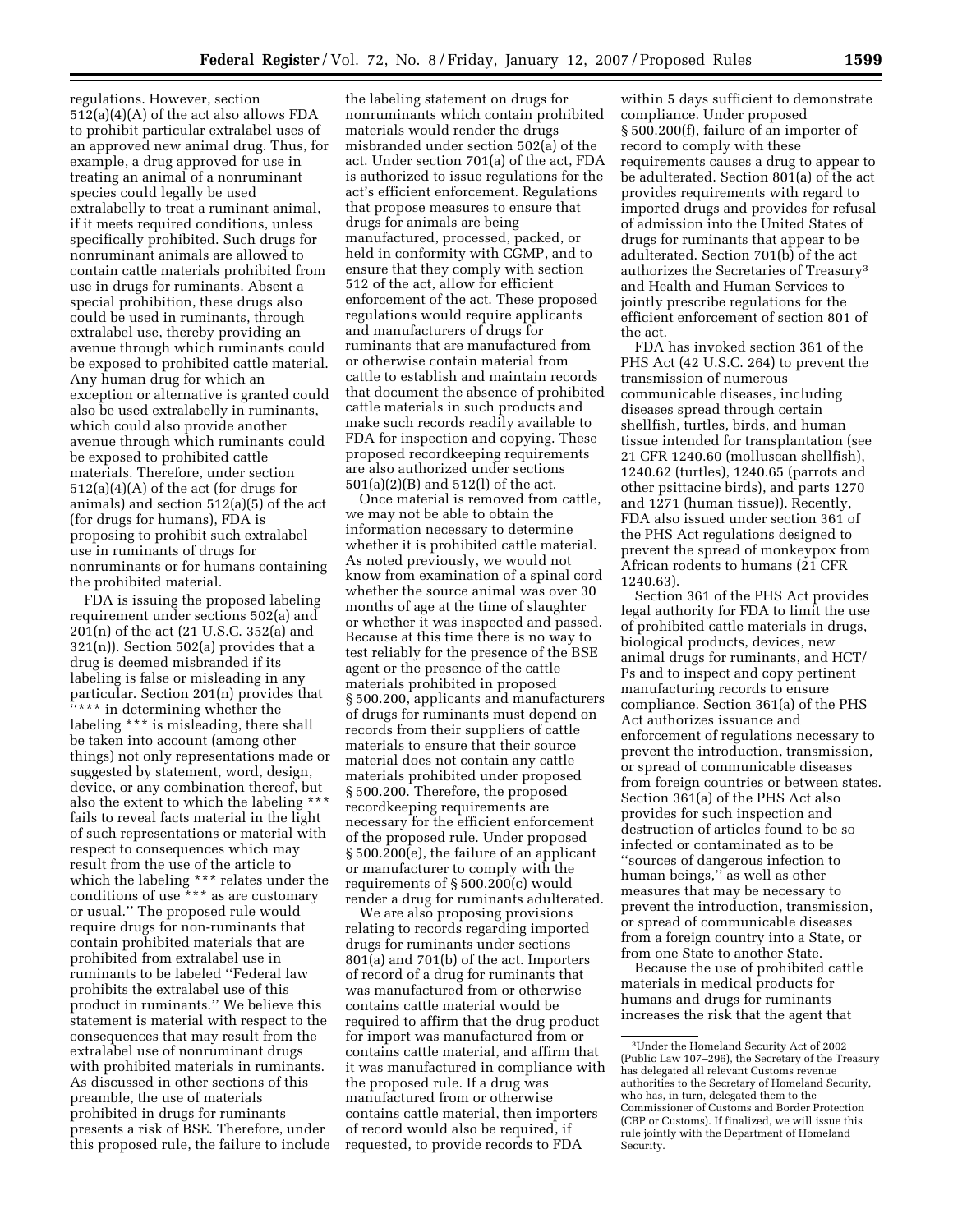causes BSE could be transmitted to humans, limiting the use of prohibited cattle materials in medical products for humans and drugs for ruminants is a needed component of our efforts to prevent the transmission and spread of TSEs including vCJD, in humans. Scientists have concluded that exposure to the BSE agent is the most plausible explanation for the occurrence of vCJD (Refs. 24 through 27). For medical products for humans, by prohibiting use of certain cattle materials, the proposed rule would reduce the risk that the BSE agent would be transmitted directly into any person through exposure to an infectious medical product. For drugs for ruminants, by prohibiting use of certain cattle materials, the proposed rule would reduce the risk that the BSE agent would be transmitted directly into any ruminant. By protecting ruminants from exposure to the BSE agent through animal drugs, the proposed rule would also prevent transmission of the BSE agent to humans who may be exposed to products containing any ruminant materials. Consistent with the authority granted by section 361 of the PHS Act to issue and enforce such regulations as are necessary to prevent communicable disease transmission from foreign countries into the United States and from one State or possession into another, this proposed rule would provide for FDA to be able to inspect and copy pertinent manufacturing records. Because at this time there is no way to screen reliably for the presence of the BSE agent or the presence of the cattle materials prohibited under this proposed rule, the requirements with respect to the maintenance, inspection, and copying of manufacturing records are directly necessary to permit FDA to enforce the other measures designed to prevent transmission of BSE.

The proposed rule contains a procedure under which FDA could permit a manufacturer an exception or alternative to the restrictions on the use of prohibited cattle materials under limited circumstances. Specifically, a manufacturer would submit a written request for an exception or alternative to the requirements by describing: (1) Why an exception or alternative is needed; (2) the implicated product, including the type of prohibited cattle material, its manufacturing and purification processes, and its route of administration; (3) the source of the prohibited cattle material including information on the location where the cattle was born, raised, and slaughtered; and (4) any other information relevant to the likelihood of the cattle having ingested material prohibited under

§ 589.2000. For medical products for humans, the written request also would include: (1) How the limitations are not necessary based on the risks of the prohibited cattle materials in the product and the benefits of the product or (2) how such restrictions are not necessary to ensure the safety of the product. For drugs for ruminants, the written request would also include: (1) How the requirement is not necessary: (i) Based on the risks of the prohibited cattle materials in the product to the target animal and the benefits of the product to the target animal and (ii) to ensure a reasonable certainty of no harm to humans from any food derived from the target animal to which the product is administered, or (2) how the requirement is not necessary to ensure the safety of the product with respect to both the target animal and any food derived from the target animal to which the product is administered. The relevant Center Director could also grant written permission for an exception or alternative to the proposed requirements on his own initiative, based on these same criteria.

As discussed previously, under this proposal, FDA expects that applicants or manufacturers may submit a request for an exception or alternative when filing a new application or premarket notification for a product containing prohibited cattle materials, or if an existing product contains prohibited cattle materials. Although FDA believes it is unlikely that applicants or manufacturers who currently are not using prohibited cattle materials in their products will reformulate their products to include prohibited cattle materials, proposing to do so would require not only a request for an exception or alternative but also a supplement to the approved application or a new premarket notification, consistent with existing regulations.

In considering whether an exception or alternative to requirements of this proposed rule would meet the criteria described previously and therefore be appropriate, FDA would be required to ensure that the statutory safety standards would still be met if the exception or alternative were permitted. For drugs for humans, FDA intends to apply the safety standards set forth in sections  $501(a)(2)(B)$  and  $505$  of the act. Specifically, FDA would only approve a request for an exception or alternative to the proposed limitations on prohibited cattle material if, notwithstanding the exception or alternative: (1) The drug and the methods used in, or the facilities or controls used for, its manufacturing, processing, packing, or holding conform to or are operated or

administered in conformity with CGMP to ensure that such drug meets the requirements of the act as to safety and (2) the drug is safe for its intended use(s).

For biological products, FDA intends to apply the safety standard provided in section 351 of the PHS Act. Specifically, FDA would only approve a request for an exception or alternative to the proposed limitations on prohibited cattle material if, notwithstanding the exception or alternative: (1) The biological product that is the subject of the application is safe and (2) the facility in which the biological product is manufactured, processed, packed, or held meets standards designed to ensure that the biological product continues to be safe.

For human cells, tissues, and cellular and tissue-based products and other products regulated under the authority of section 361 of the PHS Act, FDA would only approve a request for an exception or alternative to the proposed limitations on prohibited cattle material if such limitations are not necessary to prevent the introduction, transmission, or spread of TSE.

For devices, FDA intends to apply the standard in section 516 of the act. Specifically, FDA would approve a request for an exception or alternative to the proposed ban on prohibited cattle materials only if, notwithstanding the exception or alternative, the device does not present an unreasonable and substantial risk of illness or injury.

For new animal drugs, FDA intends to apply the safety standards set forth in section 512 and  $501(a)(2)(B)$  of the act. Specifically, FDA would approve a request for an exception or alternative to the proposed limitations on prohibited cattle material only if, notwithstanding the exception or alternative: (1) The drug and the methods used in, or the facilities or controls used for, its manufacturing, processing, packing, or holding conform to or are operated or administered in conformity with CGMP to ensure that such drug meets the requirements of the act as to safety and (2) the drug is safe for its intended use(s).

## **VII. Effective Date and Opportunity for Public Comment**

We are proposing that any final rule based on this proposal be effective 30 days after its issuance in the **Federal Register**.

Requests for an informal hearing on the proposed ban related to medical devices must be submitted by (see **DATES**).

FDA invites public comment on this proposed rule, including the proposed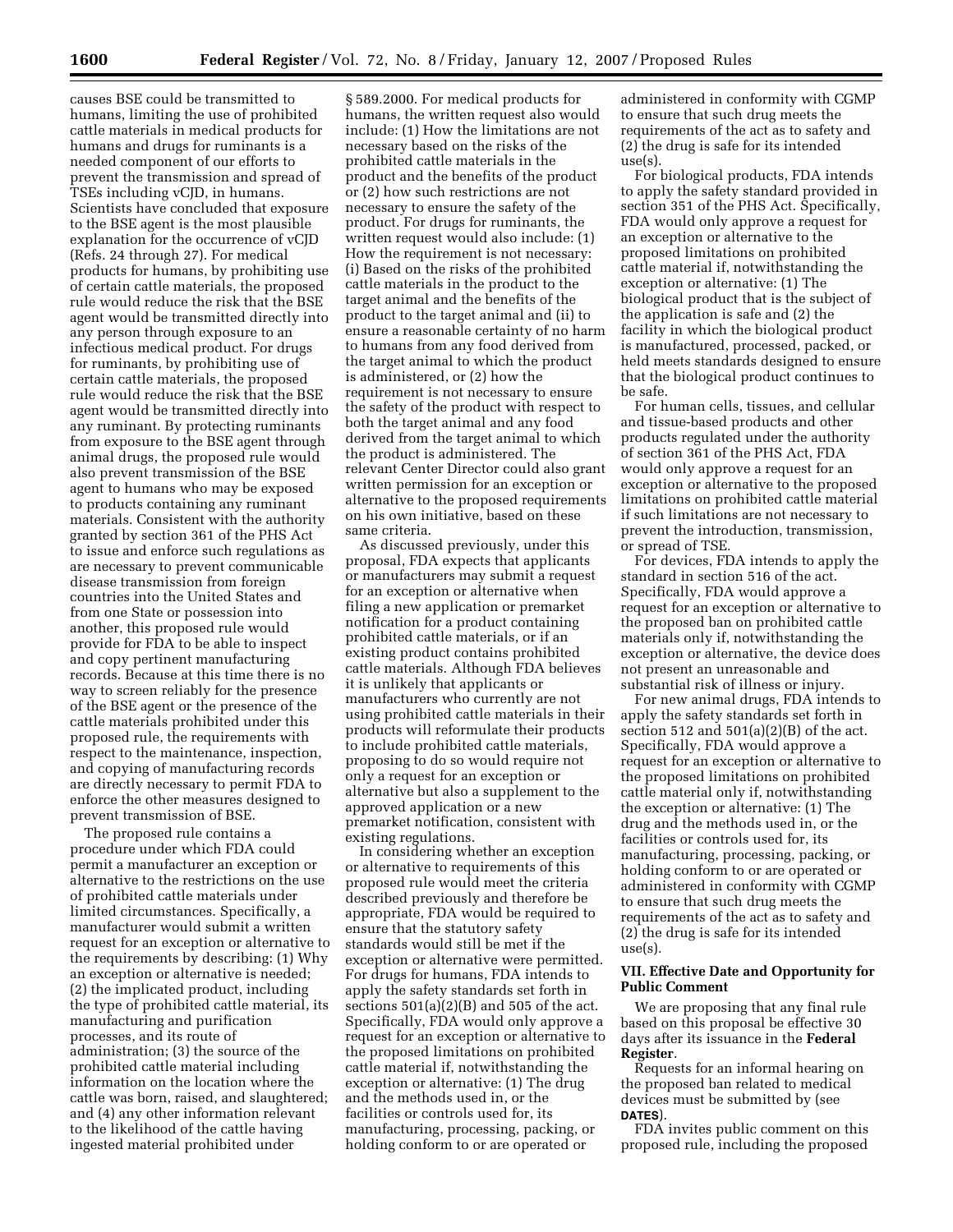effective date for any final rule issued as a result of this proposal. The comment period on this proposed rule will be 60 days. The agency will consider modifications to this proposed rule based on comments made during the comment period. Interested persons may submit to the Division of Dockets Management (see **ADDRESSES**) written or electronic comments regarding this proposed rule. Submit a single copy of electronic comments or two paper copies of any mailed comments, except that individuals may submit one paper copy. Comments are to be identified with the docket number found in brackets in the heading of this document. Received comments may be seen in the Division of Dockets Management between 9 a.m. and 4 p.m., Monday through Friday.

## **VIII. Analysis of Impacts**

FDA has examined the impacts of the proposed rule under Executive Order 12866, the Regulatory Flexibility Act (5 U.S.C. 601–612), and the Unfunded Mandates Reform Act of 1995 (Public Law 104–4). Executive Order 12866 directs agencies to assess all costs and benefits of available regulatory alternatives and, when regulation is necessary, to select regulatory approaches that maximize net benefits (including potential economic, environmental, public health and safety, and other advantages; distributive impacts; and equity). The agency believes that this proposed rule is not an economically significant regulatory action as defined by the Executive Order.

The Regulatory Flexibility Act requires agencies to analyze regulatory options that would minimize any significant impact of a rule on small entities. Because FDA has taken regulatory action to reduce the risk of exposure to BSE in the United States and kept affected entities informed on best practices, FDA believes the proposed rule would codify current practices of most affected entities and ensure regulatory consistency across FDA-regulated products. Few entities will need to reformulate with alternative ingredients, submit a request for exception or alternative to the limitation on the use of prohibited cattle material, or cease marketing. The FDA believes most market adjustments have taken place and this rule will not have a significant economic impact on a substantial number of small entities. A few manufacturers of certain drugs prohibited from extralabel use in ruminants would incur one-time costs to add a warning statement to the product labeling. In addition, all

manufacturers that use cattle material would incur minor annual incremental recordkeeping costs. Over 10 years, the annualized costs of the proposed rule range from about \$235,000 to \$922,000 (at a 3 percent discount rate) and from about \$235,000 to \$923,000 (at a 7 percent discount rate).

Section 202(a) of the Unfunded Mandates Reform Act of 1995 requires that agencies prepare a written statement, which includes an assessment of anticipated costs and benefits, before proposing ''any rule that includes any Federal mandate that may result in the expenditure by State, local, and tribal governments, in the aggregate, or by the private sector, of \$100,000,000 or more (adjusted annually for inflation) in any one year.'' The current threshold after adjustment for inflation is \$122 million, using the most current (2005) Implicit Price Deflator for the Gross Domestic Product. FDA does not expect this rule to result in any 1-year expenditure that would meet or exceed this amount.

#### *A. Need for the Proposed Rule*

The need for this rule stems from inadequate information. Consumers, physicians, farmers, and veterinarians lack the information necessary to determine whether medical products for humans or drugs for ruminants have the potential to contain materials contaminated with the agent that causes BSE.

Currently, no validated method exists for testing medical products for humans and drugs for ruminants for the agent that causes BSE; therefore, we do not have a means of distinguishing products that contain infectious material from products that do not. For example, rendered material including brain and spinal cord may become an ingredient in medical products for humans or drugs for ruminants even though its presence may not be indicated as such on the label. Furthermore, end users have no way to determine whether cattle material in these products was sourced from nonambulatory disabled cattle or from cattle that were not inspected and passed for human consumption.

Based on what is known about the transmission of BSE, there is some risk of occurrence of vCJD in humans or of BSE in ruminants from the use of certain cattle-derived materials in medical products for humans and drugs for ruminants, respectively. While the results from USDA's ongoing testing4

are reassuring, one cannot rule out the possible future discovery of other positive animals in the United States or in a country allowed to export cattle material to the United States, or of a future introduction of BSE. To provide consistent protection across the range of FDA-regulated products, it is necessary to put in place measures to reduce further the risk of spread of BSE in cattle and the risk of vCJD in humans. This risk may be reduced by restricting the use of high-risk cattle materials in the manufacture of drugs for ruminants and medical products for humans, similar to existing restrictions for food and cosmetics.

As discussed in section IV of this document, for over a decade the FDA has taken various actions to reduce the risk of exposure to BSE in agencyregulated medical products for humans and drugs for ruminants, including: (1) Providing information (through letters to manufacturers), import alerts, and guidances to industry related to bovine materials, (2) convening TSE advisory committee meetings to provide guidance on the sourcing of certain bovine products, including gelatin, (3) encouraging companies to be aware of and to document sourcing of bovine material through letters to manufacturers of drugs, biologics, and medical devices, and through the product approval processes, and (4) recommending that manufacturers develop plans to ensure, with a high degree of certainty, that bovine and ovine materials used in their products were not from countries where BSE exists (''BSE countries'' specified by USDA's APHIS in 9 CFR 94.18) or from sheep flocks (foreign or domestic) infected with scrapie. Moreover, manufacturers who also operate in Europe have taken steps to comply with European Union TSE regulations and guidances. The agency has also taken regulatory action to decrease the likelihood of human and ruminant exposure to BSE (e.g., FDA 1997 ruminant feed rule, FDA/USDA Animal Feed ANPRM, FDA 2005 Animal Feed proposed rule, Foods IFR, and Foods Recordkeeping/Access final rule).

The agency is proposing additional regulatory action with this rule for medical products for humans and drugs for ruminants that contain certain cattle material. Existing regulations do not explicitly bar the use of prohibited cattle material for these products. By requiring that no medical product for humans or drug for ruminants be manufactured from or otherwise contain prohibited cattle materials, this proposed rule adds another safeguard to minimize human and ruminant

<sup>4</sup>USDA began a BSE testing program for cattle on June 1, 2004, after discovery of a case of BSE in a cow in Washington State on December 23, 2003.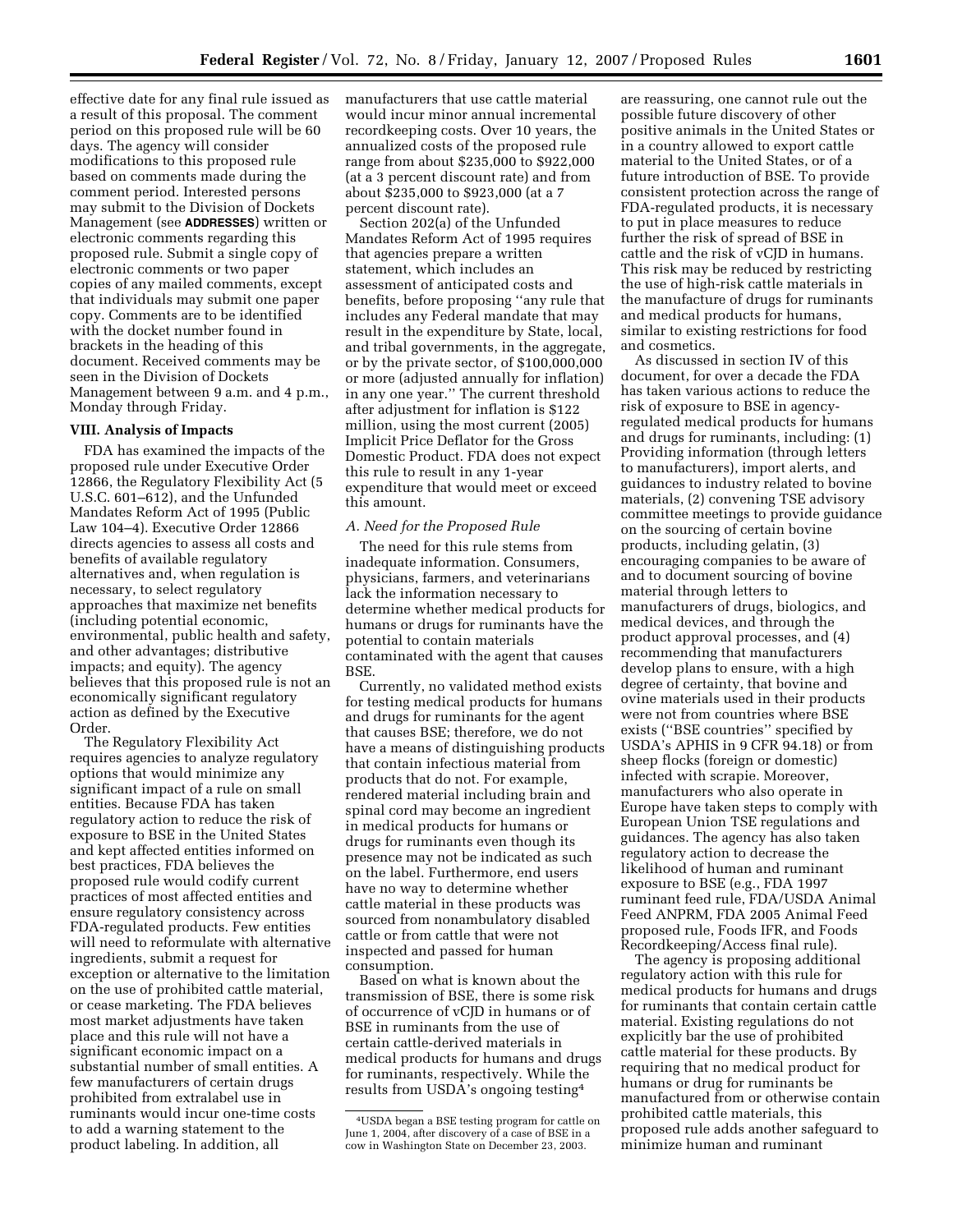exposure to cattle material that scientific studies have demonstrated could contain the BSE agent. This proposed rule is consistent with interim final rules issued by the USDA (USDA/ FSIS IFR) and FDA (Foods IFR) that exclude certain cattle material from human food, including dietary supplements, and cosmetics.

## *B. Scope of the Proposed Rule*

Both the USDA/FSIS and Foods IFRs define SRMs as: (1) Brain, skull, eyes, trigeminal ganglia, spinal cord, vertebral column (excluding the vertebrae of the tail, the transverse process of the thoracic and lumbar vertebrae, and the wings of the sacrum), and dorsal root ganglia of cattle 30 months and older, and (2) the tonsils and distal ileum of the small intestine of all cattle. The USDA/FSIS IFR: (1) Declares SRMs, mechanically separated beef, and the carcasses and parts of nonambulatory disabled cattle to be inedible and unfit for human food, and prohibits their use in human food and (2) requires that the entire small intestine of all cattle be removed and disposed of as inedible if procedures that completely remove the distal ileum are not used. The Foods IFR limits the use of prohibited cattle materials in FDA-regulated human food, including dietary supplements, and cosmetics. Prohibited cattle material includes: (1) All materials declared inedible by the USDA/FSIS IFR and (2) material from cattle not inspected and passed for human consumption. However, prohibited cattle materials do not include tallow that contains no more than 0.15 percent insoluble impurities, tallow derivatives, hides and hide-derived products, and milk and milk products.

This proposed rule would define SRMs consistent with both the USDA/ FSIS and Foods IFRs and would define prohibited cattle materials consistent with the Foods IFR. The proposed rule would also clarify for medical products for humans and drugs for ruminants that prohibited cattle materials do not include materials obtained from fetal calves of cows that were inspected and passed, as long as the materials were obtained from suppliers who follow procedures adequate to prevent contamination with SRMs.

Current industry practices and full compliance with the USDA/FSIS and Foods IFRs serve as the baseline for this proposed rule. As discussed in section IV of this document, the agency has taken various actions over 10 years to reduce the risk of exposure to the agent that causes BSE in FDA-regulated products. We believe that most affected manufacturers have taken steps to

address FDA's existing recommendations regarding the use of cattle material in FDA-regulated products. Because medical products for humans and drugs for ruminants normally use edible cattle material, we assume that the prohibited materials are not widely used in the manufacture and processing of these FDA-regulated products. By determining that medical products for humans and drugs for ruminants manufactured from, or otherwise containing, prohibited cattle materials violate the act and the PHS act, this proposed rule would clarify FDA's ability to bar the use of prohibited cattle materials in medical products for humans and drugs for ruminants that would be outside the scope of other BSE regulations.

#### *C. Costs of the Proposed Rule*

We assume that the recent USDA/ FSIS and Foods IFRs have already led to most market adjustments regarding prohibited cattle materials. The manufacturers of products currently using materials from the brain, skull, eyes, trigeminal ganglia, spinal cord, vertebral column (excluding the vertebrae of the tail, the transverse process of the thoracic and lumbar vertebrae, and the wings of the sacrum), and dorsal root ganglia of cattle would presumably be able to continue to use these ingredients, but exclusively from cattle younger than 30 months of age. However, if manufacturers use cattle tonsils, the distal ileum of small intestine of cattle, or mechanically separated beef in the manufacture of medical products for humans or drugs for ruminants, they would need to reformulate with alternative ingredients, submit a request for exception or alternative to the requirements of the proposed rule, or cease marketing the products.

## 1. Potential Market Adjustments

To the best of our knowledge, there are only a small number of manufacturers with drugs that do not have FDA approval (such as homeopathic drugs) that may be using prohibited cattle material. We believe the recent USDA/FSIS and Foods IFRs may have led any existing manufacturers to find substitutes for prohibited materials. The agency requests information about the impact of the proposed rule on manufacturers or importers of record of drugs that are marketed without an approved application for any reason.

2. Cost of Requests for Exceptions or Alternatives to the Limitation on the Use of Prohibited Cattle Material

We estimate that very few firms would submit requests for exceptions or alternatives to the proposed rule's requirements. We estimate that those that do would spend between 60 hours and 120 hours to prepare and submit requests for exceptions or alternatives to the limitation on the use of prohibited cattle material. With an average loaded wage of \$41.50, including 33 percent for benefits (\$31.16 x 1.33), each request would cost from \$2,500 to \$5,000 (source: Bureau of Labor Statistics (BLS) National Compensation Survey: Occupational Wages in the United States, July 2002, for executive, administrative, and managerial employees). Under this proposed rule, we estimate industry would submit three requests in the first year. Depending on the time needed to prepare and submit the request, firstyear costs could range from \$7,500 to \$15,000. Moreover, as markets adjust further, we expect manufacturers would seek and obtain alternatives to prohibited cattle material, eliminating the need for future requests for exceptions or alternatives to the requirements of the proposed rule.

#### 3. Cost of Substitutes

Since the USDA/FSIS and Foods IFRs bar prohibited cattle material from edible rendering (i.e., processing of edible cattle waste material into marketable products such as gelatin or tallow), manufacturers of FDA-regulated human medical products for humans and drugs for ruminants using rendered material could continue to use edible rendered products.

Some companies may need to find substitutes for other prohibited cattle material used in the manufacture of medical products for humans or drugs for ruminants. Agency records suggest that, because adequate substitutes exist, it is unlikely that the proposed rule would adversely affect markets. Nevertheless, we request comment from affected manufacturers about the costs and extent of substitution.

## 4. Recordkeeping Requirements of the Proposed Rule

The USDA/FSIS IFR and the Foods IFR may affect the availability of prohibited cattle materials, but would not ensure that FDA-regulated medical products for humans or drugs for ruminants are free of prohibited cattle materials. Because at this time there is no way to screen reliably for the presence of the BSE agent or for the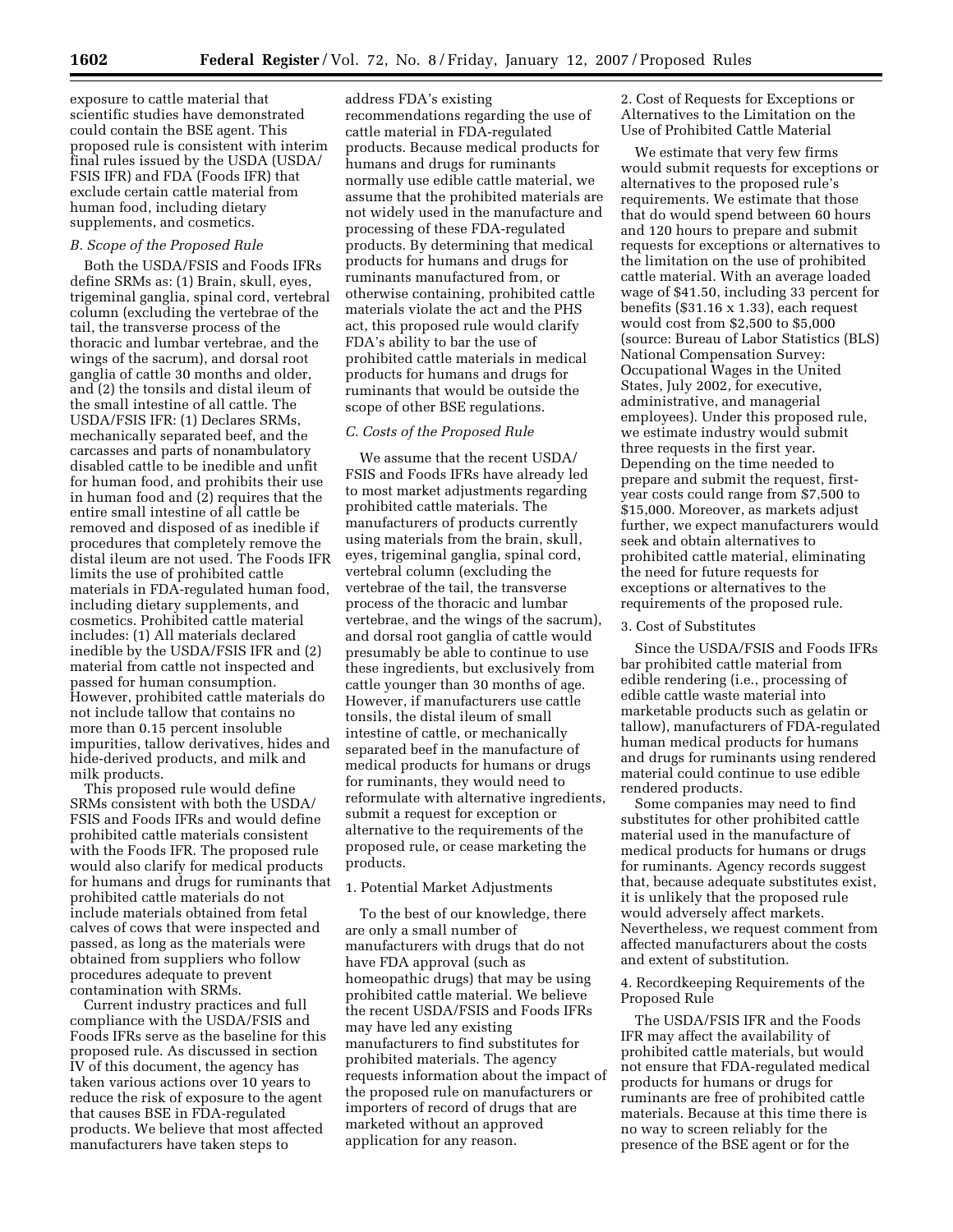presence of cattle materials prohibited under this proposed rule, applicants and manufacturers would have to depend on records from their suppliers of cattle materials to ensure that their source material does not contain any cattle materials prohibited under this proposal. In addition, the agency must be able to determine whether prohibited cattle materials are used in the products it regulates. Without records, FDA may not be able to determine the inspectional status or age of the source animal once cattle material is separated from its source. The proposed rule would require that applicants and manufacturers using cattle material establish and maintain records. Records must be kept at the manufacturing or processing establishment or another reasonably accessible location, and the agency's inspectors must have access to these records.

The agency also proposes that importers of record of a medical product for humans or drug for ruminants that was manufactured from or otherwise contains cattle material affirm that the product was manufactured from or otherwise contained cattle material and affirm that the product was

manufactured in accordance with the requirements in this proposed rule. Upon agency request, importers of record of affected products would provide to FDA within 5 days records that are sufficient to demonstrate compliance.

a. *Number of affected establishments*. The proposed rule is expected to affect all establishments with medical products for humans or drugs for ruminants that are manufactured from, or otherwise contain cattle materials. According to 2002 Economic Census data, up to 6,195 establishments manufactured affected products. In addition, for the current good tissue practice (CGTP) final rule, the agency estimated there are about 1,300 HCT/P establishments, most of which would be considered small (69 FR 68612 at 68654 and 68674).

FDA has developed an automated system, the Operational and Administrative System for Import Support (OASIS), to process shipments of foreign products. According to a preliminary examination of OASIS data from fiscal year 2005, approximately 3,800 unique filers requested entry of FDA-regulated products into the United

States. We believe, however, that the actual number of affected filers would be less than this number because some companies may specialize in imports of products such as food, dietary supplements or cosmetics that are outside the scope of this proposed rule. Nevertheless, for this analysis we assume that all filers identified by OASIS could be affected by the proposed requirements for importers of record.

As shown in table 1 of this document, about 1,280 manufacturing establishments and 3,800 importers of record could be affected by the recordkeeping requirements. The agency seeks comment on these estimates from affected entities. In addition, although we believe the Foods Recordkeeping/ Access final rule accounts for the recordkeeping burden to domestic and foreign suppliers, the agency requests comment from firms supplying cattle material to manufacturers of medical products for humans or drugs for ruminants about any additional burden that may be imposed by the recordkeeping requirements of this proposed rule.

TABLE 1.—ESTIMATED NUMBER OF AFFECTED ESTABLISHMENTS

| North American Industry<br>Classification Scheme<br>(NAICS) Code     | Total Number of<br>Establishments <sup>1</sup> | Estimated Percentage of<br>Establishments Using<br>Cattle Material <sup>2</sup> | <b>Estimated Number of Affected</b><br>Establishments | <b>Percent of Establishments</b><br>Considered Small <sup>3</sup> |
|----------------------------------------------------------------------|------------------------------------------------|---------------------------------------------------------------------------------|-------------------------------------------------------|-------------------------------------------------------------------|
| 325411-medicinal & bo-<br>tanical manufacturing                      | 367                                            | 75                                                                              | 275                                                   | 98                                                                |
| 325412-pharmaceutical<br>preparation manufac-<br>turing <sup>4</sup> | 901                                            | 75                                                                              | 674                                                   | 91                                                                |
| 325414-biological product<br>manufacturing <sup>5</sup>              | 296                                            | 85                                                                              | 253                                                   | 96                                                                |
| 339112, 339113, 339114,<br>339115-medical de-<br>vices               | 4,631                                          | 0.25                                                                            | 12                                                    | 98                                                                |
| 621991-HCT/P <sup>6</sup>                                            | 1,302                                          | 5                                                                               | 65                                                    | 66                                                                |
| Subtotal                                                             | 7,497                                          |                                                                                 | 1,278                                                 | 92                                                                |
| Importers of record <sup>7</sup>                                     | 3,787                                          | unknown                                                                         | 3,787                                                 | unknown                                                           |
| Total                                                                | 11,284                                         |                                                                                 | 5,065                                                 |                                                                   |

1Source: NAICS 325411, 325412, 325414, 339112, 339113, 339114, and 339115, table 4 of the 2002 Economic Census, Manufacturing, Industry Series; NAICS 621991, table 3 in 69 FR 68612 at 68654. Number of importers of record estimated from FDA's OASIS data for FY 2005.<br>Percentages are based on FDA's knowledge of products containing cattle material. We a

all establishments.<br><sup>3</sup>The SBA considers entities small if they have less than: (1) 750 employees for NAICS 325411 and 325412, (2) 500 employees for NAICS 32514, 339112, 339113, 339114, and 339115, or (3) \$9.0 million in revenues or receipts for NAICS 621991. Because the Economic Census uses different size categories than SBA, this analysis treats establishments in NAICS 325411 and 325412 with less than 999 employees as small. The agency previously estimated that about 66 percent of establishments in NAICS 621991 are small (table 14 in 69 FR 68612 at 68674).<br>We assume that cattle materials are used by 70 percent of establishments primaril

of establishments primarily manufacturing products for human use. Source for the total number of establishments and the number of establishments manufacturing each primary product class: Tables 4 and 5 of the 2002 Economic Census, Manufacturing, Industry Series, EC02–311– 325412.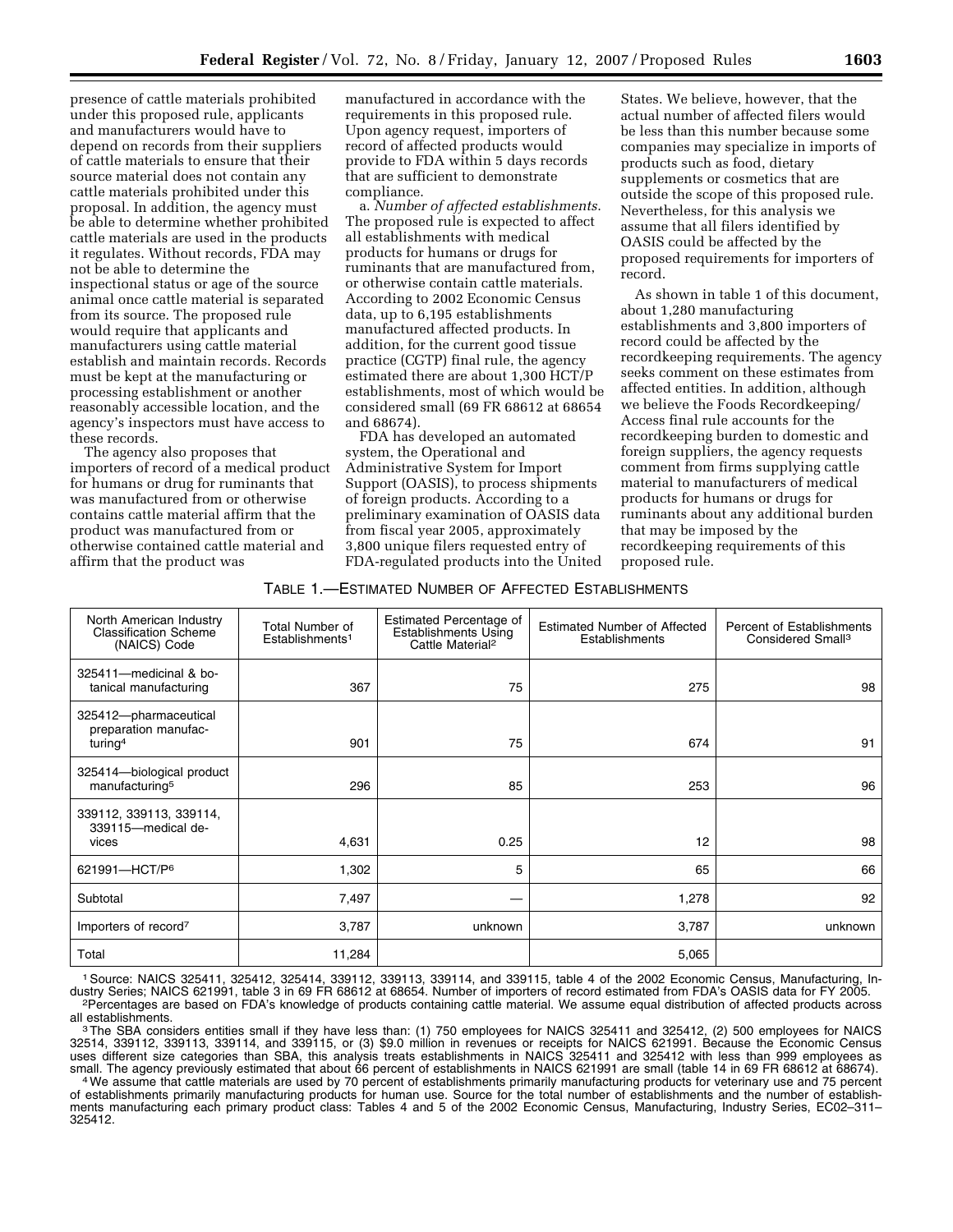5We assume that cattle materials are used by 70 percent of establishments primarily manufacturing products for veterinary use and 90 percent of establishments primarily manufacturing products for human use. Source for the total number of establishments and the number of establishments manufacturing each primary product class: Tables 4 and 5 of the 2002 Economic Census, Manufacturing, Industry Series, EC02–311–<br>325412.

<sup>6</sup> We assume that from 1 to 5 percent of establishments use cattle materials.

7Based on FY 2005 data in OASIS; equals the total number of unique filers for all FDA-regulated products.

#### b. *Recordkeeping costs*.

Manufacturers of medical products for humans and drugs for ruminants would need to establish and maintain appropriate records that document the absence of prohibited cattle materials in their products. This would require that manufacturers verify and maintain records from suppliers of any material derived from cattle. In addition, when filing an entry with the U.S. Customs and Border Protection, importers of record of affected products would be required to affirm that the product was manufactured from or otherwise contains cattle material and affirm that the product was manufactured in accordance with the proposed provisions. If a product was manufactured from, or otherwise contains, cattle material, then importers of record would also be required, if requested, to provide within 5 days records sufficient to demonstrate that the product was not manufactured from and does not contain prohibited cattle material.

As noted previously, we believe that most entities have taken steps to address

the sources of cattle materials. Moreover, the CGMP and CGTP regulations covering medical products for humans and drugs for ruminants require that procedures be in place for purchasing controls. We believe, however, that some affected manufacturers currently may not keep adequate records and might incur minor incremental recordkeeping costs. For this analysis, therefore, we assume that, on average, all affected small manufacturers may spend slightly more than 1 hour annually to maintain records. Similarly, we assume that, on average, all affected large manufacturers may spend slightly less than 3 hours annually to maintain records. With a loaded wage rate of \$33.00 (source: Bureau of Labor Statistics (BLS) National Compensation Survey: Occupational Wages in the United States, July 2002, adding 33 percent overhead for a computer programmer), small and large manufacturers might incur about \$45 and \$90, respectively, to ensure full compliance with the requirements to establish and maintain records.

This rule would require importers of record of affected products to affirm that the product was manufactured from or otherwise contains cattle material and affirm that the product was manufactured in accordance with the proposed provisions. Although the marginal burden of each affirmation would be negligible, we believe the cumulative burden might cause smaller importers to spend about the same level of effort as small manufacturers (i.e., \$45 annually). In contrast, we assume that larger importers might spend about 5 times the level of effort as small importers (i.e., \$225 annually). Because the agency lacks information about importer size, we include a range of possible recordkeeping costs for this analysis. Table 2 shows the estimated recurring recordkeeping costs for this proposed rule. However, because there is some uncertainty about the new burden that might be imposed and the number of firms that might be affected by this proposed rule, the agency requests comment from affected manufacturers and importers of record on this estimated recordkeeping burden.

TABLE 2.—ESTIMATED ANNUAL RECORDKEEPING BURDEN BY INDUSTRY AND ESTABLISHMENT SIZE1

| NAICS or Type of                    | Small                                     |             | Large                                     | Total Cost (\$) |                    |
|-------------------------------------|-------------------------------------------|-------------|-------------------------------------------|-----------------|--------------------|
| Industry                            | Number Affected                           | $Cost($ \$) | Number Affected                           | $Cost($ \$)     |                    |
| 325411                              | 269                                       | 12,100      | $\overline{7}$                            | 600             | 12,700             |
| 325412                              | 615                                       | 27,700      | 58                                        | 5,200           | 32,900             |
| 325414                              | 243                                       | 11,000      | 9                                         | 800             | 11,800             |
| 339112, 339113,<br>339114, 339115   | 11                                        | 500         | 0                                         | 0               | 500                |
| 621991 (HCT/P)                      | 43                                        | 1,900       | 22                                        | 2,000           | 3,900              |
| Subtotal                            | 1,182                                     | 53,200      | 96                                        | 8,600           | 61,800             |
|                                     | Lower Bound (i.e., 3,787 small importers) |             | Upper Bound (i.e., 3,787 large importers) |                 |                    |
| Importers of<br>record <sup>2</sup> |                                           | 170,400     |                                           | 852,100         | 170,400 to 852,100 |
| Total                               |                                           |             |                                           |                 | 232,200 to 913,900 |

1Totals may not multiply or sum due to rounding.

<sup>2</sup> Because we lack data on the size of affected importers of record, we calculate the lower and upper bounds for these costs, assuming that either all firms are small or all firms are large.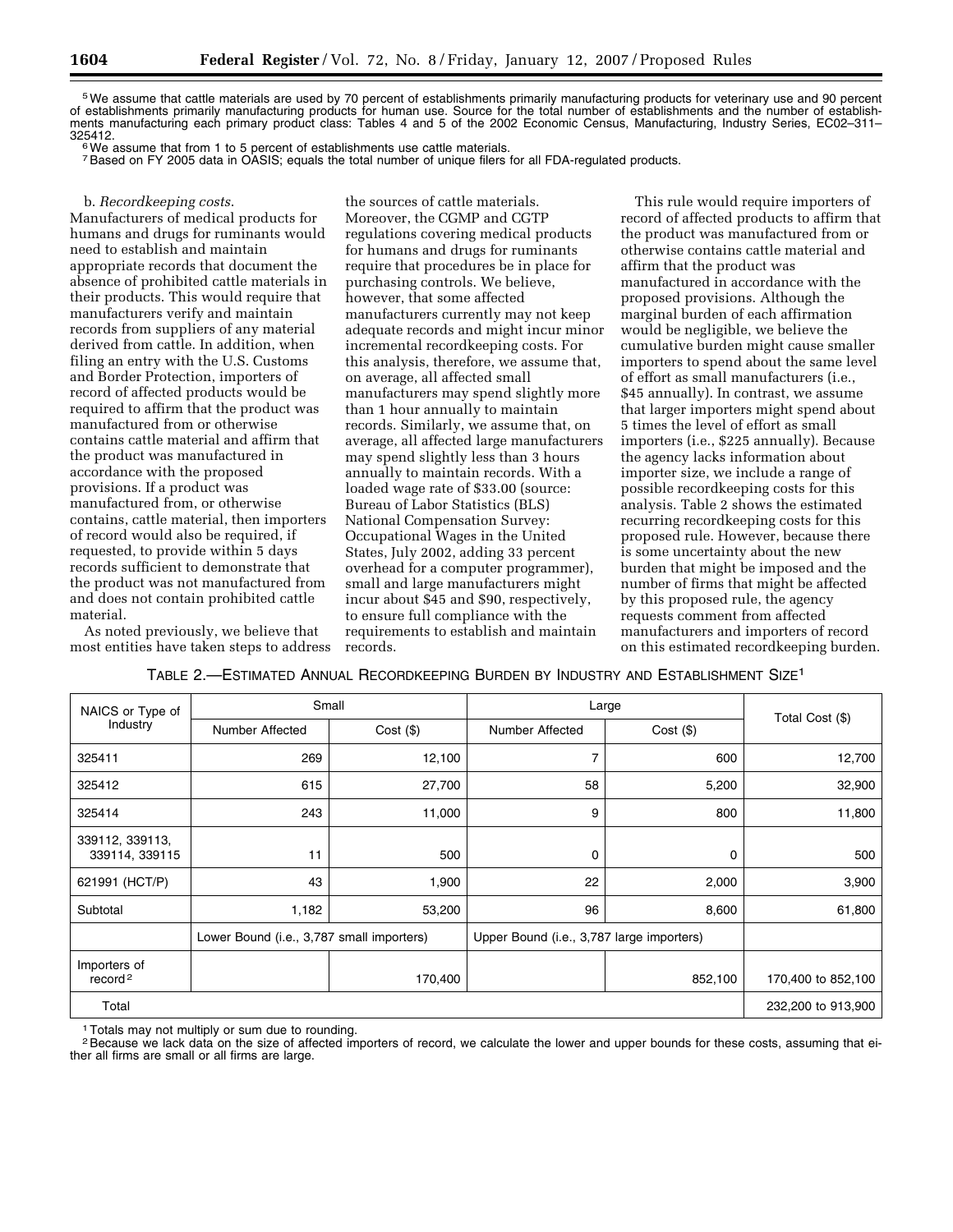5. Labeling Costs for New Animal Drugs Prohibited from Extralabel Use

Manufacturers of new animal drugs prohibited from extralabel use in ruminants would need to add a warning statement to the product labeling. We estimate manufacturers of about eight animal products would spend from \$1,600 to \$6,400 to change the product labeling and file a labeling supplement for each affected product. Costs are based on discussions with experts in the Center for Veterinary Medicine and are presented in table 3 of this document.

## TABLE 3.—ESTIMATED ONE-TIME COSTS OF LABELING CHANGES AND FILING A SUPPLEMENT

| <b>Cost Component</b>                            | Hours/<br>Establish-<br>ment | Total<br>Cost <sup>1</sup><br>$($ \$) |  |
|--------------------------------------------------|------------------------------|---------------------------------------|--|
| Regulatory re-<br>view and ap-<br>proval         | 3 to 12                      | 1,000 to<br>3,980                     |  |
| Artwork <sup>2</sup>                             |                              | 4,000                                 |  |
| Manufacturing                                    | 4 to 12                      | 570 to<br>1,710                       |  |
| Inventory Loss <sup>3</sup>                      |                              | 6,640 to<br>40,000                    |  |
| Supplement<br>preparation<br>and Submis-<br>sion | 2 to 5                       | 660 to<br>1,660                       |  |
| Total Cost <sup>4</sup>                          |                              | 12,870<br>t٥<br>51,350                |  |

<sup>1</sup>We calculated using a loaded wage rate for regulatory review and filing a supplement of \$41.50, for manufacturing changes \$17.80. Source: BLS National Compensation Survey: Occupational Wages in the United States, July

2002, adding 33 percent for benefits.<br><sup>2</sup>We assume the unit costs for artwork are<br>\$500 per product.

 $3$  We assume the unit costs for inventory loss range from \$830 to \$5,000 per product. <sup>4</sup> Totals may not add or multiply due to rounding.

## 6. Summary of the Costs for the Proposed Rule

Few firms will incur one-time costs for requests for exceptions or alternatives to the limitation on the use of prohibited cattle material. In addition, manufacturers of about eight animal products prohibited from extralabel use in ruminants would incur one-time costs to add a warning statement to the product labeling. All firms that use cattle material or import products that do would incur annual incremental costs for additional recordkeeping. The total one-time costs range from \$20,400 to \$66,300; annual costs range from \$232,200 to \$913,900.

The total annualized costs of this option range from \$234,600 to \$921,700 (at a 3 percent discount rate) and from \$235,100 to \$923,300 (at a 7 percent discount rate) over 10 years. These costs are summarized in table 4 of this document.

TABLE 4.—SUMMARY OF TOTAL COMPLIANCE COSTS 1

| One-Time Cost                                 | I ower<br>Bound (\$) | Upper<br>Bound (\$) |
|-----------------------------------------------|----------------------|---------------------|
| Requests for<br>exception or<br>alternative   | 7,500                | 15,000              |
| Change label-<br>ing and file a<br>supplement | 12,900               | 51,300              |
| Total one-time<br>cost                        | 20,400               | 66,300              |
| Annual record-<br>keeping cost                | 232,200              | 913,900             |
| Total<br>annualized<br>cost at 3<br>percent   | 234,600              | 921,700             |
| Total<br>annualized<br>cost at 7<br>percent   | 235,100              | 923,300             |

1Numbers may not add due to rounding.

*D. Benefits of the Proposed Rule* 

1. Reduced Risk of Exposure to BSE Infectivity

USDA analyses to date have found the United States is highly resistant to the introduction or establishment of BSE and predict that even if BSE were introduced into the United States, only a small amount of potentially BSEcontaminated tissues would reach the human food supply and be available for consumption (Ref. 41). Moreover, their models predict that implementation of a ban on specified risk materials (e.g., spinal cords, brains, vertebral columns) from both human food and animal feed would reduce substantially the very low risk of additional BSE cases in cattle and the potential human exposure to infectivity from meat and meat products.

None of these risk assessments considered the potential exposure to BSE infectivity from certain FDAregulated products containing bovine material. The risks of exposure to BSE infectivity from medical products for humans and drugs for ruminants are unknown, but the risk of transmission could be higher than for foods and cosmetics assuming the presence of BSE infectivity. For example, the routes of administration for some of these products (such as from injectable and implantable products) are associated with higher risk than oral or topical exposure associated with foods and cosmetics. This proposed rule covers products not included in the recent USDA or Foods IFRs and would ensure that medical products for humans and drugs for ruminants containing cattle material meet specific requirements designed to reduce the risk of human exposure to BSE-infective materials.

The proposed rule would decrease the likelihood of human and ruminant exposure to BSE in several ways. First, this rule would provide additional regulatory protection, beyond existing rules, by making clear that prohibited cattle material cannot be used in FDAregulated medical products for humans or drugs for ruminants. Second, because affected products manufactured from or otherwise containing prohibited cattle materials would be adulterated and the failure of an importer of record to comply with applicable reporting requirements creates the appearance of adulteration under section 801, the proposed rule would clarify FDA's ability to bar importation of medical products for humans or drugs for ruminants that contain prohibited cattle materials. For example, imported products may contain the types of materials prohibited by FDA, but may not fall under the scope of USDA's import restrictions.

2. Value of the Potential Reduction of Human Illness

The public health benefit of this proposed rule is the value of the reduction in the risk of the human illness associated with exposure to the agent that causes BSE. If we define the baseline risk as the expected annual number of cases of vCJD per year, then the annual benefits of barring prohibited cattle materials from use in affected products would be: (baseline annual cases of vCJD—annual cases of vCJD under FDA PR) x (value of preventing a case of vCJD).

We do not know the baseline expected annual number of cases, but based on the epidemiology of vCJD in the United Kingdom, we anticipate much less than one case of vCJD per year in the United States. Because the proposed rule would reduce rather than eliminate risk of exposure to BSE infectious materials, the reduction in the number of cases would be some fraction of the expected number. FDA uses the concept of the Value of a Statistical Life (VSL) in order to describe the value of preventing a case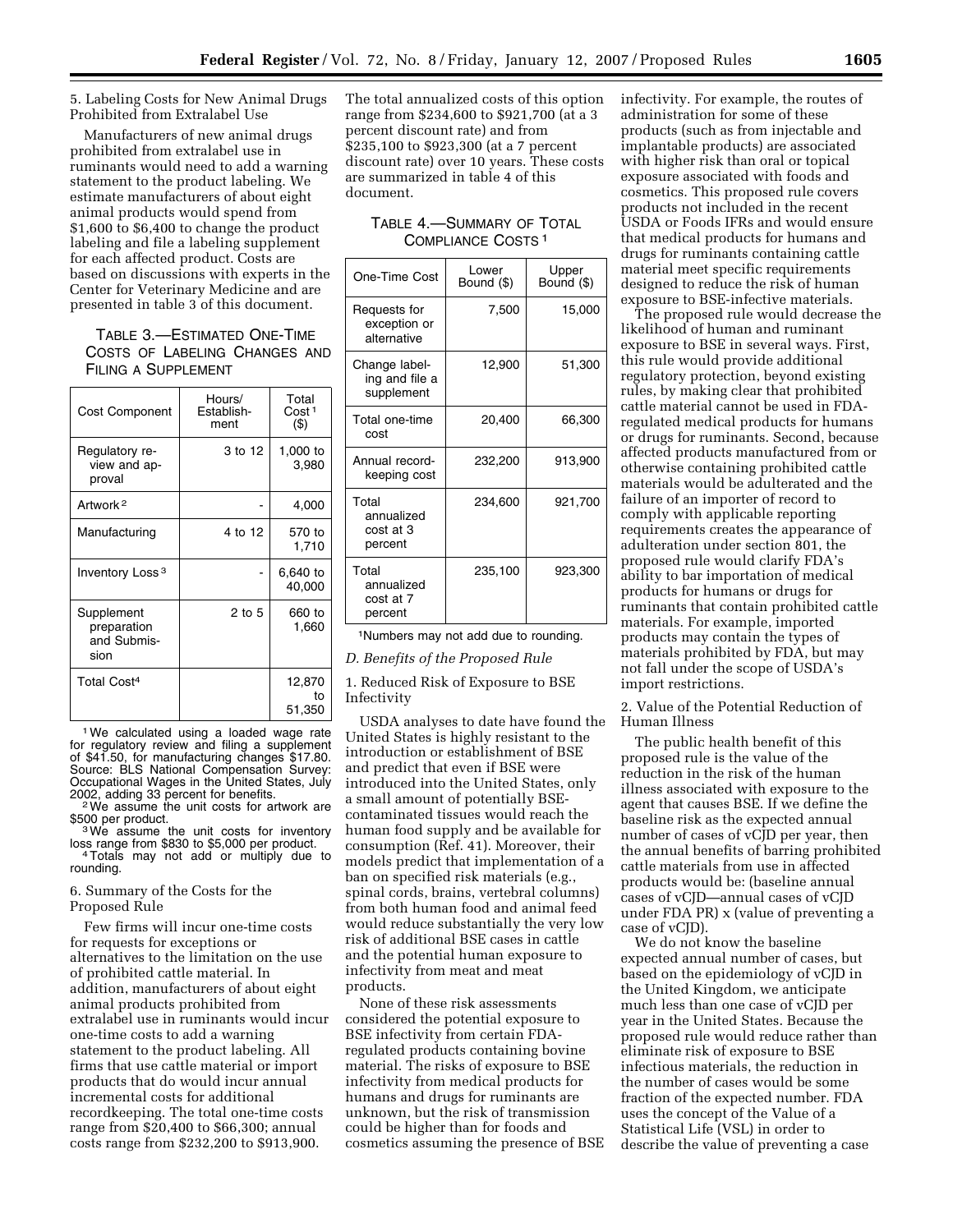of vCJD. This term refers to the sum of risk reductions expected in a population exposed to small changes in risk. It has no application to identifiable individuals or large reductions in risk. Most recent studies suggest values ranging from about \$1 million to \$10 million. In recent rulemakings, we have used \$5 million and \$6.5 million as the value of a statistical life, and we believe it is reasonable to use a similar VSL to value the cases of vCJD avoided.

## *E. Summary of the Potential Costs and Benefits of the Proposed Rule*

The total annualized costs of this proposed rule range from \$234,600 to \$921,700 (at a 3 percent discount rate) and from \$235,100 to \$923,300 (at a 7 percent discount rate) over 10 years. By reducing exposure to potentially infectious materials, the requirements of the proposed rule would provide an additional safeguard against a case of vCJD occurring in humans if cattle infected with BSE were used in the manufacture or processing of medical products for humans and drugs for ruminants. We are unable to estimate the value of this potential reduction in the risk of cases of vCJD, even though we estimate the value of avoiding one death at \$5.8 million. Nonetheless, we believe the potential benefits of the proposed rule justify the small costs of the rule.

## *F. Regulatory Options Considered*

For this proposed rule, FDA considered three regulatory options:

(1) *No new regulation*. By definition, no costs and benefits are associated with the baseline. As noted previously, USDA and FDA actions to date would reduce, but not eliminate, the availability and use of prohibited cattle materials in domestic and imported FDA-regulated medical products for humans and drugs for ruminants. Without regulation, FDA would not be explicitly barring the use of prohibited cattle materials that could potentially contain the BSE infectious agent.

(2) *Propose a rule that (i) bars the use of prohibited cattle materials in medical products for humans and drugs for ruminants, unless a request for exception or alternative to the limitation of the use of prohibited cattle material has been granted, and (ii) requires establishment, maintenance, and access to records demonstrating that no medical products for humans or drugs for ruminants are manufactured from or otherwise contain prohibited cattle material*. These would be the minimum basic requirements, and would not preclude the imposition of additional measures through the application

review process or other means if FDA determined that they were necessary for ensuring the safety of individual products on a case-by-case basis.

This is the regulatory option selected. The agency believes that this is the best option to meet its goal of minimizing human and ruminant exposure to materials that scientific studies have demonstrated are likely to contain the BSE agent in cattle infected with the disease. The ban on use of prohibited materials would eliminate exposure to the highest risk animals and the majority of the infectivity in an animal infected with the BSE agent. This option would provide reasonable balance by explicitly barring from medical products for humans and drugs for ruminants the use of potentially infectious materials already deemed unfit for foods by USDA and FDA and by imposing minimal regulatory burden. The agency must be able to determine that the products it regulates contain no prohibited cattle materials. Applicants and manufacturers must depend on records to ensure that affected products do not contain any cattle materials prohibited under the proposal. Without recordkeeping requirements, FDA may not be able to determine the source or age of cattle material once it is separated from the animal. In addition, records would allow the agency to determine the inspectional status of the source animals.

(3) *Propose a rule that, in addition to the requirements listed in option (2), bars the use in medical products for humans and drugs for ruminants of all neural material from cattle from countries with a high or medium risk of BSE if the cattle were slaughtered when over 6 months old, unless a request for exception or alternative to the requirements has been granted*. This approach would be more consistent with recommendations of OIE and would add an additional layer of protection to that provided by option (2). This alternative would put an additional burden on those parts of the affected industries that source cattle materials from such countries and do not already have procedures in place ensuring and documenting compliance with the requirement.

Compared to the preferred option (2), we believe this alternative would impose higher costs on, at most, a small segment of the affected industries. In fact, we know of no manufacturers of U.S. licensed or approved medical products for humans and drugs for ruminants for which this alternative would impose any additional burdens beyond those imposed under option (2), because they do not source such

materials from such countries. However, we also believe it would not provide significant additional risk reduction because so few animals diagnosed with BSE are younger than 3 years old. For example, cattle born in 1987/1988 in the United Kingdom had the highest incidence of BSE, with over 39,000 cattle diagnosed with BSE. Among those animals, cattle under 3 years old represented only 0.16 percent of cattle with BSE (61 cattle). Once controls were put in place, that number decreased, so that of animals born after 1996, all cattle diagnosed with BSE have been 3 years old or older.

#### *G. Regulatory Flexibility Analysis*

FDA has examined the economic implications of this proposed rule as required by the Regulatory Flexibility Act (5 U.S.C. 601–612). If a rule has a significant economic impact on a substantial number of small entities, the Regulatory Flexibility Act requires agencies to analyze regulatory options that would lessen the economic effect of the rule on small entities. The FDA believes this proposed rule will not have a significant economic impact on a substantial number of small entities and requests comment.

The proposed rule may affect entities classified in several industries including Medicinal & Botanical Manufacturing (NAICS 325411), Pharmaceutical Preparation Manufacturing (NAICS 325412), Biological Product (Except Diagnostic) Manufacturing (NAICS 325414), Surgical and Medical Instrument Manufacturing (NAICS 339112), Surgical Appliance and Supplies Manufacturing (NAICS 339113), Dental Equipment and Supplies Manufacturing (NAICS 339114), Ophthalmic Goods Manufacturing (NAICS 339115), and Blood and Organ Banks (NAICS 621991). The Small Business Administration (SBA) regards an entity as small based on the number of employees or the average annual receipts. The size standards are: (1) 750 employees for NAICS categories 325411 and 325412, (2) 500 employees for NAICS categories 325414, 339112, 339113, 339114 and 339115, and (3) \$9.0 million average annual receipts for NAICS 621991. The U.S. Census gathers employment data for establishments by NAICS and uses size categories that differ from those of the SBA for NAICS 325411 and 325412. For this regulatory flexibility analysis, therefore, we consider entities in these NAICS categories with less than 999 employees to be small. Using these size standards, 2002 Census data, and the CGTP final rule (69 FR 68612 at 68654 and 68674),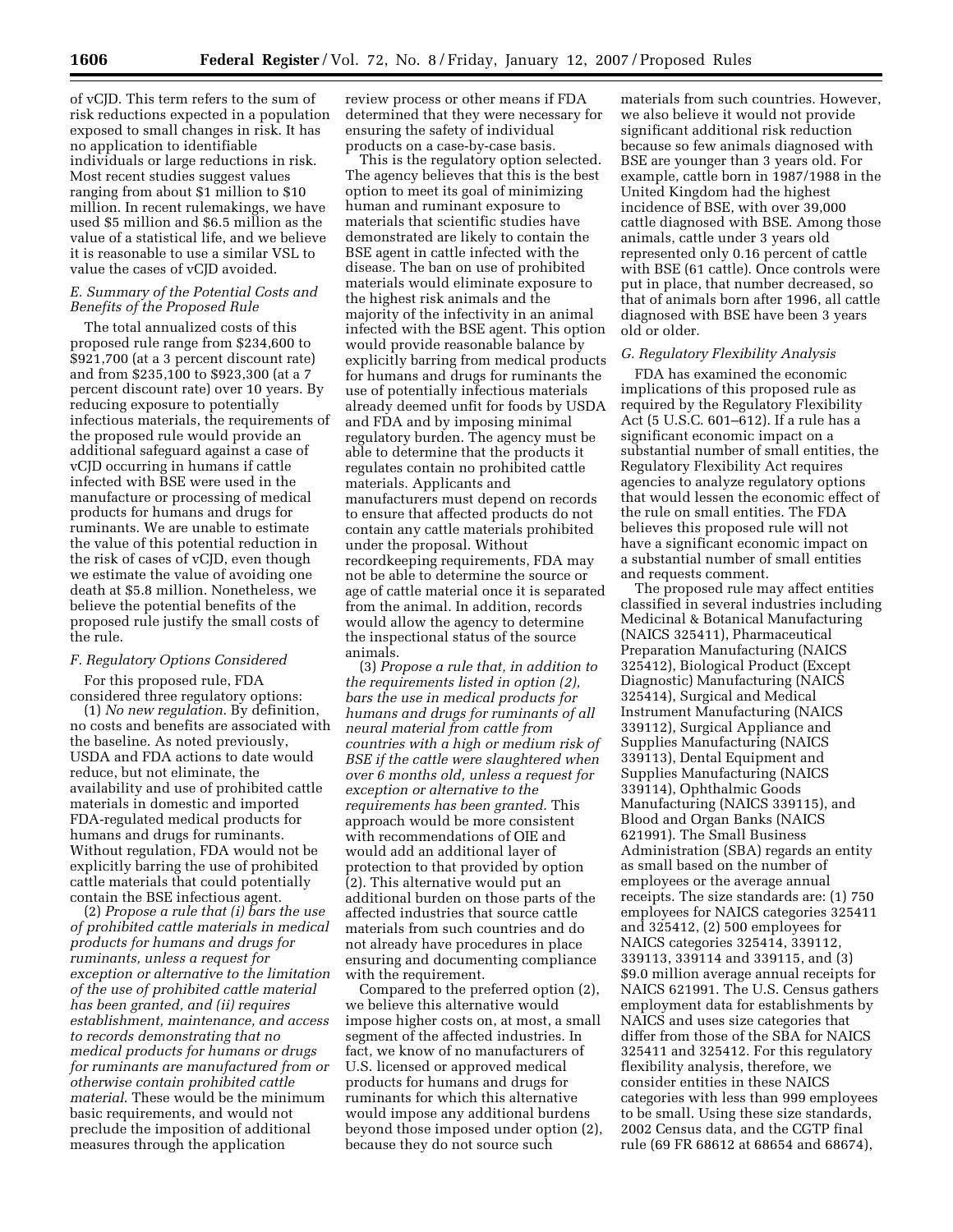over 90 percent of these establishments would be considered small (see tables 1 and 2 of this document). However, the agency lacks information on the types of importers of record that might be affected by the proposed rule. Agency data on filers that import FDA-regulated products into the United States does not include the size of the importer of record. Therefore, for the initial regulatory flexibility analysis, we assume that all affected importers of record would be classified as small. The agency requests comment on this assumption.

We believe requirements in this proposed rule must apply to all entities, regardless of size. No new skills are needed. To meet the proposed requirements, those applicants and manufacturers of medical products for

humans or drugs for ruminants manufactured from or otherwise containing cattle tonsils, the distal ileum of the small intestine of cattle, or mechanically separated beef might need to switch to an alternative source material, submit a request for exception or alternative to the limitation on prohibited cattle material in this proposed rule, or cease marketing the products. We expect that other affected manufacturers would continue to use age-specific cattle material from animals under 30 months of age. A few small entities could incur from \$2,500 to \$5,000 for each request submitted unless a request for exception or alternative to requirements of the proposed rule has already been granted. In addition, manufacturers of about eight animal products prohibited from

extralabel use in ruminants would incur costs of between \$1,600 and \$6,400 per product to add a warning statement to the product labeling and file a labeling supplement. Although it is uncertain if any small entities will incur these costs, Table 5 shows that for very small establishments with less than 10 employees these one-time costs would equal less than 1.6 percent of the average annual value of shipments. Moreover, for all small establishments in each of the affected industries, the one-time costs to revise labeling or prepare a request for exception or alternative to requirements of the proposed rule would equal no more than 0.15 percent of the average annual value of shipments.

TABLE 5. POTENTIAL DIRECT COMPLIANCE COSTS OF THE PROPOSED RULE AS A PERCENTAGE OF AVERAGE ANNUAL SHIPMENTS FOR AFFECTED ESTABLISHMENTS WITH LESS THAN 10 EMPLOYEES.1

|                                                                   |                                                              | Compliance Costs as a Percentage of Average Annual Shipments <sup>2</sup> |                                            |                                                                  |  |
|-------------------------------------------------------------------|--------------------------------------------------------------|---------------------------------------------------------------------------|--------------------------------------------|------------------------------------------------------------------|--|
| <b>NAICS Category</b>                                             | Average Annual Ship-<br>ments Per Establish-<br>ment $($ \$) | Recordkeeping (\$45 Per<br>Establishment)                                 | Labeling Revision<br>(\$6,500 Per Product) | Request for Exception or<br>Alternative (\$5,000 Per<br>Request) |  |
| 325411, Medicinal and botanical<br>manufacturing                  | 1,059,245                                                    | 0.004%                                                                    | 0.6%                                       | 0.5%                                                             |  |
| 325412, Pharmaceutical prepara-<br>tion manufacturing             | 1,656,743                                                    | 0.003%                                                                    | 0.4%                                       | 0.3%                                                             |  |
| 325414, Biological product (ex-<br>cept diagnostic) manufacturing | 1,057,862                                                    | 0.004%                                                                    | 0.6%                                       | 0.5%                                                             |  |
| 339112, Surgical and medical in-<br>strument manufacturing        | 610,138                                                      | 0.007%                                                                    | 1.0%                                       | 0.8%                                                             |  |
| 339113, Surgical appliance and<br>supplies manufacturing          | 618,207                                                      | 0.007%                                                                    | 1.0%                                       | 0.8%                                                             |  |
| 339114, Dental equipment and<br>supplies manufacturing            | 396,666                                                      | 0.011%                                                                    | 1.6%                                       | 1.3%                                                             |  |
| 339115, Ophthalmic goods manu-<br>facturing $3$                   | 1,121,083                                                    | 0.004%                                                                    | 0.6%                                       | 0.4%                                                             |  |
| 621991 Blood and organ banks                                      | 4,281,172                                                    | 0.001%                                                                    | 0.1%                                       | 0.1%                                                             |  |

1Source: Table 4 of 2002 Economic Census for NAICS 325411, 325412, 325414, 339112, 339113, 339114, 339115, and 621991.

<sup>2</sup> Averages based on the sum of data for establishments with 1 to 4 employees and 5 to 9 employees. For establishments with 1 to 4 employees, recordkeeping costs equal less than 0.02 percent of average annual shipments for all NAICS categories. It is unlikely that entities with 1 to 4 employees would incur compliance costs for a labeling revision or a request for exception or alternative to requirements of the proposed rule. Nevertheless, for these smallest entities, as a percentage of average annual shipments, a labeling revision equals less than 2.6 percent and a request for exemption or alternative equals less than 2.0 percent for all NAICS categories.<br><sup>3</sup> No information for establishments with 1 to 4 employees.

Besides the one-time compliance burden that a few small entities might incur, most affected small manufacturers would incur minor new compliance costs for recordkeeping. For small manufacturers and small importers of record, these annual costs would equal about \$45, a negligible amount for even the smallest entities. Table 5 shows that these incremental recordkeeping costs for establishments

with less than 10 employees would equal less than 0.02 percent of their average annual value of shipments.

FDA lacks the data required to estimate the number of requests, the distribution of one-time labeling costs, and the new annual recordkeeping burden on small entities. We anticipate, however, that the potential costs might represent a very small percentage of their annual revenues and would not be a significant economic impact on affected small entities. Nevertheless, the agency requests detailed data on small business impacts from affected firms.

As discussed in section VIII. F. of this document, FDA considered other regulatory options. The proposed rule is the least burdensome option that meets FDA's goal of minimizing human and ruminant exposure to materials that scientific studies have demonstrated are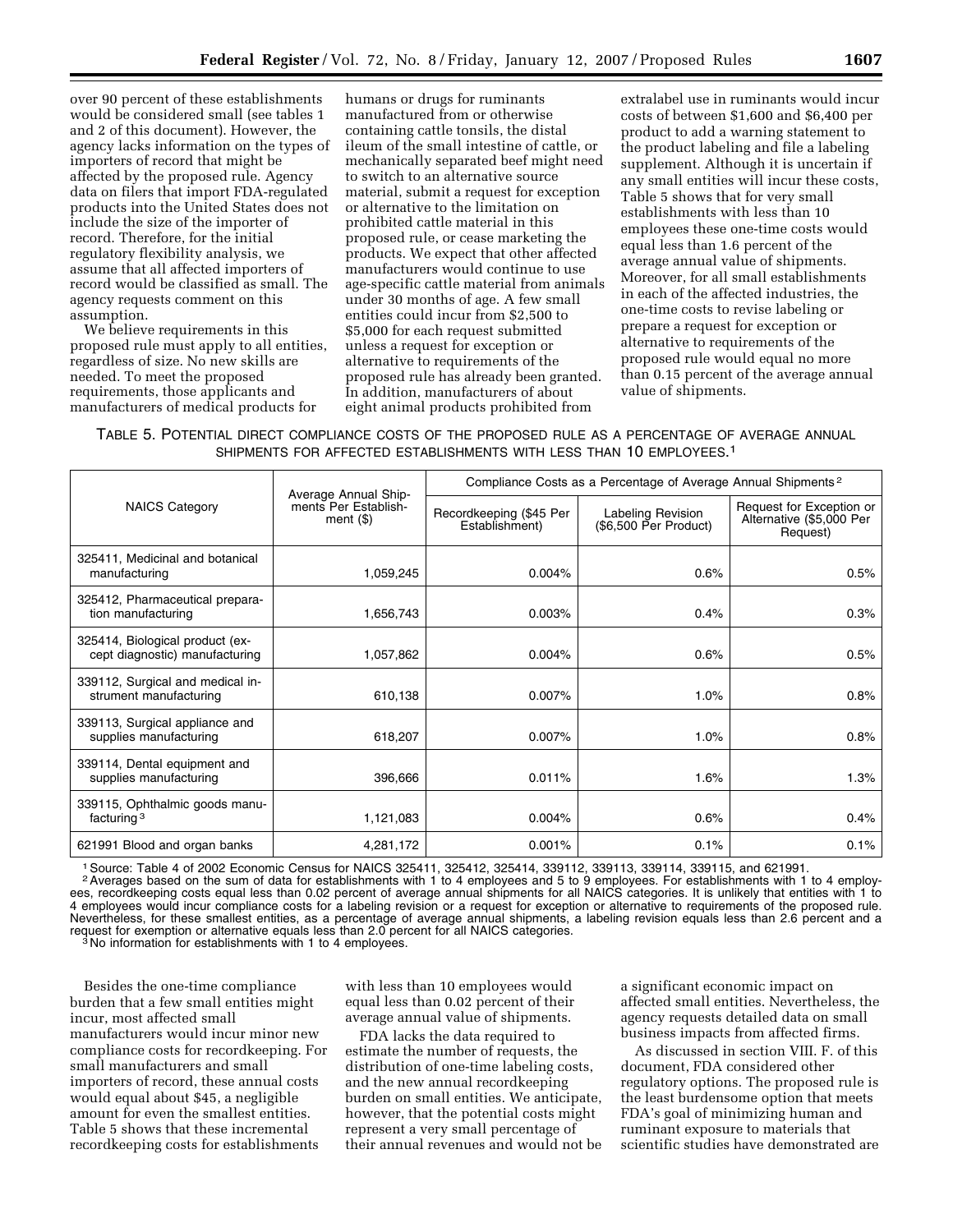likely to contain the BSE agent in cattle infected with the disease.

## **IX. Paperwork Reduction Act Analysis**

This proposed rule contains information collection requirements that are subject to review by OMB under the Paperwork Reduction Act of 1995 (the PRA) (44 U.S.C. 3501 3520). A description of these provisions is given below with an estimate of the annual reporting and recordkeeping burden. Included in the estimate is the time for reviewing instructions, searching existing data sources, gathering and maintaining the data needed, and completing and reviewing each collection of information.

FDA invites comments on the following topics: (1) Whether the proposed collection of information is necessary for the proper performance of FDA's functions, including whether the information will have practical utility; (2) the accuracy of FDA's estimate of the burden of the proposed collection of information, including the validity of the methodology and assumptions used; (3) ways to enhance the quality, utility, and clarity of the information to be collected; and (4) ways to minimize the burden of the collection of information on respondents, including through the use of automated collection techniques, when appropriate, and other forms of information technology.

## **Title: Use of Materials Derived from Cattle in Medical Products Intended for Use in Humans and Drugs Intended for Use in Ruminants**

*Description*: As discussed previously in this document, we are proposing to prohibit the use of certain cattle material in medical products for humans and drugs for ruminants because of the risk of BSE and related human disease. The rulemaking contains reporting and recordkeeping requirements that are subject to review by OMB.

*Reporting*. Under proposed §§ 300.200(b)(2)(i) and (b)(2)(ii) for drugs for humans, 500.200(b)(2)(i) and (b)(2)(ii) for drugs for ruminants, 600.16(b)(2)(i) and (b)(2)(ii) for biological products, 895.102(b)(2)(i) and  $(b)(2)$ (ii) for human medical devices that are intended for use in or on the body, and 1271.470(b)(2)(i) and (b)(2)(ii) for HCT/Ps, applicants and manufacturers could request permission for an exception or alternative to the requirements in proposed §§ 300.200(b)(1), 500.200(b)(1), 600.16(b)(1), 895.102(b)(1), and 1271.470(b)(1) that no medical product for humans or drug for ruminants be manufactured from or otherwise contain

prohibited cattle materials obtained from cattle slaughtered on or after the effective date of the regulation. To obtain written permission from FDA for an exception or alternative to the requirements, applicants and manufacturers would send a written request to the director of the Center having jurisdiction over the relevant product. Any request would contain the following:

• A statement of the reasons why an exception or alternative is needed;

• A description of the product, including the type of prohibited cattle materials used in its manufacturing, its manufacturing and purification processes, and its route of administration;

• A description of the source of the prohibited cattle materials, including information on the location where the cattle were born, raised, and slaughtered, and any other information relevant to the likelihood of the cattle having ingested material prohibited under ? 589.2000;

• A description, if applicable, of how the requirements that pertain to their product in proposed §§ 300.200(b)(1), 600.16(b)(1), 895.102(b)(1), or 1271.470(b)(1) are not necessary based on the risks of the prohibited cattle materials in the product and the benefits of the product, or how such restrictions are not necessary to ensure the safety of the product;

• A description, if applicable, of: (1) How the requirements that pertain to their product in proposed § 500.200(b)(1) are not necessary: (i) Based on the risks of the prohibited cattle materials in the product to the target animal and the benefits of the product to the target animal and (ii) to ensure a reasonable certainty of no harm to humans from any food derived from the target animal to which the product was administered, or (2) how such restrictions are not necessary to ensure the safety of the product with respect to both the target animal and any food derived from the target animal to which the product is administered; and

Any other relevant information.

As discussed in the Analysis of Impacts (see section VIII of this document), we estimate that a request for an exception or alternative to the requirements would take between 60 and 120 hours to complete and submit to FDA. For purposes of this information collection analysis, we estimate, as indicated in table 6 of this document, that each request would take approximately 120 hours. We estimate that only three requests would be submitted to FDA in the first year by applicants and manufacturers of

medical products for humans and drugs for ruminants because only a small number of such products are currently manufactured with cattle materials that would be prohibited under this rule. We expect that applicants and manufacturers would seek, and obtain, alternatives to prohibited cattle materials, eliminating the need for future requests for an exception or alternative to the requirements of the proposed rule. We request comments on our estimates of the number of exception/alternative requests, the time for preparation and submission of the request, and the likelihood of requests beyond the first year after the rule would be in effect.

Under proposed §§ 300.200(c)(5), 500.200(c)(5), 600.16(c)(5), 895.102(c)(5), and 1271.470(c)(5), when filing entry with the U.S. Customs and Border Protection, importers of record of a medical product for humans or a drug for ruminants that was manufactured from, or otherwise contains, cattle material would be required to affirm that the product was manufactured from or otherwise contained cattle material and affirm that the product was manufactured in accordance with the requirements in this proposed rule. If a product was manufactured from, or otherwise contains, cattle material, then importers of record would also, if requested, have to provide to FDA within 5 days records that would be sufficient to demonstrate that the product was not manufactured from, and does not contain, prohibited cattle material. As discussed in the Analysis of Impacts (see section VIII of this document), we estimate that 3,787 importers of record would be subject to this affirmation and potential record submission and that it would take each of them between 1 and 5 hours annually to process. For purposes of this information collection analysis, we estimate, as indicated in table 6 of this document, that this proposed provision would take each importer of record approximately 2.5 hours annually to process.

Under proposed § 530.42, FDA would require that labels for drugs prohibited from extralabel use in ruminants by proposed § 530.41(c) bear or be accompanied by the statement ''Federal law prohibits the extralabel use of this product in ruminants.'' This labeling statement is not subject to review by OMB because it is ''originally supplied by the Federal Government to the recipient for the purpose of disclosure to the public" (5  $CFR$  1320.3(c)(2)) and, therefore, does not constitute a ''collection of information'' under the PRA.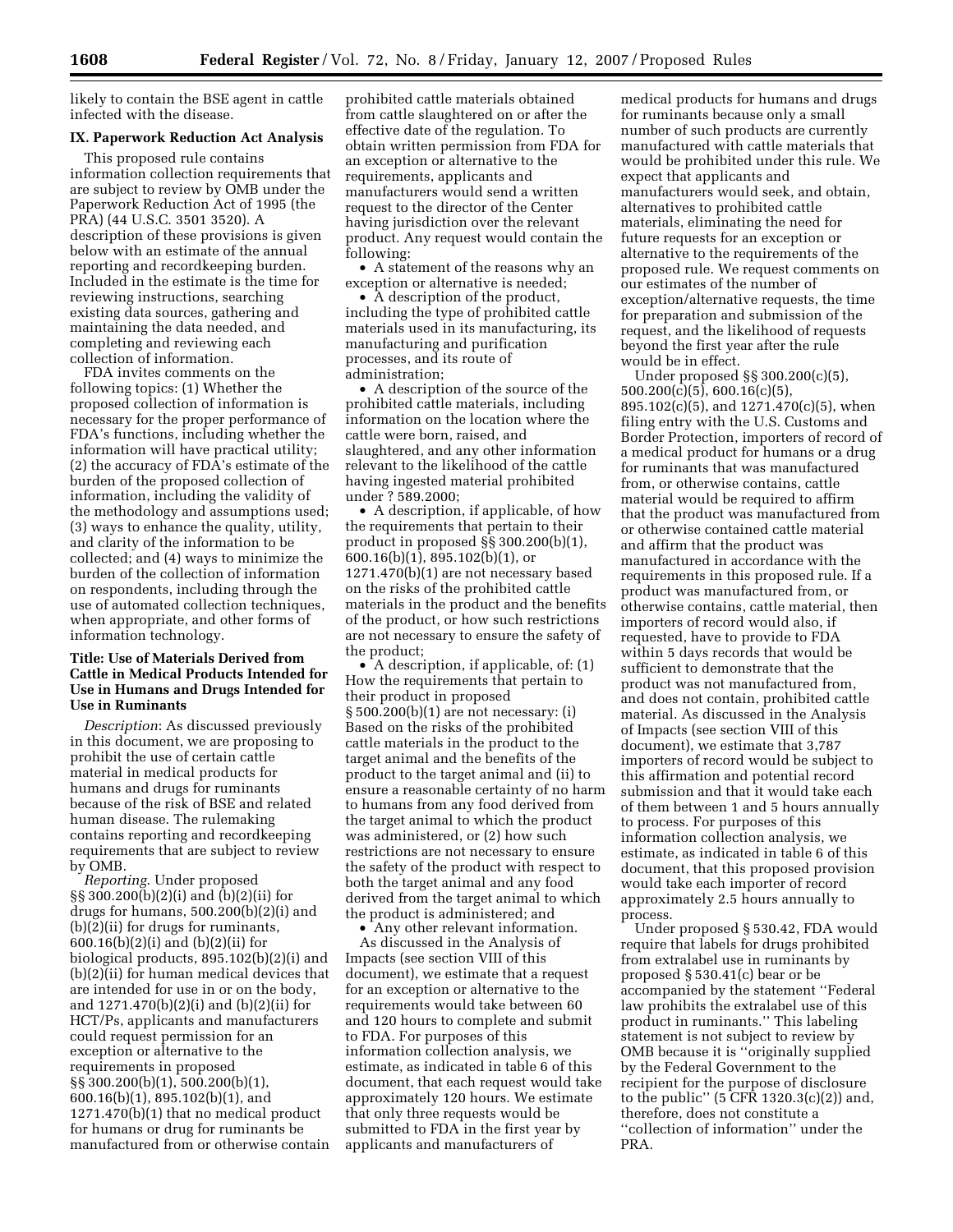*Recordkeeping*. Under proposed §§ 300.200(c), 500.200(c), 600.16(c), 895.102(c), and 1271.470(c), applicants and manufacturers of medical products for humans and drugs for ruminants that are manufactured from, or otherwise contain, material from cattle would be required to establish and maintain records demonstrating that their products have not been manufactured from and do not otherwise contain, prohibited cattle materials and make such records available to FDA for inspection and copying. These proposed requirements are necessary because, once materials are separated from an animal, it may not be possible without records to know the following: (1) Whether the cattle material contains SRMs, (2) whether the material was sourced from an animal that was inspected and passed for human consumption, (3) whether the material was sourced from a nonambulatory disabled animal, and (4) whether the product contains mechanically separated beef. Under the proposed rule, applicants and manufacturers must retain records the varying periods of time consistent with the applicable CGMP or CGTP requirements (e.g., for drugs for humans, it would be at least 1 year after the expiration date of the drug; for drugs for humans lacking an expiration date, it would be at least 3 years after distribution of the last lot of the drug). These records would be required to be maintained at the applicant's or manufacturer's establishment or another reasonably accessible location.

Recordkeeping requirements currently exist for applicants and manufacturers of medical products for humans and drugs for ruminants under FDA's CGMP and CGTP regulations. For drugs and biological products for humans and drugs for ruminants, these requirements are at part 210 (21 CFR part 210) and part 211 (CGMP), and the information collection requirements for these regulations are already approved by OMB under OMB Control Number 0910–0139 until September 30, 2008. For blood and blood components, these requirements are at 21 CFR part 606 (CGMP), and the information collection requirements for these regulations are already approved by OMB under OMB Control Number 0910–0116 until December 31, 2008. For Type A medicated articles, these requirements are at part 226 (CGMP), and the information collection requirements for these regulations are already approved by OMB under OMB Control Number 0910–0154 until December 31, 2007. For medical devices for humans, these requirements are at 21 CFR part 820 (CGMP/quality system regulations), and the information collection requirements for these regulations are already approved by OMB under OMB Control Number 0910–0073 until September 30, 2007. For HCT/Ps, these requirements are at part 1271, subpart D (CGTP regulations), and the information collection requirements for these regulations are already approved by OMB under OMB Control Number 0910–0559 until November 30, 2007. In accordance with the previously

## mentioned CGMP and CGTP regulations, applicants and manufacturers of medical products for humans and drugs for ruminants would be responsible for maintaining records regarding use of cattle materials in, or in the manufacture of, their products. However, FDA estimates that, in accordance with this rulemaking, applicants and manufacturers would expend a small amount of additional effort to comply with the proposed recordkeeping requirements. FDA has determined, as indicated in table 7 of this document, that there are 1,278 applicants and manufacturers of a medical product for humans or drug for ruminants that would be responsible for recordkeeping. This would include verifying records and storing records that contain information on sources of cattle materials that are to be used in medical products for humans and drugs for ruminants. As discussed in the Analysis of Impact (see section VIII of this document), we estimate that this recordkeeping burden will be about 1 to 3 hours per year. For purposes of this document, we estimate, as indicated in table 7, that this burden would take about 2 hours/year. Therefore, the total annual burden will be 2 hrs x 1,278 = 2,556 hours, as shown in table 7 of this document.

*Description of Respondents*: Applicants and manufacturers of medical products for humans and drugs for ruminants that are manufactured from, or otherwise contain, material from cattle slaughtered on or after the effective date of the regulation.

## TABLE 6.—ESTIMATED REPORTING BURDEN 1

| 21 CFR Section                                                                                                                                                                                     | Number of<br>Respondents | Frequency<br>per Response | Total<br>Responses | Hours per<br>Response | <b>Total Hours</b> |
|----------------------------------------------------------------------------------------------------------------------------------------------------------------------------------------------------|--------------------------|---------------------------|--------------------|-----------------------|--------------------|
| $300.200(b)(2)(i)$ and $(b)(2)(ii)$ ,<br>500.200(b)(2)(i) and (b)(2)(ii),<br>600.16(b)(2)(i) and (b)(2)(ii),<br>$895.102(b)(2)(i)$ and $(b)(2)(ii)$ ,<br>and $1271.470(b)(2)(i)$ and<br>(b)(2)(ii) | 3                        |                           | 3                  | 120                   | 360                |
| $300.200(c)(5)$ , 500.200(c)(5),<br>$600.16(c)(5)$ , 895.102(c)(5),<br>and 1271.470(c)(5)                                                                                                          | 3.787                    |                           | 3,787              | 2.5                   | 9,467.5            |
| Total                                                                                                                                                                                              |                          |                           |                    |                       | 9,827.5            |

1There are no capital costs or operating and maintenance costs associated with this collection of information.

| TABLE 7.-ESTIMATED ANNUAL RECORDKEEPING BURDEN <sup>1</sup> |  |
|-------------------------------------------------------------|--|
|-------------------------------------------------------------|--|

| 21 CFR Section                                                             | Number of<br>Respondents | <b>Annual Frequency</b><br>per Response | <b>Total Annual</b><br>Responses | Hours per<br>Response | <b>Total Hours</b> |
|----------------------------------------------------------------------------|--------------------------|-----------------------------------------|----------------------------------|-----------------------|--------------------|
| $300.200(c)$ , $500.200(c)$ ,<br>600.16(c), 895.102(c), and<br>1271.470(c) | .278                     |                                         | 1.278                            |                       | 2.556              |

1There are no capital costs or operating and maintenance costs associated with this collection of information.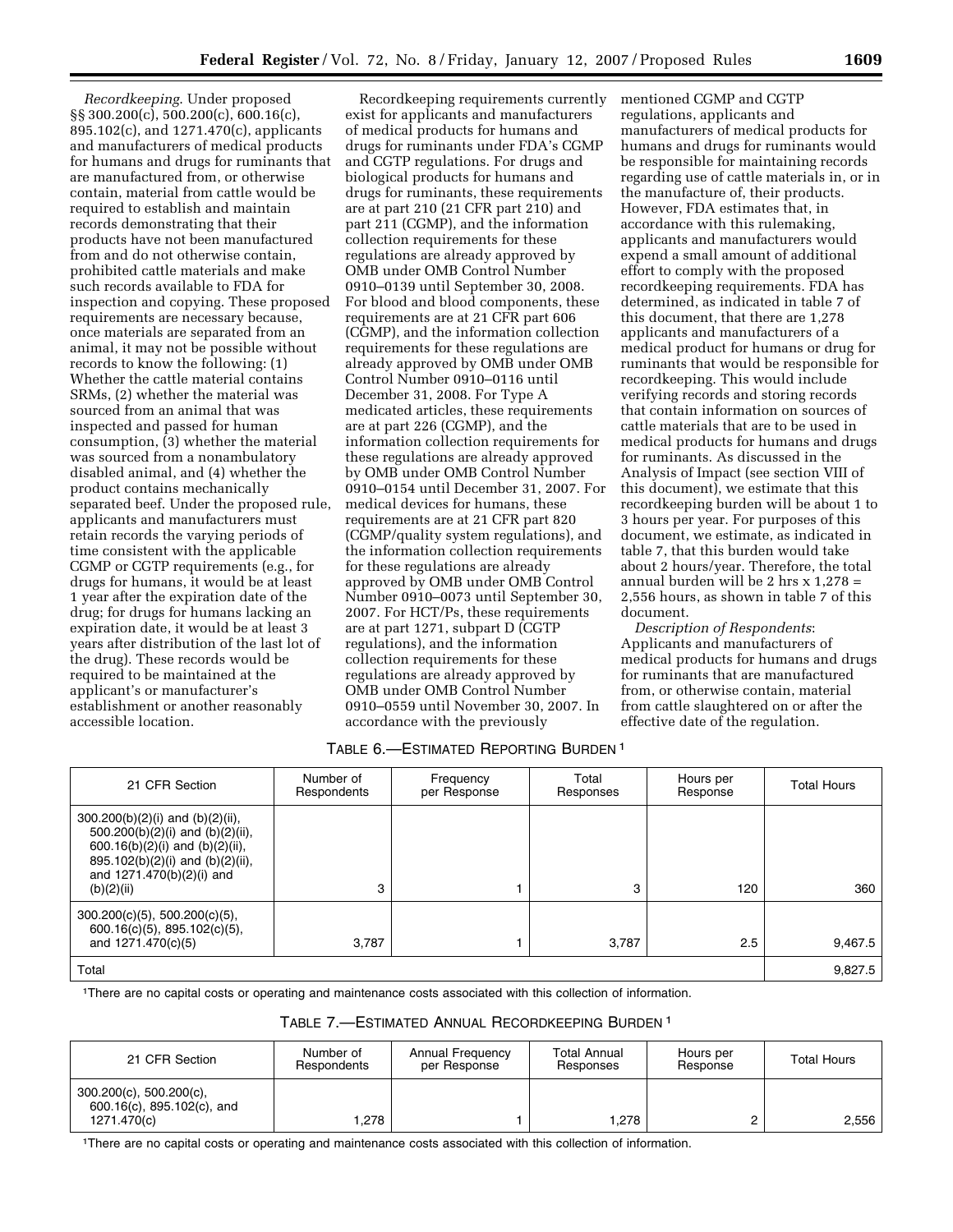In compliance with the Paperwork Reduction Act of 1995 (44 U.S.C. 3507(d)), the agency has submitted the information collection provisions of this proposed rule to OMB for review. Interested persons are requested to send comments regarding information collection to OMB (see **DATES** and **ADDRESSES**).

## **X. Environmental Impact Analysis**

FDA has carefully considered the potential environmental effects of this proposed rule (i.e., ban use of prohibited cattle materials in medical products for humans and drugs for ruminants, unless a request for exception or alternative to the requirements has been granted) and of two possible alternative actions: (1) No action and (2) in addition to the requirements proposed in this rule, ban use in medical products for humans and drugs for ruminants of all neural material from cattle from countries with a high or medium risk of BSE if the cattle were slaughtered when over 6 months old, unless a request for exception or alternative to the requirements has been granted. In doing so, the agency focused on the environmental impacts of its action, specifically, disposal of unused cattle byproducts (e.g., dead animals and slaughter byproducts) that can no longer be used in medical products for humans or drugs for ruminants after the rule becomes effective.

The environmental assessment (EA) considered each of the alternatives in terms of the need to provide maximum reasonable protection of human health without resulting in a significant impact on the environment. The EA considered environmental impacts related to landfill, incineration, composting, and land burial. The additional waste that might result from the selected action would be an extremely small amount compared to the total amount of waste generated by the cattle industry.

The agency has concluded that the proposed rule will not have a significant impact on the human environment and that an environmental impact statement is not required. FDA's finding of no significant impact (FONSI) and the evidence supporting that finding, contained in an EA prepared under 21 CFR 25.40, may be seen in the Dockets Management Branch (see **ADDRESSES**) between 9 a.m. and 4 p.m., Monday through Friday. FDA invites comments and submission of data concerning the EA and FONSI.

### **XI. Federalism**

We have analyzed this proposed rule in accordance with the principles in

Executive Order 13132. We have determined that the proposed rule does not contain policies that have substantial direct effects on the States, on the relationship between the National Government and the States, or on the distribution of power and responsibilities among the various levels of government. Accordingly, we have concluded that the proposed rule does not contain policies that have federalism implications as defined in the Executive order and, consequently, a federalism summary impact statement has not been prepared.

#### **XII. References**

The following references have been placed on display in the Division of Dockets Management (see **ADDRESSES**) and may be seen by interested persons between 9 a.m. and 4 p.m., Monday through Friday. (FDA has verified the Web site address, but we are not responsible for subsequent changes to the Web site after this document publishes in the **Federal Register**.)

1. Johnson, R. T. and C. J. Gibbs, Jr., ''Creutzfeldt-Jakob Disease and Related Transmissible Spongiform Encephalopathies,'' *New England Journal of Medicine*, 339(27):1994–2004, 1998.

2. Herzog, C., N. Sales, N. Etchegaray, et al., ''Tissue Distribution Of Bovine Spongiform Encephalopathy Agent in Primates After Intravenous or Oral Infection,'' *Lancet*, 363(9407):422–28, 2004.

3. Wells, G. A. H., S. A. C. Hawkins, R. B. Green, et al., ''Preliminary Observations on the Pathogenesis of Experimental Bovine Spongiform Encephalopathy (BSE): An Update,'' *Veterinary Record*, 142:103–106, 1998.

4. Wells, G. A. H., M. Dawson, S. A. C. Hawkins, et al., ''Infectivity in the Ileum of Cattle Challenged Orally With Bovine Spongiform Encephalopathy,'' *Veterinary Record*, 135:40–41, 1994.

5. Wells, G. A. H., S. A. C. Hawkins, R. B. Green, et al., ''Limited Detection of Sternal Bone Marrow Infectivity in the Clinical Phase of Experimental Bovine Spongiform Encephalopathy (BSE),'' *Veterinary Record*, 144:292–294, 1999.

6. Brown, K. L, D. L. Ritchie, P. A. McBride, and M. E. Bruce, ''Detection of PrP in Extraneural Tissues,'' *Microscopy Research and Technique*, 50:40–45, 2000.

7. U. S. Department of Agriculture, APHIS, ''Summary of Enhanced BSE Surveillance in the United States,'' 2006 accessed online at *http://www.aphis.usda.gov/newsroom/ hot*\_*issues/bse/content/printable*\_*version/ SummaryEnhancedBSE-Surv4–26–06.pdf.* 

8. Council for Agricultural Science and Technology, ''Transmissible Spongiform Encephalopathies in the United States,'' Task Force Report No. 136, 2000.

9. Prusiner, S. B., ''Prions,'' *Proceedings of the National Academy of Sciences of the United States of America*, 95(23):13363– 13383, 1998.

10. Prusiner, S. B., ''Shattuck Lecture— Neurodegenerative Diseases and Prions,''

*New England Journal of Medicine*, 344(20): 1516–1526, 2001.

11. Legname, G., I.V. Baskakov, H. B. Nguyen, et al., ''Synthetic Mammalian Prions,'' *Science*, 305:673–676, 2004.

12. Collins, S. J., V. A. Lawson, and C. L. Masters, ''Transmissible Spongiform Encephalopathies,'' *Lancet*, 363(9402):51–61, 2003.

13. Collee, J. G. and R. Bradley, ''BSE: A Decade On—Part I,'' *Lancet*, 349:636–641, 1997.

14. Anderson, R. M., C. A. Donnelly, N. M. Ferguson, et al., ''Transmission Dynamics and Epidemiology of BSE in British Cattle,'' *Nature*, 382:779–788, 1996.

15. Wells, G. A. H., A. C. Scott, C. T. Johnson, et al., ''A Novel Progressive Spongiform Encephalopathy in Cattle,'' *Veterinary Record*, 121:419–420, 1987.

16. Vossen, P., J. Kreysa, and M. Goll, ''Overview of the BSE Risk Assessments of the European Commission's Scientific Steering Committee (SSC) and Its TSE/BSE Ad Hoc Group,'' 2003, accessed online at *http://www.europa.eu.int/comm/food/fs/sc/ ssc/out364*\_*en.pdf*.

17. Kimberlin, R. H. and J. W. Wilesmith, ''Bovine Spongiform Encephalopathy: Epidemiology, Low Dose Exposure, and Risks,'' *Annals of the New York Academy of Sciences*, 724:210–220, 1994.

18. World Organisation for Animal Health (OIE), ''Number of Cases of BSE Reported in the United Kingdom,'' Accessed online at *http://www.oie.int/eng/info/en*\_*esbru.htm*.

19. World Organisation for Animal Health (OIE), ''Number of Reported Cases of bovine spongiform encephalopathy (BSE) in Farmed Cattle Worldwide (excluding the United Kingdom),'' accessed online at *http:// www.oie.int/eng/info/en*\_*esbmonde.htm*.

20. Brown, P., ''The Risk of Bovine Spongiform Encephalopathy ('Mad Cow Disease') to Human Health,'' *Journal of the American Medical Association*, 278(12):1008–1011, 1997.

21. Will, R. G., J. W. Ironside, M. Zeidler, et al., ''A New Variant of Creutzfeldt-Jakob Disease in the UK,'' *Lancet*, 347:921–925, 1996.

22. Chazot, G., E. Broussolle, C. I. Lapras, et al., ''New Variant of Creutzfeldt-Jakob Disease in a 26–Year-Old French Man,'' *Lancet*, 347:1181, 1996.

23. Collinge, J., ''Prion Diseases of Humans and Animals: Their Causes and Molecular Basis,'' *Annual Review of Neuroscience*, 24:519–550, 2001.

24. Almond, J. and J. Pattison, ''Human BSE,'' *Nature*, 389:437–438, 1997.

25. Scott, M. R., R. Will, J. Ironside, et al., ''Compelling Transgenetic Evidence for Transmission of Bovine Spongiform Encephalopathy Prions to Humans,'' *Proceedings of the National Academy of Sciences of the United States of America*, 96(26):15137–15142, 1999.

26. Hill, A. F., M. Desbruslais, S. Joiner, et al., ''The Same Prion Strain Causes vCJD and BSE,'' *Nature*, 389:448–450, 1997.

27. Collinge, J., ''Variant Creutzfeldt-Jakob Disease,'' *Lancet*, 354:317–323, 1999.

28. Lasmezas, C. I., J-G. Fournier, V. Nouvel, et al., ''Adaptation of the Bovine Spongiform Encephalopathy Agent to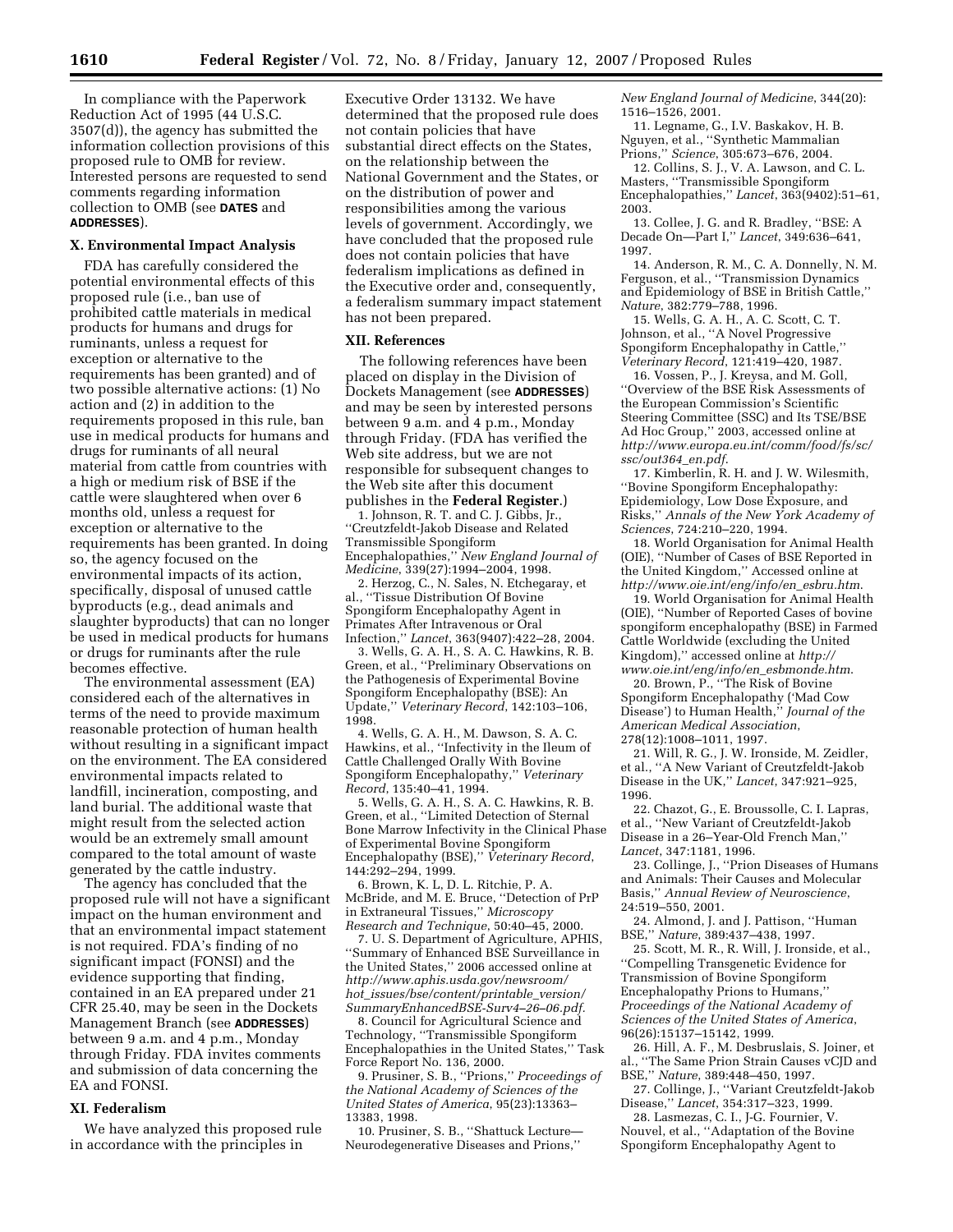Primates and Comparison With Creutzfeldt-Jakob Disease: Implications for Human Health,'' *Proceedings of the National Academy of Sciences of the United States of America*, 98(7):4142–4147, 2001.

29. Bruce, M. E., R. G. Will, J. W. Ironside, et al., ''Transmissions to Mice Indicate That 'New Variant' CJD Is Caused by the BSE Agent, *Nature*, 389:498–501, 1997.

30. Brown, P., R. G. Will, R. Bradley, et al., ''Bovine Spongiform Encephalopathy and Variant Creutzfeldt-Jakob Disease: Background, Evolution, and Current Concerns,'' *Emerging Infectious Diseases*, 7(1):6–16, 2001.

31. Scientific Steering Committee, European Commission, ''Opinion of the Scientific Steering Committee on the Human Exposure Risk (HER) via Food With Respect to BSE,'' 1999.

32. The National Creutzfeldt-Jakob Disease Surveillance Unit, United Kingdom, accessed online at *http://www.cjd.ed.ac.uk/ figures.htm*.

33. Public Health Agency of Canada, ''First Canadian Case of Variant Creutzfeldt-Jakob Disease (Variant CJD),'' accessed online at *http://www.phac-aspc.gc.ca/cjd-mcj/vcjdca*\_*e.html*.

34. Wiersma, S., S. Cooper, R. Knight et al., ''Probable Variant Creutzfeldt-Jakob Disease in a U.S. Resident-Florida, 2002,'' *Morbidity and Mortality Weekly Report*, 51:927–929, 2002.

35. ''Probable Case of Indigenous vCJD diagnosed in Ireland,'' *Eurosurveillance Weekly*, accessed online at *http:// www.eurosurveillance.org/ew/2004/ 041111.asp*.

36. Belay, E.D., J.J. Sejvar, W-J Shieh, et al., ''Variant Creutzfeldt-Jakob disease death, United States,'' *Emerging Infectious Diseases*, 11 (9), 1351–1354, 2005, accessed online at *http://www.cdc.gov/ncidod/EID/vol11no09/ 05–0371.htm*.

37. The European and Allied Countries Collaborative Study Group of CJD (EUROCJD), accessed online at *http:// www.eurocjd.ed.ac.uk/vCJD.htm*.

38. Fuyuno, I., ''Japan Plans Blood-Donor Restrictions to Combat vCJD,'' *Nature*, 434:260, 2005.

39. Brown, P., ''Bovine Spongiform Encephalopathy and Variant Creutzfeldt-Jakob Disease,'' *British Medical Journal*, 322:841–844, 2001.

40. Scientific Steering Committee, European Commission, ''Oral Exposure of Humans to the BSE Agent: Infective Dose and Species Barrier,'' 2000, accessed online at *http://www.europa.eu.int/comm/food/fs/sc/ ssc/out79*\_*en.pdf*.

41. Harvard Center for Risk Analysis, Harvard School of Public Health, ''Evaluation of the Potential for Bovine Spongiform Encephalopathy in the United States,'' 2003, accessed online at *http://* 

*www.hcra.harvard.edu/pdf/madcow.pdf*. 42. Harvard Center for Risk Analysis, Harvard School of Public Health, ''Harvard Risk Assessment of Bovine Spongiform Encephalopathy Update, Phase IA,'' 2005, accessed online at *http://www.fsis.usda.gov/ Science/Risk*\_*Assessments/index.asp#bse*.

43. U.S. Department of Agriculture, APHIS, accessed online at *http://* 

*www.aphis.usda.gov/lpa/issues/bse*\_*testing/ test*\_*results.html*.

44. Comer, P.J. and P.J. Huntly, ''Exposure of the human population to BSE infectivity over the course of the BSE epidemic in Great Britain and the impact of changes to the Over Thirty Month Rule,'' 2003, accessed online at *http://www.food.gov.uk/multimedia/pdfs/ otmcomer.pdf*.

45. Lasmezas, C.I., J-P. Deslys, O. Robain, et al., ''Transmission of the BSE Agent to Mice in the Absence of Detectable Abnormal Prion Protein,'' *Science*, 275:402–405, 1997.

46. Race, R., A. Raines, G. J. Raymond, et al., ''Long-term Subclinical Carrier State Precedes Scrapie Replication and Adaptation in a Resistant Species: Analogies to Bovine Spongiform Encephalopathy and Variant Creutzfeldt-Jakob Disease in Humans,'' *Journal of Virology*, 75(21):10106–10112, 2001.

47. Kimberlin, R. H., S. Cole, et al., ''Pathogenesis of Scrapie Is Faster When Infection Is Intraspinal Instead of Intracerebral,'' *Microbial Pathogenesis*, 2(6):405–415, 1987.

48. Kimberlin, R. H. and C. A. Walker. ''Pathogenesis of Mouse Scrapie: Effect of Route of Inoculation on Infectivity Titres and Dose-Response Curves,'' *Journal of Comparative Pathology*, 88(1):39–47, 1978.

49. Kimberlin, R. H. and C. A. Walker, ''Pathogenesis of Mouse Scrapie: Dynamics of Agent Replication in Spleen, Spinal Cord and Brain After Infection by Different Routes,'' *Journal of Comparative Pathology*, 89(4):551– 562, 1979.

50. Baier, M., S. Norley, J. Schultz, et al., ''Prion Diseases: Infectious and Lethal Doses Following Oral Challenge,'' *Journal of General Virology*, 84(Pt 7):1927–1929, 2003.

51. Gibbs, C. J., Jr., H. L. Amyx, A. Bacote, et al., ''Oral Transmission of Kuru, Creutzfeldt-Jakob Disease, and Scrapie to Nonhuman Primates,'' *Journal of Infectious Diseases*, 142(2):205–208, 1980.

52. Pattison, I. H., M. N. Hoare, J.N. Jebbett, and W.A. Watson, ''Spread of Scrapie to Sheep and Goats by Oral Dosing With Foetal Membranes From Scrapie-Affected Sheep,'' *Veterinary Record*, 90(17):465–468, 1972.

53. Pattison, I. H., M. N. Hoare, J.N. Jebbett, and W.A. Watson, ''Further Observations on the Production of Scrapie in Sheep by Oral Dosing With Foetal Membranes From Scrapie-Affected Sheep,'' *British Veterinary Journal*, 130(4):lxv-lxvii, 1974.

54. Pattison, I. H. and G. C. Millson, ''Experimental Transmission of Scrapie to Goats and Sheep by the Oral Route,'' *Journal of Comparative Pathology*, 71:171–176, 1961.

55. Race, R., M. Oldstone, and B. Chesebro, ''Entry Versus Blockade Of Brain Infection Following Oral or Intraperitoneal Scrapie Administration: Role of Prion Protein Expression in Peripheral Nerves and Spleen,'' *Journal of Virology*, 74(2):828–833, 2000.

56. Kimberlin, R. H. and Walker, C. A., ''Pathogenesis of Experimental Scrapie'' in *Novel Infectious Agents and the Central Nervous System*, Eds. G. Bock and J. Marsh, Wiley, Chichester (Ciba Foundation Symposium 135): Wiley, 37–62, 1988.

57. Scott, J. R., J. D. Foster and H. Fraser, ''Conjunctival Instillation of Scrapie in Mice Can Produce Disease,'' *Veterinary Microbiology*, 34(4):305-309, 1993.

58. Klitzman R. L., M. P. Alpers, and D. C. Gajdusek, et al., ''The Natural Incubation Period of Kuru and the Episodes of Transmission in Three Clusters of Patients,'' *Neuroepidemiology*, 3(1):3–20, 1984.

59. Sugaya, M., K. Nakamura, T. Watanabe, et al., ''Expression of Cellular Prion-Related Protein by Murine Langerhans Cells and Keratinocytes,'' *Journal of Dermatological Science*, 28:126–134, 2002.

60. Scientific Steering Committee, European Commission, ''Update of the Opinion on TSE Infectivity Distribution in Ruminant Tissues,'' initially adopted by the Scientific Steering Committee at its meeting of January, 10–11, 2002, and amended at its meeting of November 7–8, 2002, following the submission of (1) a risk assessment by the German Federal Ministry of Consumer Protection, Food and Agriculture and (2) new scientific evidence regarding BSE infectivity distribution in tonsils, accessed online at *http://www.europa.eu.int/comm/food/fs/bse/ scientific*\_*advice08*\_*en.html*.

61. Department for Environment Food and Rural Affairs, United Kingdom, ''BSE: Statistics—Age at Clinical Onset in Years by Birth Cohort,'' accessed online at *http:// www.defra.gov.uk/animalh/bse/statistics/ bse/age.htm*.

62. Wilesmith, J. W. and J. B. M. Ryan, ''Bovine Spongiform Encephalopathy: Recent Observations on the Age-Specific Incidences,'' *Veterinary Record*, 130:491– 492, 1992.

63. Health and Consumer Protection Directorate-General, European Commission, ''Report on the Monitoring and Testing of Ruminants for the Presence of Transmissible Spongiform Encephalopathy (TSE) in 2002,'' 2003, accessed online at *http:// www.europa.eu.int/comm/food/food/* 

*biosafety/bse/annual*\_*report*\_*2002*\_*en.pdf*. 64. Doherr, M. G., D. Heim, R. Fatzer, et al., ''Targeted Screening of High-Risk Cattle Populations for BSE to Augment Mandatory Reporting of Clinical Suspects,'' *Preventive Veterinary Medicine*, 51:3–16, 2001.

65. Taylor, D. M., S. L. Woodgate, and M. J. Atkinson, ''Inactivation of the Bovine Spongiform Encephalopathy Agent by Rendering Procedures,'' *Veterinary Record*, 137:605–610, 1995.

66. Taylor, D. M., S. L. Woodgate, A. J. Fleetwood, and R. J. G. Cawthorne, ''The Effect of Rendering Procedures on the Scrapie Agent,'' *Veterinary Record*, 141:643– 649, 1997.

67. Wilesmith, J. W., G. A. H. Wells, M. P. Cranwell, and J. B. M. Ryan, ''Bovine Spongiform Encephalopathy: Epidemiological Studies,'' *Veterinary Record*, 123:638–644, 1988.

68. World Organisation for Animal Health (OIE), ''Terrestrial Animal Health Code, Bovine Spongiform Encephalopathy,'' 2005, accessed online at *http://www.oie.int/eng/ normes/mcode/en*\_*chapitre*\_*2.3.13.htm*.

69. U.S. Department of Health and Human Services, Food and Drug Administration, Transcript of meeting of the Transmissible Spongiform Encephalopathies Advisory Committee, April 16, 1998, accessed online at *http://www.fda.gov/ohrms/dockets/ac/98/ transcpt/3406t2.pdf*.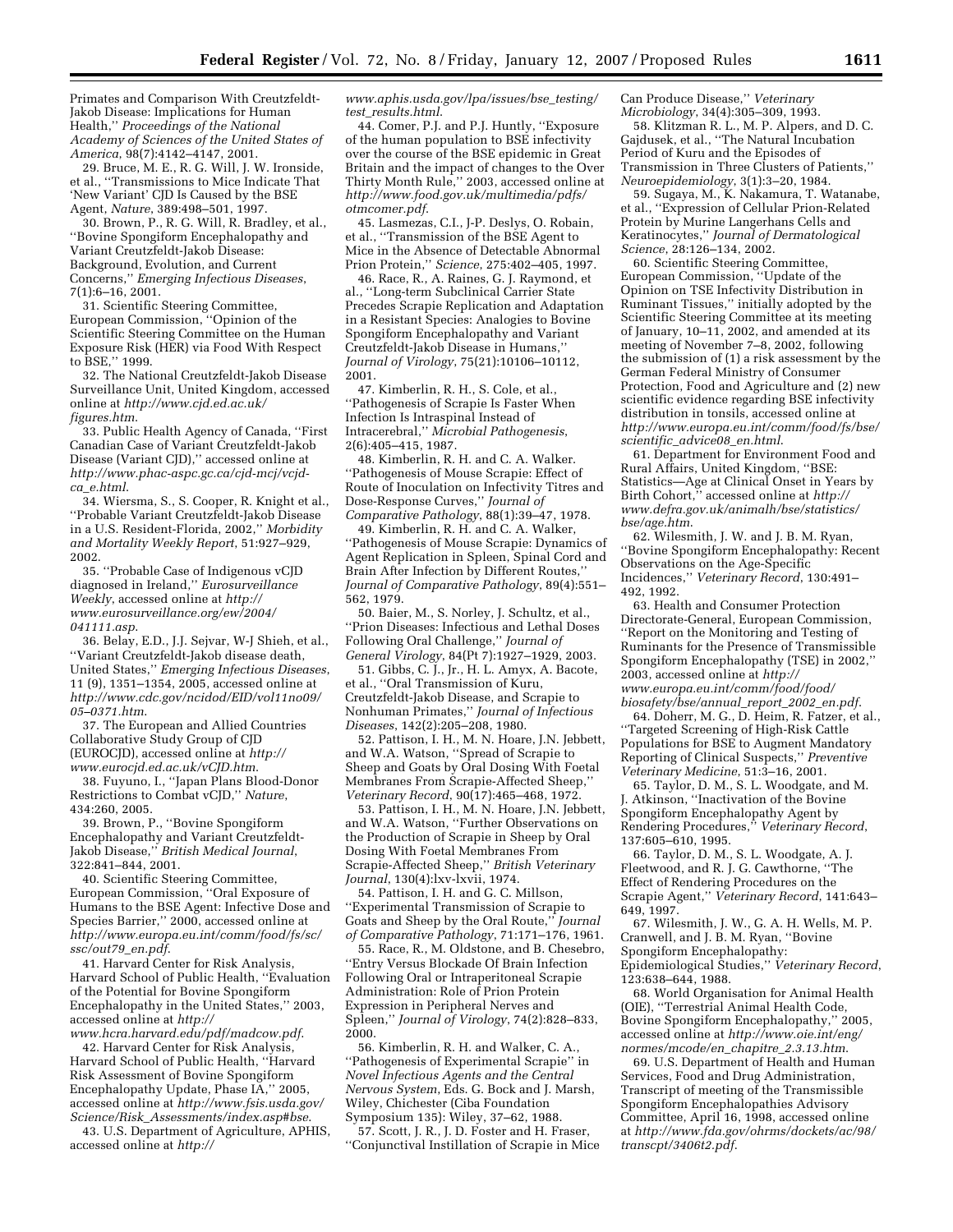70. U.S. Department of Health and Human Services, Centers for Disease Control and Prevention, ''Probable Variant Creutzfeldt-Jakob Disease in a U.K. Citizen Who Had Temporarily Resided in Texas, 2001–2005, November 18, 2005, accessed online at *http:// www.cdc.gov/ncidod/dvrd/vcjd/other/ probablevcjd*\_*texas2001*\_*2005*\_*111805.htm*.

## **List of Subjects**

## *21 CFR Part 211*

Drugs, Labeling, Laboratories, Packaging and containers, Prescription drugs, Reporting and recordkeeping requirements, Warehouses.

## *21 CFR Part 226*

Animal drugs, Animal feeds, Labeling, Packaging and containers, Reporting and recordkeeping requirements.

#### *21 CFR Part 300*

Drugs, Incorporation by reference, Prescription drugs.

#### *21 CFR Part 500*

Animal drugs, Animal feeds, Cancer, Incorporation by reference, Labeling, Packaging and containers, Polychlorinated biphenyls (PCBs).

#### *21 CFR Part 530*

Administrative practice and procedure, Advertising, Animal drugs, Labeling, Reporting and recordkeeping requirements.

#### *21 CFR Part 600*

Biologics, Incorporation by reference, Reporting and recordkeeping requirements.

#### *21 CFR Part 895*

Administrative practice and procedure, Incorporation by reference, Labeling, Medical devices.

## *21 CFR Part 1271*

Biologics, Drugs, Human cells and tissue-based products, Incorporation by reference, Medical devices, Reporting and recordkeeping requirements.

Therefore, under the Federal Food, Drug, and Cosmetic Act, and under authority delegated to the Commissioner of Food and Drugs, FDA proposes to amend 21 CFR parts 211, 226, 300, 500, 530, 600, 895, and 1271 as follows:

## **PART 211—CURRENT GOOD MANUFACTURING PRACTICE FOR FINISHED PHARMACEUTICALS**

1. The authority citation for 21 CFR part 211 continues to read as follows:

**Authority:** 21 U.S.C. 321, 351, 352, 355, 360b, 371, 374; 42 U.S.C. 216, 262, 263a, 264.

2. Section 211.116 is added to subpart F to read as follows:

## **§ 211.116 Use of cattle material.**

Use of certain cattle material in drug products and components is prohibited as provided by §§ 300.200, 500.200, and 600.16 of this chapter.

## **PART 226—CURRENT GOOD MANUFACTURING PRACTICE FOR TYPE A MEDICATED ARTICLES**

3. The authority citation for 21 CFR part 226 continues to read as follows:

**Authority:** 21 U.S.C. 351, 352, 360b, 371, 374.

4. Section 226.60 is added to subpart C to read as follows:

## **§ 226.60 Use of cattle material.**

Use of certain cattle material in Type A medicated articles for ruminants is prohibited as provided by § 500.200 of this chapter.

## **PART 300—GENERAL**

5. The authority citation for 21 CFR part 300 is revised to read as follows:

**Authority:** 21 U.S.C. 321, 331, 351, 352, 355, 360b, 361, 371, 381; 42 U.S.C. 264, 271.

6. Section 300.200 is added to subpart C to read as follows:

#### **§ 300.200 Prohibited cattle materials.**

(a) *Definitions*. The definitions and interpretations of terms contained in section 201 of the Federal Food, Drug, and Cosmetic Act (the act) (21 U.S.C. 321) apply to such terms when used in this section. The following definitions also apply:

(1) *Prohibited cattle materials* means specified risk materials; small intestine of all cattle except as provided in paragraph (b)(3) of this section; material from nonambulatory disabled cattle; material from cattle not inspected and passed; or mechanically separated beef. Prohibited cattle materials do not include tallow that contains no more than 0.15 percent insoluble impurities, tallow derivatives, hides and hidederived products, and milk and milk products. Prohibited cattle materials also do not include materials obtained from fetal calves of cows that were inspected and passed, as long as the materials were obtained by procedures adequate to prevent contamination with specified risk materials.

(2) *Inspected and passed* means that the material is from an animal that has been inspected and passed for human consumption by the appropriate regulatory authority, and at the time the animal was inspected and passed, it was found to be not adulterated.

(3) *Mechanically separated beef*  means a meat food product that is finely comminuted, resulting from the

mechanical separation and removal of most of the bone from attached skeletal muscle of cattle carcasses and parts of carcasses, that meets the specifications contained in 9 CFR 319.5, the U. S. Department of Agriculture's (USDA's) regulation that prescribes the standard of identity for Mechanically Separated (Species).

(4) *Nonambulatory disabled cattle*  means cattle that cannot rise from a recumbent position or that cannot walk, including, but not limited to, those with broken appendages, severed tendons or ligaments, nerve paralysis, fractured vertebral column, or metabolic conditions.

(5) *Specified risk materials* means the brain, skull, eyes, trigeminal ganglia, spinal cord, vertebral column (excluding the vertebrae of the tail, the transverse processes of the thoracic and lumbar vertebrae, and the wings of the sacrum), and dorsal root ganglia of cattle 30 months and older, and the tonsils and distal ileum of the small intestine of all cattle.

(6) *Tallow* means the rendered fat of cattle obtained by pressing or by applying any other extraction process to tissues derived directly from discrete adipose tissue masses or to other carcass parts and tissues. Tallow must be produced from tissues that are not prohibited cattle materials or must contain not more than 0.15 percent insoluble impurities as determined by the method entitled ''Insoluble Impurities'' (AOCS Official Method Ca 3a–46), American Oil Chemists' Society (AOCS), 5th Edition, 1997, incorporated by reference in accordance with 5 U.S.C. 552(a) and 1 CFR part 51, or another method equivalent in accuracy, precision, and sensitivity to AOCS Official Method Ca 3a–46. You may obtain copies of the method from the AOCS (*http://www.aocs.org*) 2211 W. Bradley Ave., Champaign, IL 61821. Copies may be examined at the Center for Food Safety and Applied Nutrition's Library, 5100 Paint Branch Pkwy., College Park, MD 20740, or at the National Archives and Records Administration (NARA). For information on the availability of this material at NARA, call 202–741–6030, or go to: *http://www.archives.gov/ federal*\_*register/ code*\_*of*\_*federal*\_*regulations/* 

*ibr*\_*locations.html*.

(7) *Tallow derivative* means any chemical obtained through initial hydrolysis, saponification, or transesterification of tallow; chemical conversion of material obtained by hydrolysis, saponification, or transesterification may be applied to obtain the desired product.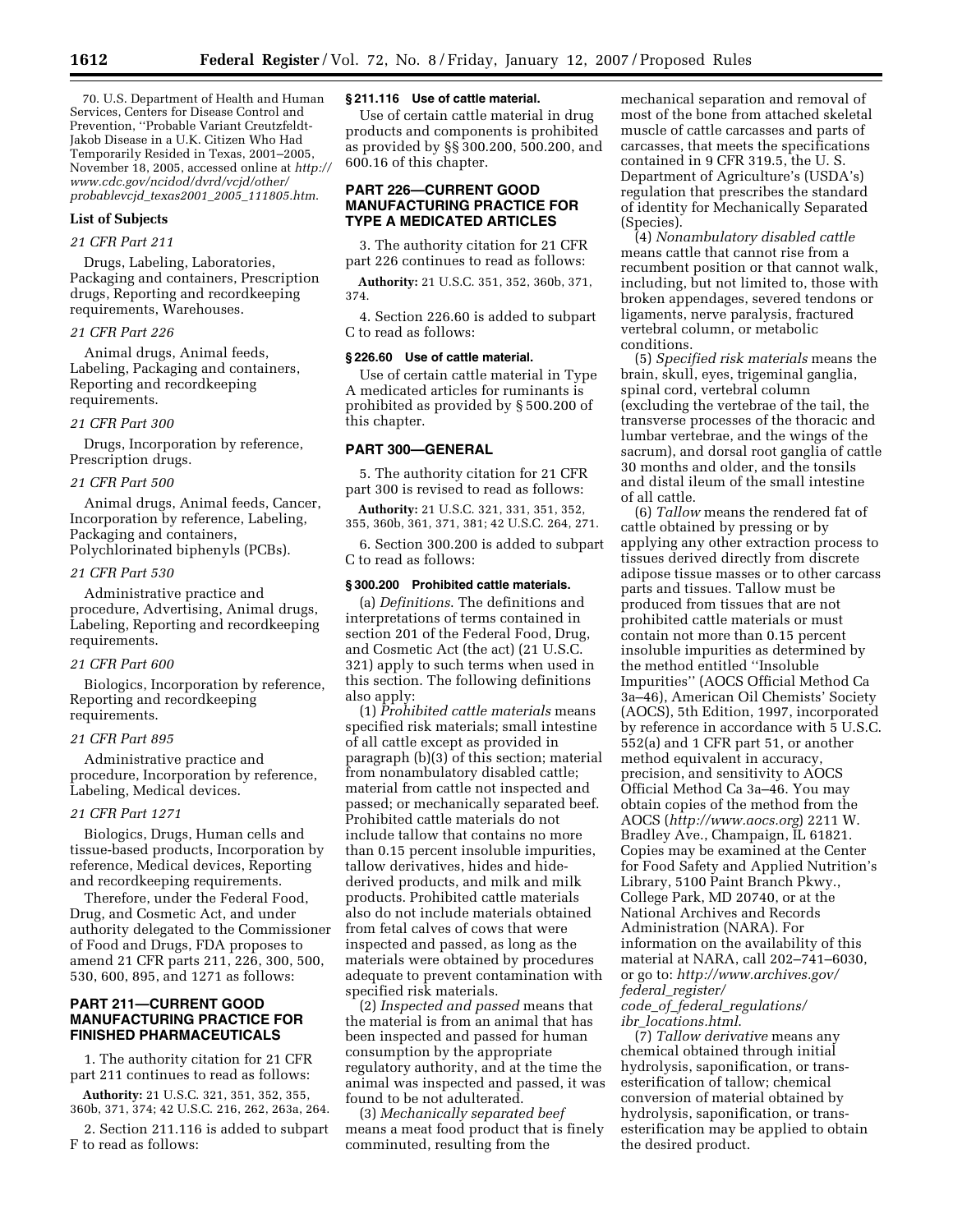(b) *Requirements*. (1) At a minimum, except as provided in paragraph (b)(2) of this section, no drug intended for use in humans shall be manufactured from, or otherwise contain, prohibited cattle materials obtained from cattle slaughtered on or after [effective date of final rule].

(2) The requirements in paragraph (b)(1) of this section with respect to prohibited cattle materials shall not apply if FDA grants written permission for an exception or alternative to such requirements.

(i) To obtain written permission from FDA, you must send a written request to the Director of the Center for Drug Evaluation and Research, Food and Drug Administration, 5600 Fishers Lane, Rockville, MD 20857. For a drug subject to an application, your written request must reference its application number. The Center Director may also grant written permission for an exception or alternative to the requirements in paragraph (b)(1) of this section on his own initiative and shall base such a determination on an evaluation of the criteria described in paragraph (b)(2)(ii) of this section. You must maintain a record of any exception or alternative to the requirements in paragraph (b)(1) of this section that is granted by FDA, in accordance with paragraph (c) of this section.

(ii) A written request for an exception or alternative to the requirements in paragraph (b)(1) of this section must include, for each applicable product:

(A) A statement of the reasons why an exception or alternative is needed;

(B) A description of the product, including the type of prohibited cattle materials used in its manufacturing, its manufacturing and purification processes, and its route of administration;

(C) A description of the source of the prohibited cattle materials, including information on the location where the cattle were born, raised, and slaughtered, and any other information relevant to the likelihood of the cattle having ingested material prohibited under § 589.2000 of this chapter;

(D) A description of how the requirements in paragraph (b)(1) of this section are not necessary based on the risks of the prohibited cattle materials in the product and the benefits of the product or how such restrictions are not necessary to ensure the safety of the product; and

(E) Any other relevant information.

(iii) FDA shall respond in writing to all requests for an exception or alternative to the requirements and may impose conditions in granting any such request.

(3) The small intestine is not considered prohibited cattle material if the distal ileum is removed by a procedure that removes at least 80 inches of the uncoiled and trimmed small intestine, as measured from the caeco-colic junction and progressing proximally towards the jejunum, or by a procedure that the establishment can demonstrate is equally effective in ensuring complete removal of the distal ileum.

(c) *Records*. (1) Applicants and manufacturers of a drug that is manufactured from, or otherwise contains, cattle material must establish and maintain records sufficient to demonstrate that the material is not manufactured from, and does not contain, prohibited cattle materials.

(2) Records must be retained for at least 1 year after the expiration date of the drug or, for drugs lacking an expiration date, at least 3 years after distribution of the last lot of the drug.

(3) Records must be retained at the applicant's or manufacturer's establishment or at a reasonably accessible location. Records are considered to be reasonably accessible if they are accessible from an onsite location.

(4) Records required by this section must be readily available to FDA for inspection and copying. All the records must be in English.

(5) When filing entry with the U.S. Customs and Border Protection, the importer of record of a drug manufactured from, or otherwise containing, cattle material must affirm that the drug was manufactured from, or otherwise contains, cattle material and must affirm that the drug was manufactured in accordance with this section. If a drug was manufactured from, or otherwise contains, cattle material, then the importer of record must, if requested, provide to FDA within 5 days records that are sufficient to demonstrate that the drug is not manufactured from, and does not contain, prohibited cattle material.

(d) A human drug that is not in compliance with the requirements of paragraph (b) of this section is adulterated under section 501(a)(2)(B) of the act (21 U.S.C. 351(a)(2)(B)).

(e) Failure of an applicant or manufacturer to comply with the requirements of paragraph (c) of this section renders a drug adulterated under section  $501(a)(2)(B)$  of the act  $(21 U.S.C.$  $351(a)(2)(B)$ 

(f) Failure of an importer of record to comply with the requirements of paragraph (c) of this section causes a drug to appear to be adulterated under

section 801(a) of the act (21 U.S.C. 381(a)).

(g) A human drug that is a new drug and that is not in compliance with the requirements of paragraph (b) of this section is in violation of section 505 of the act (21 U.S.C. 355).

(h) Failure of an applicant or manufacturer to comply with the requirements of paragraph (c) of this section is a violation of section 301(e) of the act (21 U.S.C. 331(e)).

(i) Any person who violates the requirements of paragraph (b) or (c) of this section shall be subject to the penalties provided in section 368 of the Public Health Service Act (42 U.S.C. 271).

#### **PART 500—GENERAL**

7. The authority citation for 21 CFR part 500 is revised to read as follows:

**Authority:** 21 U.S.C. 321, 331, 342, 343, 348, 351, 352, 353, 360b, 371, 381; 42 U.S.C. 264, 271.

8. New subpart F is added to part 500 to read as follows:

## **Subpart F—Substances Prohibited From Animal Drugs**

#### **§ 500.200 Prohibited cattle materials in drugs intended for use in ruminants.**

(a) *Definitions*. The definitions and interpretations of terms contained in section 201 of the Federal Food, Drug, and Cosmetic Act (the act) (21 U.S.C. 321) apply to such terms when used in this section. The following definitions also apply:

(1) *Prohibited cattle materials* means specified risk materials; small intestine of all cattle except as provided in paragraph (b)(3) of this section; material from nonambulatory disabled cattle; material from cattle not inspected and passed; or mechanically separated beef. Prohibited cattle materials do not include tallow that contains no more than 0.15 percent insoluble impurities, tallow derivatives, hides and hidederived products, and milk and milk products. Prohibited cattle materials also do not include materials obtained from fetal calves of cows that were inspected and passed, as long as the materials were obtained by procedures adequate to prevent contamination with specified risk materials.

(2) *Inspected and passed* means that the material is from an animal that has been inspected and passed for human consumption by the appropriate regulatory authority, and at the time the animal was inspected and passed, it was found to be not adulterated.

(3) *Mechanically separated beef*  means a meat food product that is finely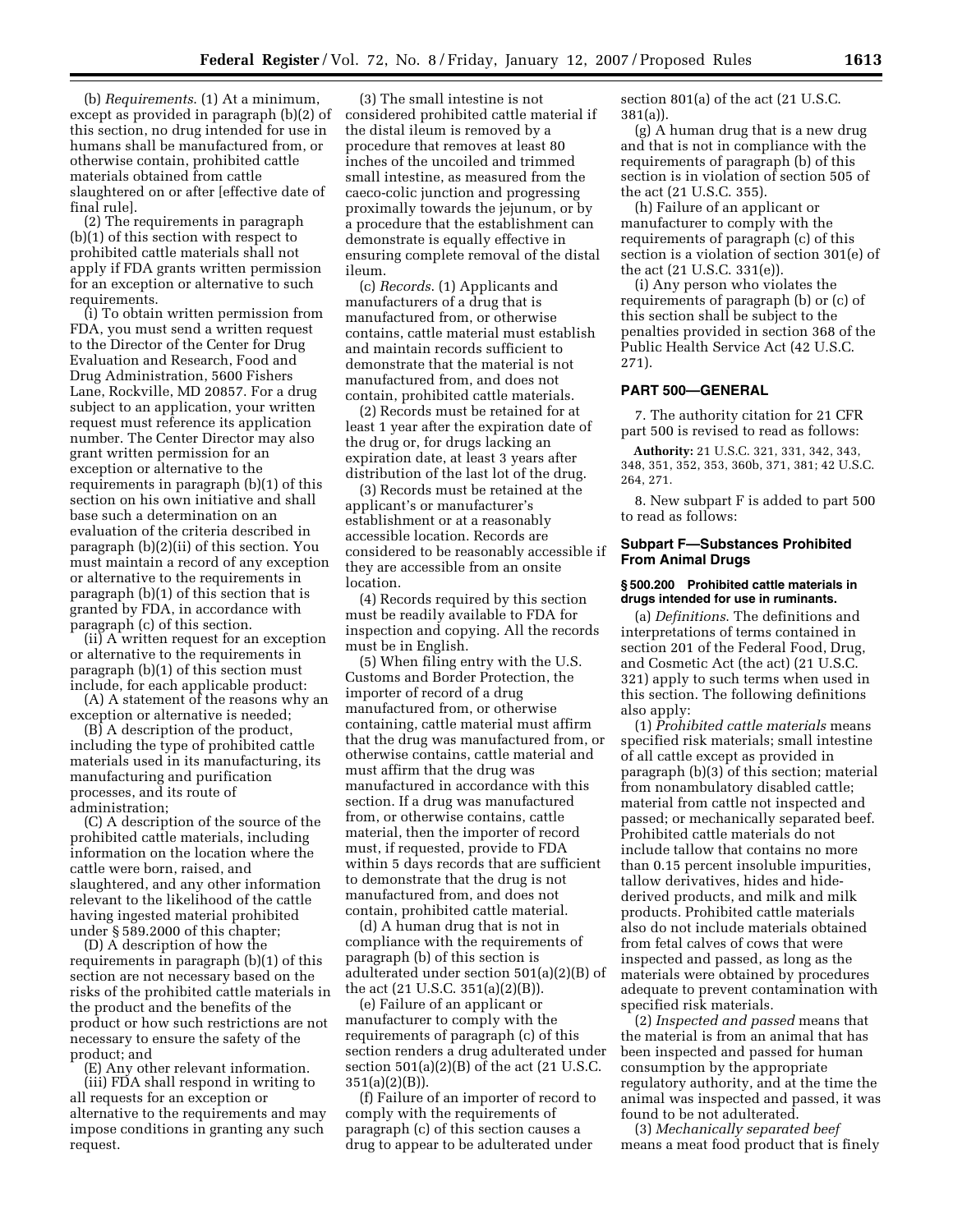comminuted, resulting from the mechanical separation and removal of most of the bone from attached skeletal muscle of cattle carcasses and parts of carcasses, that meets the specifications contained in 9 CFR 319.5, the U. S. Department of Agriculture's (USDA's) regulation that prescribes the standard of identity for Mechanically Separated (Species).

(4) *Nonambulatory disabled cattle*  means cattle that cannot rise from a recumbent position or that cannot walk, including, but not limited to, those with broken appendages, severed tendons or ligaments, nerve paralysis, fractured vertebral column or metabolic conditions.

(5) *Specified risk materials* means the brain, skull, eyes, trigeminal ganglia, spinal cord, vertebral column (excluding the vertebrae of the tail, the transverse processes of the thoracic and lumbar vertebrae, and the wings of the sacrum), and dorsal root ganglia of cattle 30 months and older and the tonsils and distal ileum of the small intestine of all cattle.

(6) *Tallow* means the rendered fat of cattle obtained by pressing or by applying any other extraction process to tissues derived directly from discrete adipose tissue masses or to other carcass parts and tissues. Tallow must be produced from tissues that are not prohibited cattle materials or must contain not more than 0.15 percent insoluble impurities as determined by the method entitled ''Insoluble Impurities'' (AOCS Official Method Ca 3a–46), American Oil Chemists' Society (AOCS), 5th Edition, 1997, incorporated by reference in accordance with 5 U.S.C. 552(a) and 1 CFR part 51, or another method equivalent in accuracy, precision, and sensitivity to AOCS Official Method Ca 3a–46. You may obtain copies of the method from AOCS (*http://www.aocs.org*) 2211 W. Bradley Ave., Champaign, IL 61821. Copies may be examined at the Center for Food Safety and Applied Nutrition's Library, 5100 Paint Branch Pkwy., College Park, MD 20740, or at the National Archives and Records Administration (NARA). For information on the availability of this material at NARA, call 202–741– 6030, or go to: *http://www.archives.gov/ federal*\_*register/* 

## *code*\_*of*\_*federal*\_*regulations/ ibr*\_*locations.html*.

(7) *Tallow derivative* means any chemical obtained through initial hydrolysis, saponification, or transesterification of tallow; chemical conversion of material obtained by hydrolysis, saponification, or transesterification may be applied to obtain the desired product.

(8) *Ruminant* means any member of the suborder of animals that has a stomach with four compartments (rumen, reticulum, omasum, and abomasum) through which feed passes in digestion. The suborder includes, but is not limited to, cattle, buffalo, sheep, goats, deer, elk, and antelopes.

(b) *Requirements*. (1) At a minimum, except as provided in paragraph (b)(2) of this section, no drug intended for use in ruminants shall be manufactured from, or otherwise contain, prohibited cattle materials obtained from cattle slaughtered on or after [effective date of final rule].

(2) The requirements in paragraph (b)(1) of this section with respect to prohibited cattle materials shall not apply if FDA grants written permission for an exception or alternative to such requirements.

(i) To obtain written permission from FDA, you must send a written request to the Director of the Center for Veterinary Medicine, 7519 Standish Place, Rockville, MD 20855. For a drug intended for use in ruminants that is subject to a new animal drug application, your written request must reference its application number. The Center Director may also grant written permission for an exception or alternative to the requirements in paragraph (b)(1) of this section on his own initiative and shall base such a determination on an evaluation of the criteria described in paragraph (b)(2)(ii) of this section. You must maintain a record of any exception or alternative to the requirements in paragraph (b)(1) of this section that is granted by FDA, in accordance with paragraph (c) of this section.

(ii) A written request for an exception or alternative to the requirements in paragraph (b)(1) of this section must include, for each applicable product:

(A) A statement of the reasons why the exception or alternative is needed;

(B) A description of the product, including the type of prohibited cattle materials used in its manufacturing, its manufacturing and purification processes, and its route of administration;

(C) A description of the source of the prohibited cattle materials, including information on the location where the cattle were born, raised, and slaughtered, and any other information relevant to the likelihood of the cattle having ingested material prohibited under § 589.2000 of this chapter;

(D)( *1*) A description of how the requirements in paragraph (b)(1) of this section are not necessary:

(*i*) Based on the risks of the prohibited cattle materials in the product to the

target animal and the benefits of the product to the target animal; and

(*ii*) To ensure a reasonable certainty of no harm to humans from any food derived from the target animal to which the product was administered; or

(*2*) A description of how the requirements in paragraph (b)(1) of this section are not necessary to ensure the safety of the product with respect to both the target animal and any food derived from the target animal to which the product is administered; and

(E) Any other relevant information. (iii) FDA shall respond in writing to all requests for an exception or alternative to the requirements and may impose conditions in granting any such request.

(3) The small intestine is not considered prohibited cattle material if the distal ileum is removed by a procedure that removes at least 80 inches of the uncoiled and trimmed small intestine, as measured from the caeco-colic junction and progressing proximally towards the jejunum, or by a procedure that the establishment can demonstrate is equally effective in ensuring complete removal of the distal ileum.

(c) *Records*. (1) Applicants and manufacturers of a drug intended for use in ruminants that is manufactured from, or otherwise contains, any cattle material must establish and maintain records sufficient to demonstrate that the material is not manufactured from, and does not contain, prohibited cattle materials.

(2) The following record retention periods apply:

(i) Records for a Type A medicated article intended for use in ruminants that is manufactured from, or otherwise contains, any cattle material must be retained for at least 2 years after distribution by the manufacturer.

(ii) Records for a drug intended for use in ruminants, other than a Type A medicated article, that is manufactured from, or otherwise contains, any cattle material must be retained for at least 1 year after the expiration date of the drug.

(3) Records must be retained at the applicant's or manufacturer's establishment or at a reasonably accessible location. Records are considered to be reasonably accessible if they are accessible from an onsite location.

(4) Records required by this section must be available to FDA for inspection and copying. All the records must be in English.

(5) When filing entry with the U.S. Customs and Border Protection, the importer of record of a drug intended for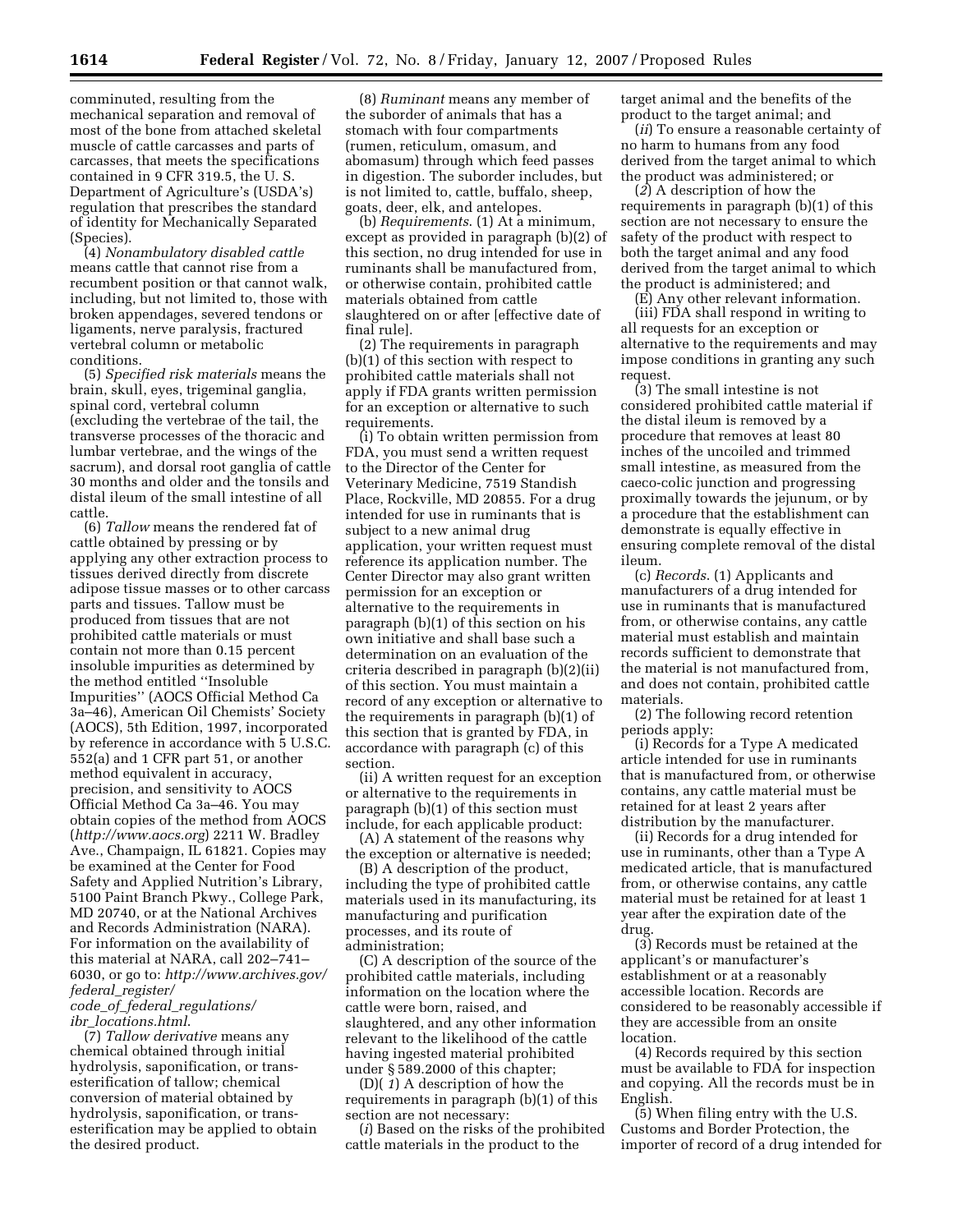use in ruminants that was manufactured from, or otherwise contains, cattle material must affirm that the drug was manufactured from, or otherwise contains, cattle material and must affirm that the drug was manufactured in accordance with this section. If a drug was manufactured from, or otherwise contains, cattle material, then the importer of record must, if requested, provide to FDA within 5 days records that are sufficient to demonstrate that the drug is not manufactured from, and does not contain, prohibited cattle material.

(d) A drug intended for use in ruminants that is not in compliance with the requirements of paragraph (b) of this section is adulterated under section  $501(a)(2)(B)$  of the act  $(21 U.S.C.$ 351(a)(2)(B)).

(e) Failure of an applicant or manufacturer to comply with the requirements of paragraph (c) of this section renders a drug intended for use(s) in ruminants adulterated under section  $501(a)(2)(B)$  of the act (21 U.S.C.  $351(a)(2)(B)$ ).

(f) Failure of an importer of record to comply with the requirements of paragraph (c) of this section causes a drug intended for use(s) in ruminants to appear to be adulterated under section 801(a) of the act (21 U.S.C. 381(a)).

(g) A drug intended for use in ruminants that is a new animal drug and that is not in compliance with the requirements of paragraph (b) of this section is in violation of section 512 of the act (21 U.S.C. 360b).

(h) Failure of an applicant or manufacturer to comply with the requirements of paragraph (c) of this section is in violation of section 301(e) of the act (21 U.S.C. 331(e)).

(i) Any person who violates the requirements of paragraph (b) or (c) of this section shall be subject to the penalties provided in section 368 of the Public Health Service Act (42 U.S.C. 271).

## **PART 530—EXTRALABEL DRUG USE IN ANIMALS**

9. The authority citation for 21 CFR part 530 is revised to read as follows:

**Authority:** 15 U.S.C. 1453, 1454, 1455; 21 U.S.C. 321, 331, 351, 352, 353, 355, 357, 360b, 371, 379e; 42 U.S.C. 264, 271.

10. Section 530.41 is amended by removing the word ''for'' from the section heading, paragraph (a) introductory text, and paragraph (b) and adding in its place the word ''from''; and by adding paragraph (c) to read as follows:

## **§ 530.41 Drugs prohibited from extralabel use in animals.**

\* \* \* \* \* (c) Drugs that contain prohibited cattle material as defined in §§ 300.200(a)(1) and 500.200(a)(1) of this chapter are prohibited from extralabel use in ruminants.

\* \* \* \* \* 11. Section 530.42 is added to subpart E to read as follows:

#### **§ 530.42 Labeling requirements for new animal drugs prohibited from extralabel use in animals.**

(a) The labeling of any approved new animal drug that is prohibited from extralabel use in ruminants by § 530.41(c) must bear the statement ''Federal law prohibits the extralabel use of this product in ruminants.''

(b) Failure to comply with the labeling requirements in paragraph (a) of this section renders a drug misbranded under section 502(a) of the act.

## **PART 600—BIOLOGICAL PRODUCTS: GENERAL**

12. The authority for 21 CFR part 600 is revised to read as follows:

**Authority:** 21 U.S.C. 321, 351, 352, 353, 355, 360, 360i, 371, 374, 381; 42 U.S.C. 216, 262, 263, 263a, 264, 271, 300aa–25.

13. Section 600.16 is added to subpart B to read as follows:

#### **§ 600.16 Prohibited cattle materials.**

(a) *Definitions*. The definitions and interpretations of terms contained in section 201 of the Federal Food, Drug, and Cosmetic Act (21 U.S.C. 321), section 351 of the Public Health Service Act (the PHS Act) (42 U.S.C. 262), and § 600.3 apply to such terms when used in this section. The following definitions also apply:

(1) *Prohibited cattle materials* means specified risk materials; small intestine of all cattle except as provided in paragraph (b)(3) of this section; material from nonambulatory disabled cattle; material from cattle not inspected and passed; or mechanically separated beef. Prohibited cattle materials do not include tallow that contains no more than 0.15 percent insoluble impurities, tallow derivatives, hides and hidederived products, and milk and milk products. Prohibited cattle materials also do not include materials obtained from fetal calves of cows that were inspected and passed, as long as the materials were obtained by procedures adequate to prevent contamination with specified risk materials.

(2) *Inspected and passed* means that the material is from an animal that has been inspected and passed for human consumption by the appropriate regulatory authority, and at the time the animal was inspected and passed, it was found to be not adulterated.

(3) *Mechanically separated beef*  means a meat food product that is finely comminuted, resulting from the mechanical separation and removal of most of the bone from attached skeletal muscle of cattle carcasses and parts of carcasses, that meets the specifications contained in 9 CFR 319.5, the U. S. Department of Agriculture's (USDA's) regulation that prescribes the standard of identity for Mechanically Separated (Species).

(4) *Nonambulatory disabled cattle*  means cattle that cannot rise from a recumbent position or that cannot walk, including, but not limited to, those with broken appendages, severed tendons or ligaments, nerve paralysis, fractured vertebral column, or metabolic conditions.

(5) *Specified risk materials* means the brain, skull, eyes, trigeminal ganglia, spinal cord, vertebral column (excluding the vertebrae of the tail, the transverse processes of the thoracic and lumbar vertebrae, and the wings of the sacrum), and dorsal root ganglia of cattle 30 months and older, and the tonsils and distal ileum of the small intestine of all cattle.

(6) *Tallow* means the rendered fat of cattle obtained by pressing or by applying any other extraction process to tissues derived directly from discrete adipose tissue masses or to other carcass parts and tissues. Tallow must be produced from tissues that are not prohibited cattle materials or must contain not more than 0.15 percent insoluble impurities as determined by the method entitled ''Insoluble Impurities'' (AOCS Official Method Ca 3a–46), American Oil Chemists' Society (AOCS), 5th Edition, 1997, incorporated by reference in accordance with 5 U.S.C. 552(a) and 1 CFR part 51, or another method equivalent in accuracy, precision, and sensitivity to AOCS Official Method Ca 3a–46. You may obtain copies of the method from AOCS (*http://www.aocs.org*) 2211 W. Bradley Ave., Champaign, IL 61821. Copies may be examined at the Center for Food Safety and Applied Nutrition's Library, 5100 Paint Branch Pkwy., College Park, MD 20740, or at the National Archives and records Administration (NARA). For information on the availability of this material at NARA, call 202–741– 6030, or go to: *http://www.archives.gov/ federal*\_*register/* 

*code*\_*of*\_*federal*\_*regulations/ ibr*\_*locations.html*.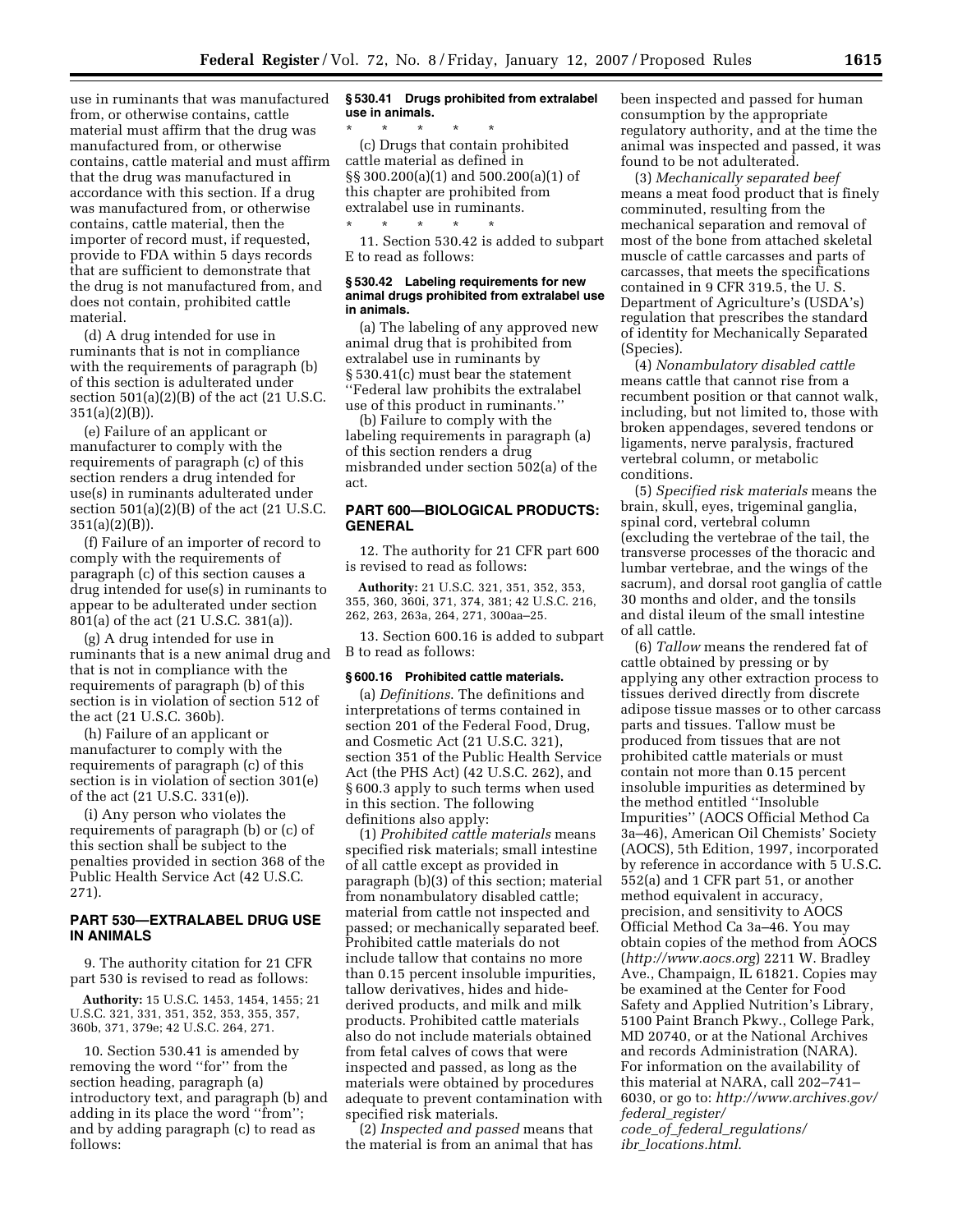(7) *Tallow derivative* means any chemical obtained through initial hydrolysis, saponification, or transesterification of tallow; chemical conversion of material obtained by hydrolysis, saponification, or transesterification may be applied to obtain the desired product.

(b) *Requirements*. (1) At a minimum, except as provided in paragraphs (b)(2) and (b)(4) of this section, no biological product intended for use in humans shall be manufactured from, or otherwise contain, prohibited cattle materials obtained from cattle slaughtered on or after [effective date of final rule].

(2) The requirements in paragraph (b)(1) of this section with respect to prohibited cattle materials shall not apply if FDA grants written permission for an exception or alternative to such requirements.

(i) To obtain written permission from FDA, you must send a written request to the Director of the Center for Biologics Evaluation and Research (see § 600.2 for mailing address) or the Director of the Center for Drug Evaluation and Research, Food and Drug Administration, 5600 Fishers lane, Rockville, MD 20857, depending on the Center with primary jurisdiction over the product. Your written request must reference its application number. The Center Director may also grant written permission for an exception or alternative to the requirements in paragraph (b)(1) of this section on his own initiative and shall base such a determination on an evaluation of the criteria described in paragraph (b)(2)(ii) of this section. You must maintain a record of any exception or alternative to the requirements in paragraph (b)(1) of this section that is granted by FDA, in accordance with paragraph (c) of this section.

(ii) A written request for an exception or alternative to the requirements in paragraph (b)(1) of this section must include, for each applicable product:

(A) A statement of the reasons why an exception or alternative is needed;

(B) A description of the product, including the type of prohibited cattle materials used in its manufacturing, its manufacturing and purification processes, and its route of administration;

(C) A description of the source of the prohibited cattle materials, including information on the location where the cattle were born, raised, and slaughtered, and any other information relevant to the likelihood of the cattle having ingested material prohibited under § 589.2000 of this chapter;

(D) A description of how the requirements in paragraph (b)(1) in this section are not necessary based on the risks of the prohibited cattle materials in the product and the benefits of the product or how such restrictions are not necessary to ensure the safety of the product; and

(E) Any other relevant information. (iii) FDA shall respond in writing to all requests for an exception or alternative to the requirements and may impose conditions in granting any request.

(3) The small intestine is not considered prohibited cattle material if the distal ileum is removed by a procedure that removes at least 80 inches of the uncoiled and trimmed small intestine, as measured from the caeco-colic junction and progressing proximally towards the jejunum, or by a procedure that the establishment can demonstrate is equally effective in ensuring complete removal of the distal ileum.

(4) Biological products that are not intended for use in or on the body (e.g., in vitro diagnostics) are not subject to the requirements of paragraph (b)(1) of this section.

(c) *Records*. (1) Establishments that manufacture a biological product intended for use in or on the body that is manufactured from, or otherwise contains, cattle material must establish and maintain records sufficient to demonstrate that the material is not manufactured from, and does not contain, prohibited cattle materials.

(2) Records must be retained consistent with § 600.12(b).

(3) Records must be retained at the manufacturer's establishment or at a reasonably accessible location. Records are considered to be reasonably accessible if they are accessible from an onsite location.

(4) Records required by this section must be available to FDA for inspection and copying. All the records must be in English.

(5) When filing entry with the U.S. Customs and Border Protection, the importer of record of a biological product intended for use in or on the body that was manufactured from, or otherwise contains, cattle material must affirm that the product was manufactured from, or otherwise contains, cattle material and must affirm that the product was manufactured in accordance with this section. If a product was manufactured from, or otherwise contains, cattle material, then the importer of record must, if requested, provide to FDA within 5 days records that are sufficient to demonstrate that the product is not

manufactured from, and does not contain, prohibited cattle material.

(d) A biological product that is a drug and that is not in compliance with the requirements of paragraph (b) of this section is adulterated under section 501(a)(2)(B) of the Federal Food, Drug, and Cosmetic Act (21 U.S.C. 351(a)(2)(B)) and not safe, pure, and potent under section 351 of the PHS Act (42 U.S.C. 262).

(e) Failure of an applicant or manufacturer of a biological product that is a drug to comply with the requirements of paragraph (c) of this section renders such product adulterated under section 501(a)(2)(B) of the Federal Food, Drug, and Cosmetic Act (21 U.S.C. 351(a)(2)(B)) and not safe, pure, and potent under section 351 of the PHS Act (42 U.S.C. 262).

(f) Failure of an importer of record to comply with the requirements of paragraph (c) of this section causes a biological product to appear to be adulterated under section 801(a) of the act (21 U.S.C. 381).

(g) A biological product that is a new drug and that is not in compliance with the requirements of paragraph (b) of this section is in violation of section 505 of the Federal Food, Drug, and Cosmetic Act (21 U.S.C. 355) and section 351 of the PHS Act (42 U.S.C. 262).

(h) A biological product that is a device and that is not in compliance with the requirements of paragraph (b) of this section is adulterated under section 501(g) of the Federal Food, Drug, and Cosmetic Act (21 U.S.C. 351(g)) and in violation of section 351 of the PHS Act (42 U.S.C. 262).

(i) Failure of an applicant or manufacturer to comply with the requirements of paragraph (c) of this section is a violation of section 301(e) of the Federal Food, Drug, and Cosmetic Act (21 U.S.C. 331(e)).

(j) Any person who violates the requirements of paragraph (b) or (c) of this section shall be subject to the penalties provided in section 368 of the PHS Act (42 U.S.C. 271).

#### **PART 895—BANNED DEVICES**

14. The authority citation for 21 CFR part 895 is revised to read as follows:

**Authority:** 21 U.S.C. 331, 351, 352, 360f, 360h, 360i, 371, 381; 42 U.S.C. 264, 271.

15. Section 895.102 is added to subpart B to read as follows:

#### **§ 895.102 Prohibited cattle materials.**

(a) *Definitions*. The definitions and interpretations of terms contained in section 201 of the Federal Food, Drug, and Cosmetic Act (the act) (21 U.S.C. 321) apply to such terms when used in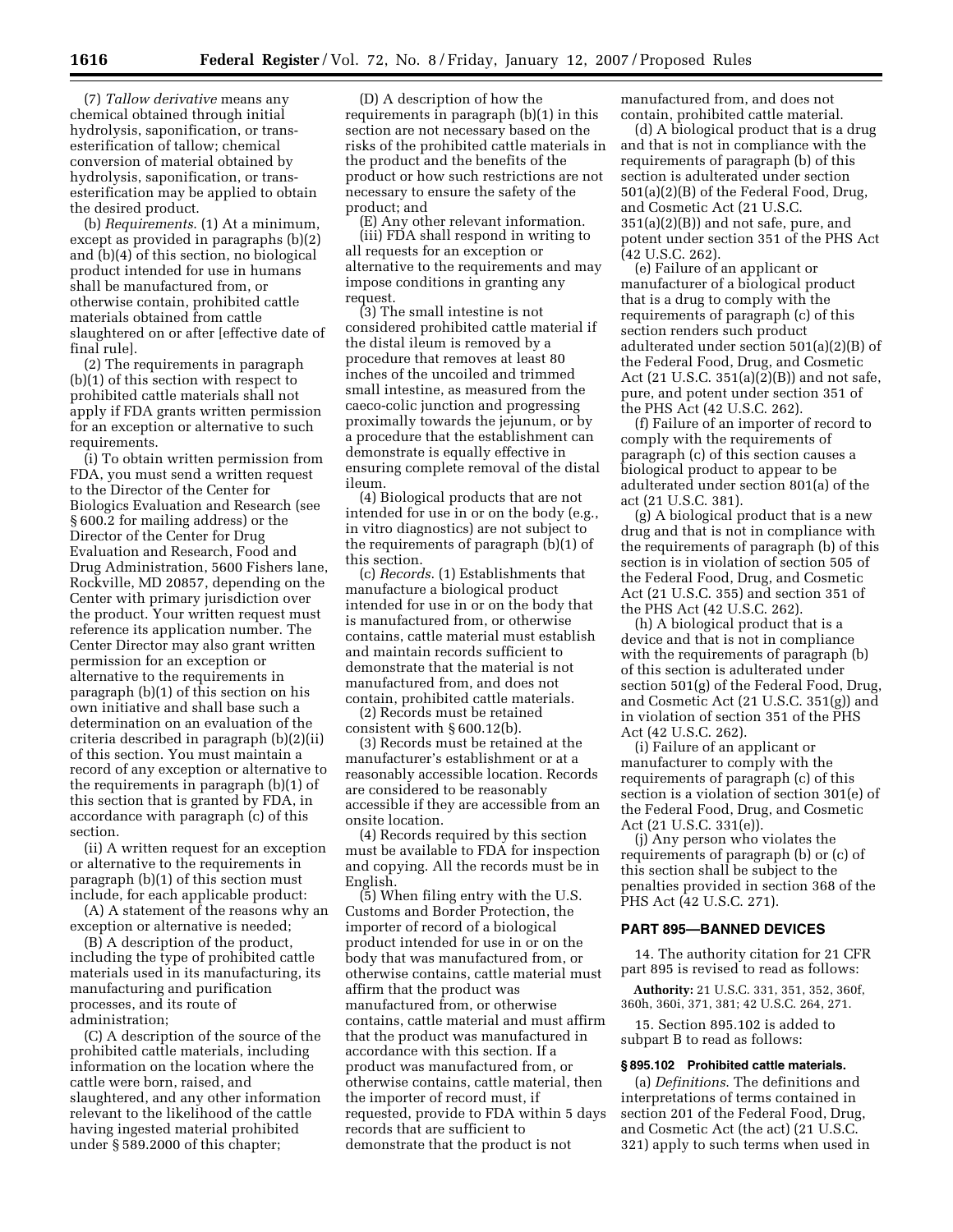this section. The following definitions also apply:

(1) *Prohibited cattle materials* means specified risk materials; small intestine of all cattle except as provided in paragraph (b)(3) of this section; material from nonambulatory disabled cattle; material from cattle not inspected and passed; or mechanically separated beef. Prohibited cattle materials do not include tallow that contains no more that 0.15 percent insoluble impurities, tallow derivatives, hides and hidederived products, and milk and milk products. Prohibited cattle materials also do not include materials obtained from fetal calves of cows that were inspected and passed, as long as the materials were obtained by procedures adequate to prevent contamination with specified risk materials.

(2) *Inspected and passed* means that the material is from an animal that has been inspected and passed for human consumption by the appropriate regulatory authority, and at the time the animal was inspected and passed, it was found to be not adulterated.

(3) *Mechanically separated beef*  means a meat food product that is finely comminuted, resulting from the mechanical separation and removal of most of the bone from attached skeletal muscle of cattle carcasses and parts of carcasses, that meets the specifications contained in 9 CFR 319.5, the U. S. Department of Agriculture's (USDA's) regulation that prescribes the standard of identity for Mechanically Separated (Species).

(4) *Nonambulatory disabled cattle*  means cattle that cannot rise from a recumbent position or that cannot walk, including, but not limited to, those with broken appendages, severed tendons or ligaments, nerve paralysis, fractured vertebral column, or metabolic conditions.

(5) *Specified risk materials* means the brain, skull, eyes, trigeminal ganglia, spinal cord, vertebral column (excluding the vertebrae of the tail, the transverse processes of the thoracic and lumbar vertebrae, and the wings of the sacrum), and dorsal root ganglia of cattle 30 months or older and the tonsils and distal ileum of the small intestine of all cattle.

(6) *Tallow* means the rendered fat of cattle obtained by pressing or by applying any other extraction process to tissues derived directly from discrete adipose tissue masses or to other carcass parts and tissues. Tallow must be produced from tissues that are not prohibited cattle materials or must contain not more than 0.15 percent insoluble impurities determined by the method entitled ''Insoluble Impurities''

(AOCS Official Method Ca 3a–46), American Oil Chemists' Society (AOCS), 5th Edition, 1997, incorporated by reference in accordance with 5 U.S.C. 552(a) and 1 CFR part 51, or another method equivalent in accuracy, precision, and sensitivity to AOCS Official Method Ca 3a–46. You may obtain copies of the method from AOCS (*http://www.aocs.org*) 2211 W. Bradley Ave., Champaign, IL 61821. Copies may be examined at the Center for Food Safety and Applied Nutrition's Library, 5100 Paint Branch Pkwy., College Park, MD 20740, or at the National Archives and Records Administration (NARA). For information on the availability of this material at NARA, call 202–741– 6030, or go to: *http://www.archives.gov/ federal*\_*register/ code*\_*of*\_*federal*\_*regulations/ ibr*\_*locations.html*.

(7) *Tallow derivative* means any chemical obtained through initial hydrolysis, saponification, or transesterification of tallow; chemical conversion of material obtained by hydrolysis, saponification, or transesterification may be applied to obtain the desired product.

(b) *Requirements*. (1) At a minimum, except as provided in paragraph (b)(2) of this section, no medical device for humans that is intended for use in or on the body shall be manufactured from, or otherwise contain, prohibited cattle materials obtained from cattle slaughtered on or after [effective date of final rule].

(2) The requirements in paragraph (b)(1) of this section with respect to prohibited cattle materials shall not apply if FDA grants written permission for an exception or alternative to such requirements.

(i) To obtain written permission from FDA, you must send a written request to the Director of the Center for Devices and Radiological Health, 9200 Corporate Blvd., Rockville, MD 20850. For a device subject to premarket approval or premarket clearance, your written request must reference its application number. The Center Director may also grant written permission for an exception or alternative to the requirements in paragraph (b)(1) of this section on his own initiative and shall base such a determination on an evaluation of the criteria described in paragraph (b)(2)(ii) of this section. You must maintain a record of any exception or alternative to the requirements in paragraph (b)(1) of this section that is granted by FDA, in accordance with paragraph (c) of this section.

(ii) A written request for an exception or alternative to the requirements in

paragraph (b)(1) of this section must include, for each applicable product:

(A) A statement of the reasons why an exception or alternative is needed;

(B) A description of the product, including the type of prohibited cattle materials used in its manufacturing, its manufacturing and purification processes, and its route of administration;

(C) A description of the source of the prohibited cattle materials, including information on the location where the cattle were born, raised, and slaughtered, and any other information relevant to the likelihood of the cattle having ingested material prohibited under § 589.2000 of this chapter;

(D) A description of how the requirements in paragraph (b)(1) of this section are not necessary based on the risks of the prohibited cattle materials in the product and the benefits of the product or how such restrictions are not necessary to ensure the safety of the product; and

(E) Any other relevant information.

(iii) FDA shall respond in writing to all requests for an exception or alternative to the requirements and may impose conditions in granting any such request.

(3) The small intestine is not considered prohibited cattle material if the distal ileum is removed by a procedure that removes at least 80 inches of the uncoiled and trimmed small intestine, as measured from the caeco-colic junction and progressing proximally towards the jejunum, or by a procedure that the establishment can demonstrate is equally effective in ensuring complete removal of the distal ileum.

(c) *Records*. (1) Applicants and manufacturers of a medical device that is intended for use in or on the body that is manufactured from, or otherwise contains, cattle material must establish and maintain records sufficient to demonstrate that the material is not manufactured from, and does not contain, prohibited cattle materials.

(2) Records must be retained consistent with § 820.180(b) of this chapter.

(3) Records must be retained at the applicant's or manufacturer's establishment or at a reasonably accessible location. Records are considered to be reasonably accessible if they are accessible from an onsite location.

(4) Records required by this section must be available to FDA for inspection and copying. All the records must be in English.

(5) When filing entry with the U.S. Customs and Border Protection, the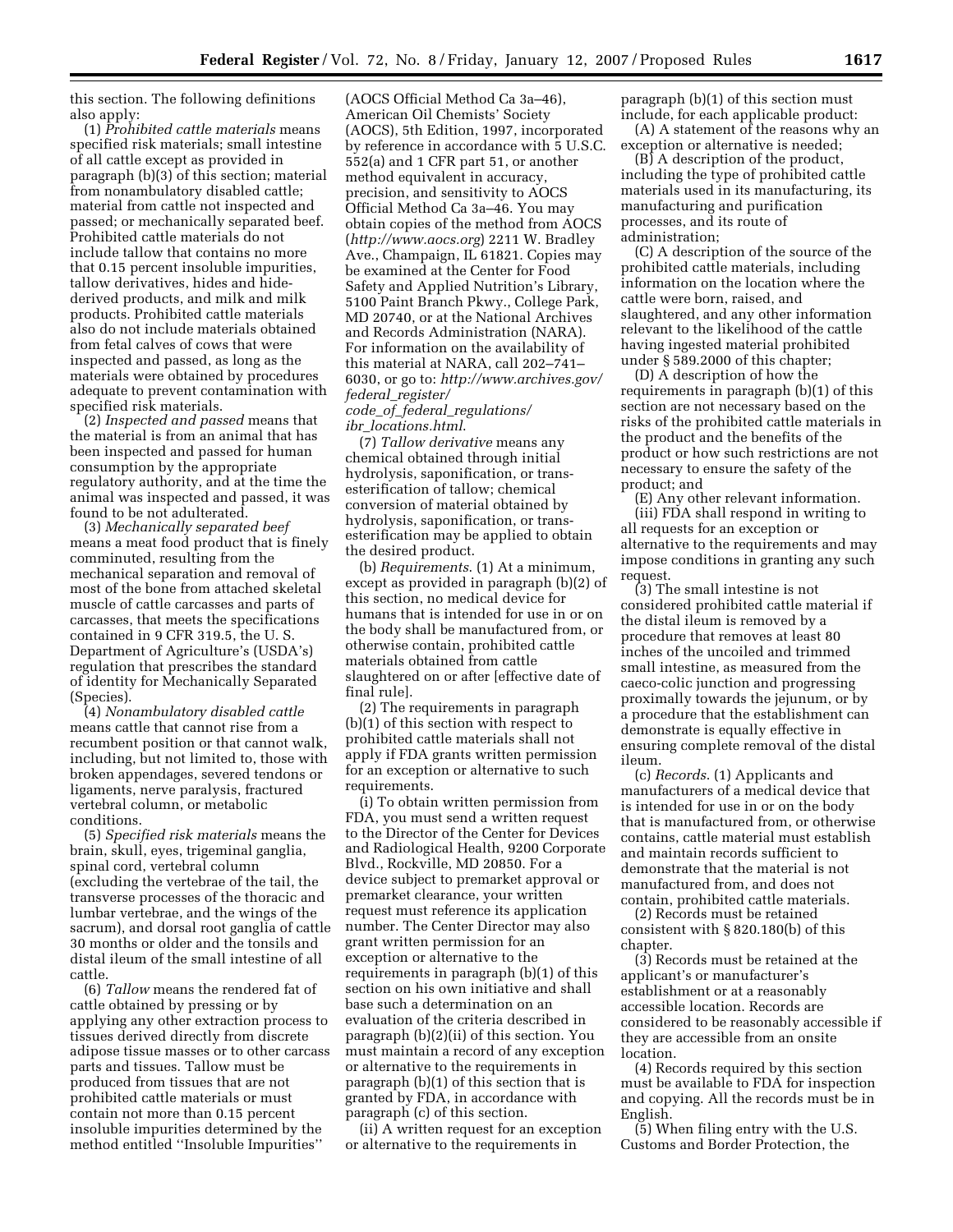importer of record of a medical device intended for use in or on the body that was manufactured from, or otherwise contains, cattle material must affirm that the device was manufactured from, or otherwise contains, cattle material and must affirm that the device was manufactured in accordance with this section. If a device was manufactured from, or otherwise contains, cattle material, then the importer of record must, if requested, provide to FDA within 5 days records that are sufficient to demonstrate that the device is not manufactured from, and does not contain, prohibited cattle material.

(d) A medical device that is intended for use in or on the body that is not in compliance with the requirements of paragraph (b) of this section is adulterated under section 501(g) of the act (21 U.S.C. 351(g)).

(e) Failure of an applicant or manufacturer of a medical device that is intended for use in or on the body to comply with the requirements of paragraph (c) of this section renders the device misbranded under section 502(t) of the act (21 U.S.C. 352(t)).

(f) Failure of an importer of record to comply with the requirements of paragraph (c) of this section causes a medical device that is intended for use in or on the body to appear to be adulterated under section 801 of the act (21 U.S.C. 381).

(g) Failure of an applicant or manufacturer to comply with the requirements of paragraph (c) of this section is a violation of section 301(e) of the act (21 U.S.C. 331(e)).

(h) Any person who violates the requirements of paragraph (b) or (c) of this section shall be subject to the penalties provided in section 368 of the Public Health Service Act (42 U.S.C. 271).

## **PART 1271—HUMAN CELLS, TISSUES, AND CELLULAR AND TISSUE-BASED PRODUCTS**

16. The authority citation for 21 CFR part 1271 continues to read as follows: **Authority:** 42 U.S.C. 216, 243, 263a, 264, 271.

17. Part 1271 is amended by adding new subpart G to read as follows:

#### **Subpart G—Prohibited Cattle Materials**

## **§ 1271.465 Applicability.**

The provisions set forth in this subpart are applicable only to HCT/Ps described in § 1271.10 and regulated solely under section 361 of the Public Health Service Act (the PHS Act) (42 U.S.C. 264) and the regulations in this part, and to the establishments that

manufacture those HCT/Ps. HCT/Ps that are drugs or devices regulated under the Federal Food, Drug, and Cosmetic Act, or are biological products regulated under section 351 of the PHS Act (42 U.S.C. 262), are not subject to the regulations set forth in this subpart. Such products are subject to the applicable regulations for biological products and for drugs or devices.

#### **§ 1271.470 Prohibited cattle materials.**

(a) *Definitions*. The following definitions apply to this section:

(1) *Prohibited cattle materials* means specified risk materials; small intestine of all cattle except as provided in paragraph (b)(3) of this section; material from nonambulatory disabled cattle; material from cattle not inspected and passed; or mechanically separated beef. Prohibited cattle materials do not include tallow that contains no more than 0.15 percent insoluble impurities, tallow derivatives, hides and hidederived products, and milk and milk products. Prohibited cattle materials also do not include materials obtained from fetal calves of cows that were inspected and passed, as long as the materials were obtained by procedures adequate to prevent contamination with specified risk materials.

(2) *Inspected and passed* means that the material is from an animal that has been inspected and passed for human consumption by the appropriate regulatory authority, and at the time the animal was inspected and passed, it was found to be not adulterated.

(3) *Mechanically separated beef*  means a meat food product that is finely comminuted, resulting from the mechanical separation and removal of most of the bone from attached skeletal muscle of cattle carcasses and parts of carcasses, that meets the specifications contained in 9 CFR 319.5, the U. S. Department of Agriculture's (USDA's) regulation that prescribes the standard of identity for Mechanically Separated (Species).

(4) *Nonambulatory disabled cattle*  means cattle that cannot rise from a recumbent position or that cannot walk, including, but not limited to, those with broken appendages, severed tendons or ligaments, nerve paralysis, fractured vertebral column, or metabolic conditions.

(5) *Specified risk materials* means the brain, skull, eyes, trigeminal ganglia, spinal cord, vertebral column (excluding the vertebrae of the tail, the transverse processes of the thoracic and lumbar vertebrae, and the wings of the sacrum), and dorsal root ganglia of cattle 30 months and older, and the tonsils

and distal ileum of the small intestine of all cattle.

(6) *Tallow* means the rendered fat of cattle obtained by pressing or by applying any other extraction process to tissues derived directly from discrete adipose tissue masses or to other carcass parts and tissues. Tallow must be produced from tissues that are not prohibited cattle materials or must contain not more than 0.15 percent insoluble impurities as determined by the method entitled ''Insoluble Impurities'' (AOCS Official Method Ca 3a–46), American Oil Chemists' Society (AOCS), 5th Edition, 1997, incorporated by reference in accordance with 5 U.S.C. 552(a) and 1 CFR part 51, or another method equivalent in accuracy, precision, and sensitivity to AOCS Official Method Ca 3a–46. You may obtain copies of the method from AOCS (*http://www.aocs.org*) 2211 W. Bradley Ave., Champaign, IL 61821. Copies may be examined at the Center for Food Safety and Applied Nutrition's Library, 5100 Paint Branch Pkwy., College Park, MD 20740, or at the National Archives and Records Administration (NARA). For information on the availability of this material at NARA, call 202–741– 6030, or go to: *http://www.archives.gov/ federal*\_*register/* 

*code*\_*of*\_*federal*\_*regulations/ ibr*\_*locations.html*.

(7) *Tallow derivative* means any chemical obtained through initial hydrolysis, saponification, or transesterification of tallow; chemical conversion of material obtained by hydrolysis, saponification, or transesterification may be applied to obtain the desired product.

(b) *Requirements*. (1) At a minimum, except as provided in paragraph (b)(2) of this section, no HCT/P intended for use in humans shall be manufactured using, or otherwise contain, prohibited cattle materials obtained from cattle slaughtered on or after [effective date of final rule].

(2) The requirements in paragraph (b)(1) of this section with respect to prohibited cattle materials shall not apply if FDA grants written permission for an exception or alternative to such requirements.

(i) To obtain written permission from FDA, you must send a written request to the Director of the Center for Biologics Evaluation and Research (see § 600.2 of this chapter for mailing address). The Center Director may also grant written permission for an exception or alternative to the requirements in paragraph (b)(1) of this section on his own initiative and shall base such a determination on an evaluation of the criteria described in